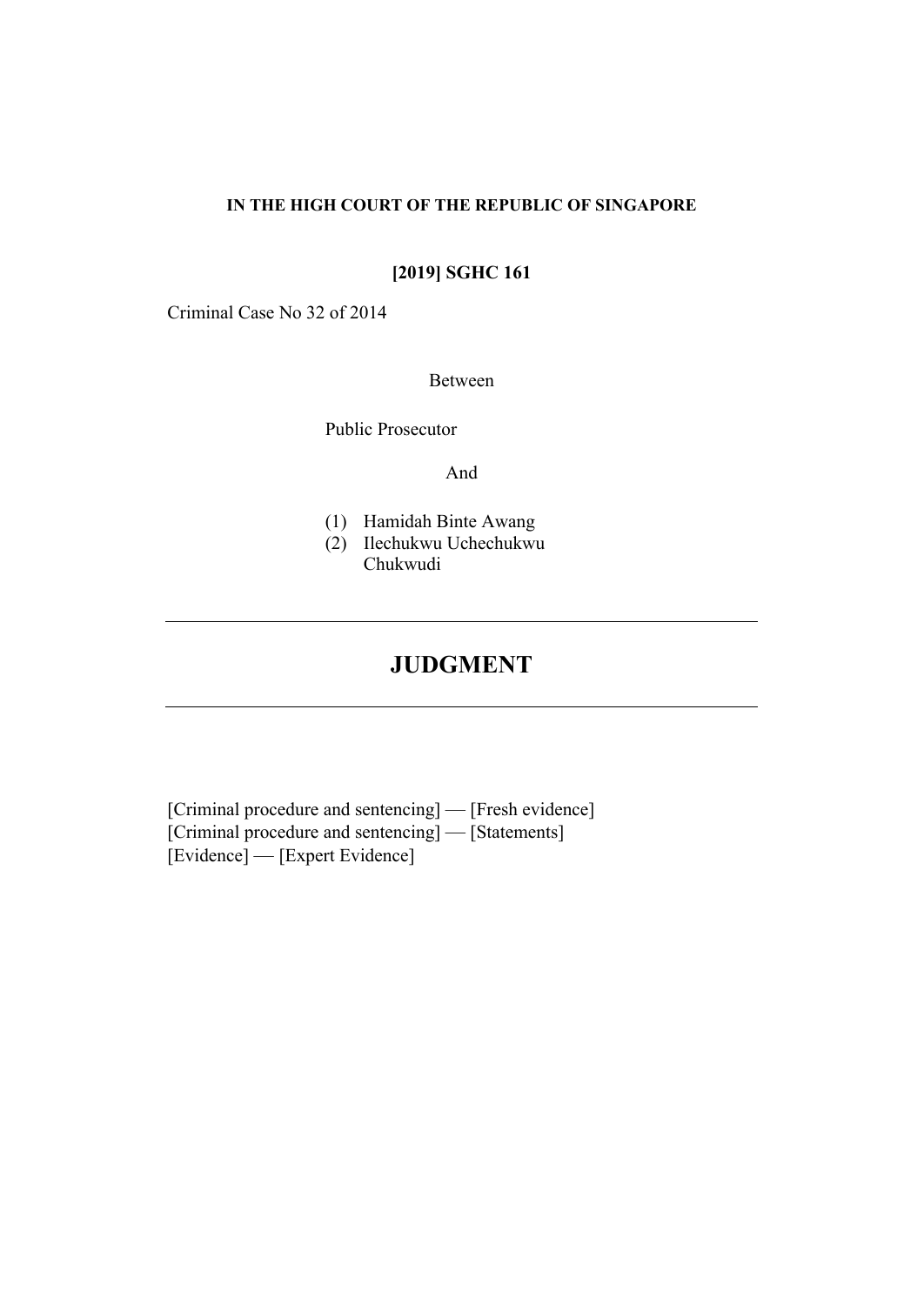# **TABLE OF CONTENTS**

| <b>ISSUE 1: WHETHER ILECHUKWU WAS SUFFERING FROM PTSD</b> |  |
|-----------------------------------------------------------|--|
|                                                           |  |
|                                                           |  |
|                                                           |  |
|                                                           |  |
|                                                           |  |
|                                                           |  |
|                                                           |  |
|                                                           |  |
|                                                           |  |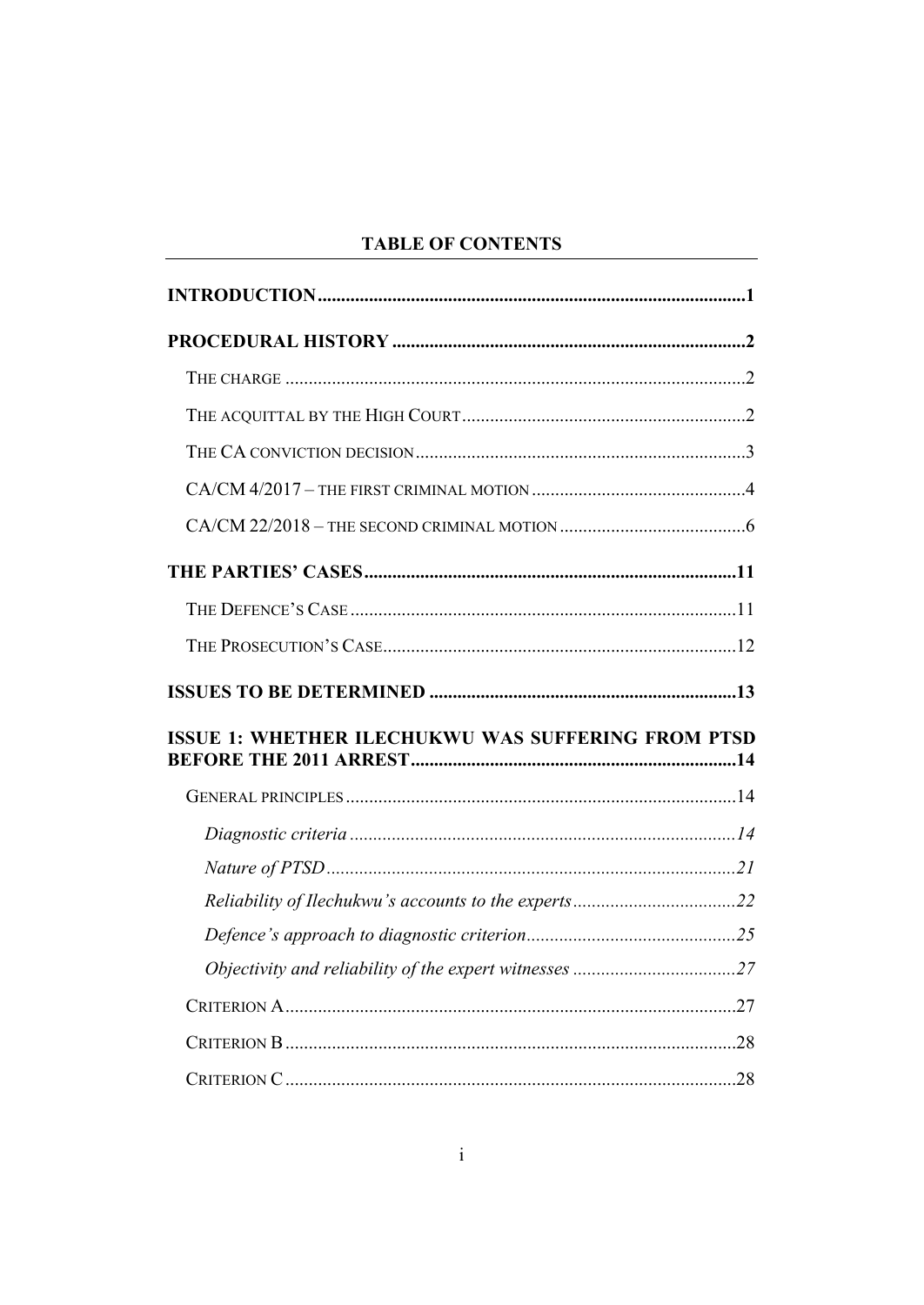| <b>ISSUE 2: WHETHER ILECHUKWU WAS SUFFERING FROM PTSD</b>    |  |
|--------------------------------------------------------------|--|
|                                                              |  |
|                                                              |  |
| At or around the time the Cautioned Statement was recorded50 |  |
|                                                              |  |
| <b>ISSUE 3: WHETHER ILECHUKWU WAS SUFFERING FROM PTSS</b>    |  |
| DURING THE RECORDING OF THE POCKETBOOK STATEMENT 52          |  |
| DURING THE RECORDING OF THE CAUTIONED STATEMENT 57           |  |
|                                                              |  |
|                                                              |  |
|                                                              |  |
|                                                              |  |
|                                                              |  |
|                                                              |  |
|                                                              |  |
|                                                              |  |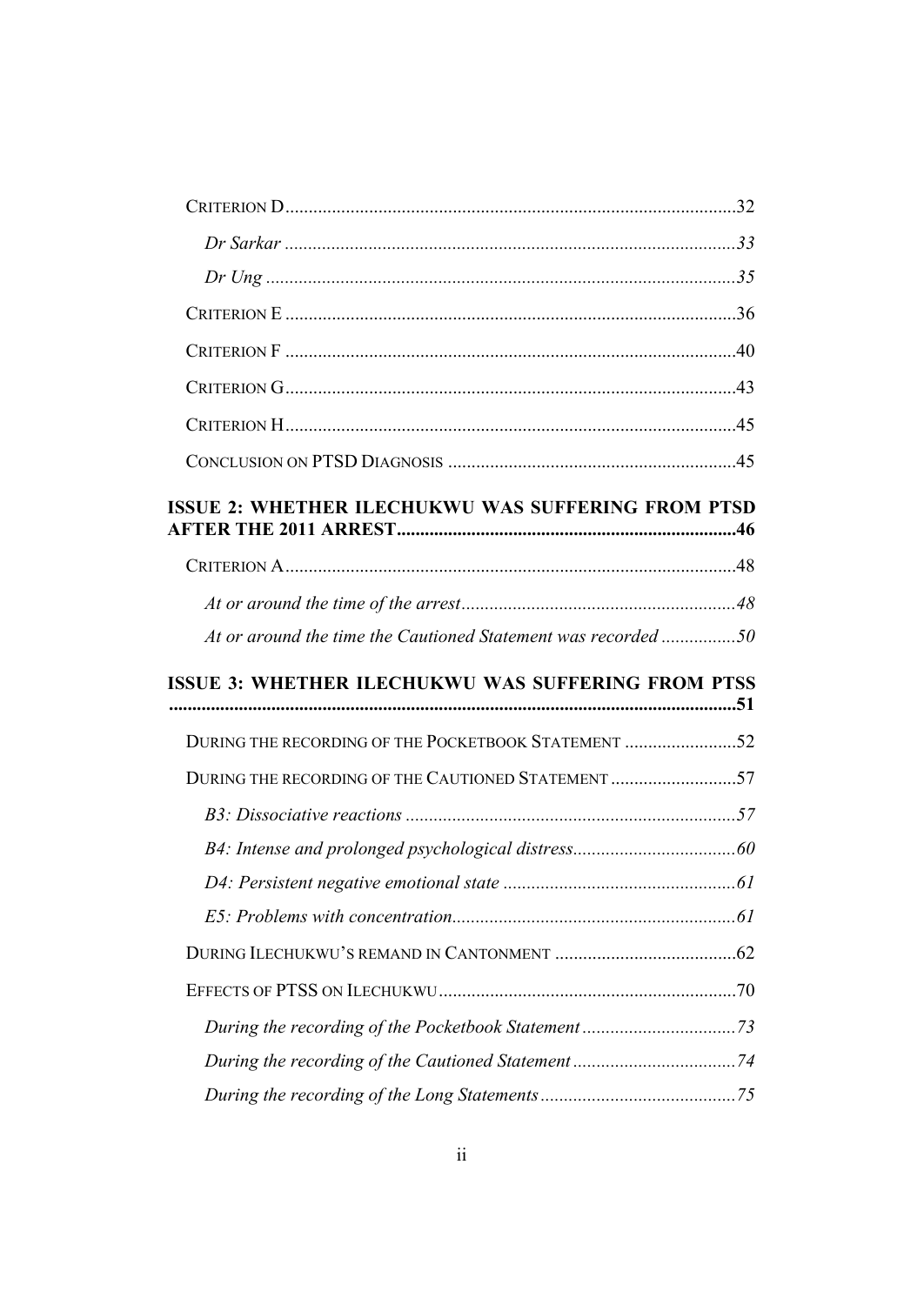|--|--|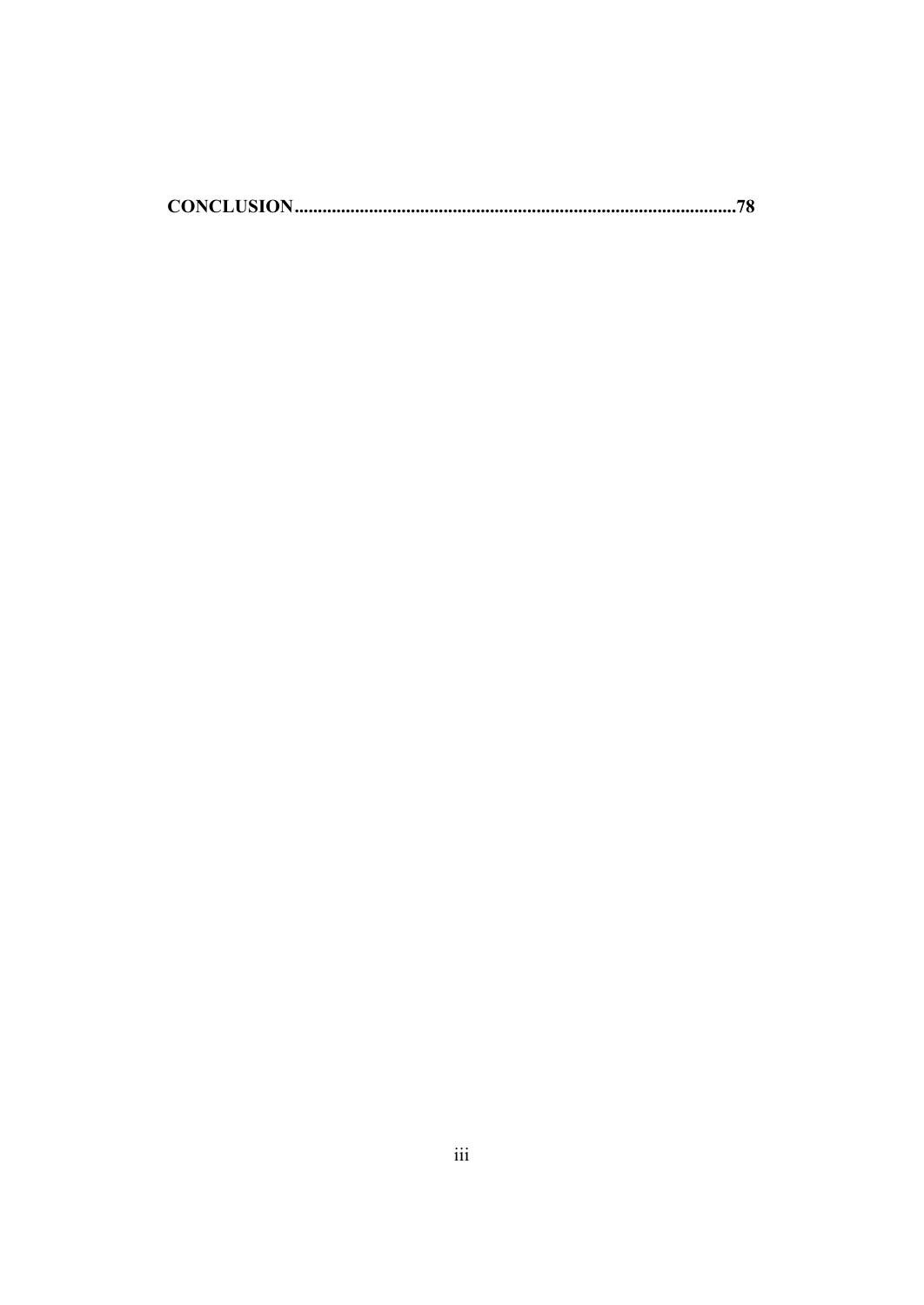**This judgment is subject to final editorial corrections approved by the court and/or redaction pursuant to the publisher's duty in compliance with the law, for publication in LawNet and/or the Singapore Law Reports.**

# **Public Prosecutor v Hamidah Binte Awang and another**

# **[2019] SGHC 161**

High Court — Criminal Motion No 4 of 2017 and No 22 of 2018 Lee Seiu Kin J 31 July, 2, 3, 7, 8 August 2018, 4 April, 5 July 2019

Lee Seiu Kin J: **Judgment reserved.** 

# **Introduction**

1

2

1 Ilechukwu Uchechukwu Chukwudi ("Ilechukwu"), a Nigerian national, faced a charge of drug trafficking under s 5(1)(*a*) of the Misuse of Drugs Act (Cap 185, 2008 Rev Ed) ("MDA"). He was tried jointly with Hamidah Binte Awang ("Hamidah") who was charged with attempting to export drugs under s 7 read with s 12 of the MDA.<sup>1</sup>

2 On 5 November 2014, I acquitted Ilechukwu of the charge against him and convicted Hamidah of the charge against her.<sup>2</sup> Hamidah appealed against her sentence by way of Criminal Appeal No 33 of 2015, which was dismissed

Record of Proceedings for CCA 10/2014 ("RP"), Volume 2, pp 1–2.

NE dated 5 November 2014 at p p116.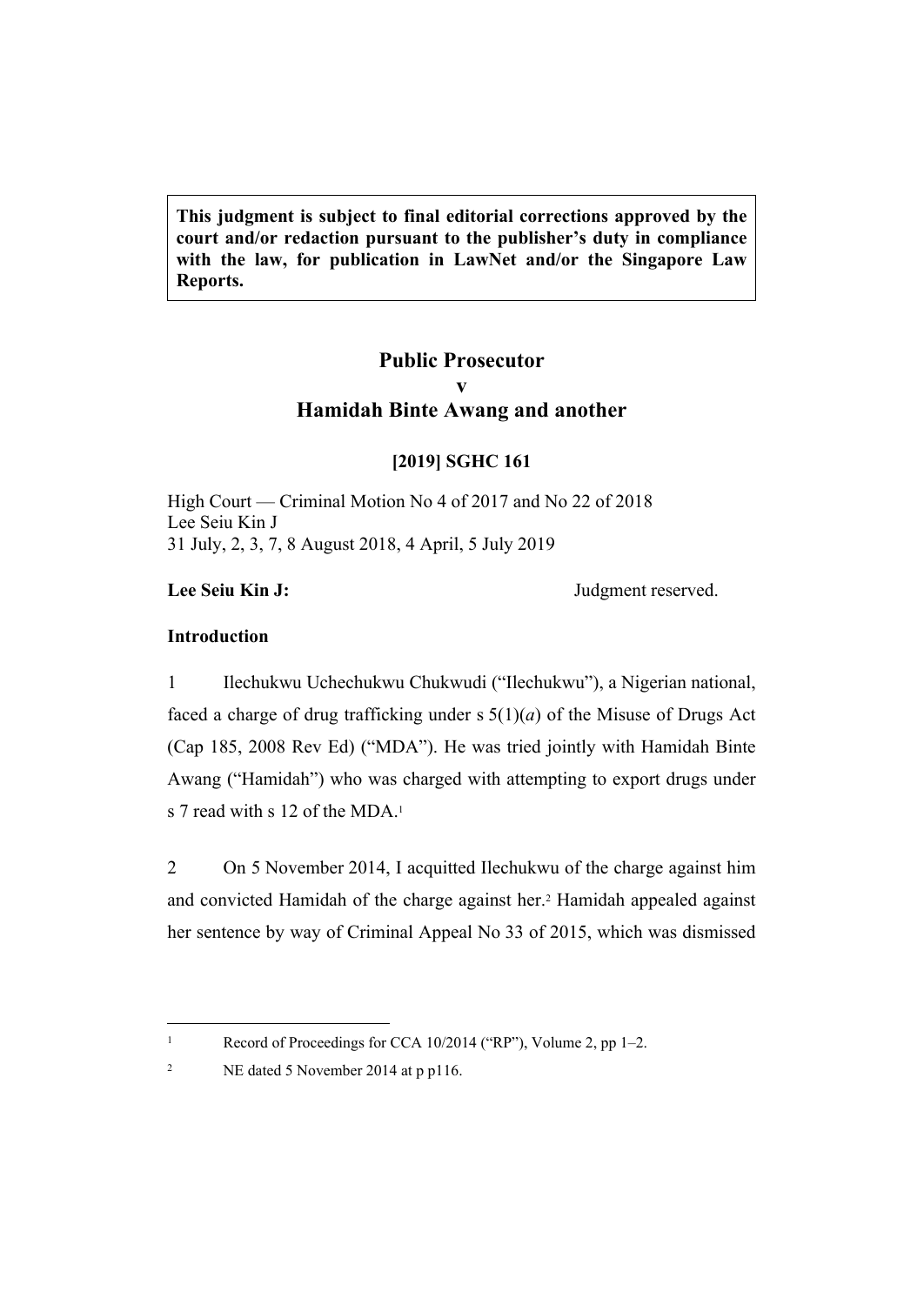by the Court of Appeal on 13 September 2016.<sup>3</sup> The current proceedings relate only to Ilechukwu.

# **Procedural history**

# *The charge*

*3* On 13 November 2011, Ilechukwu flew from Lagos, Nigeria to Singapore. At the Murtala Muhammed International Airport in Lagos, Nigeria, he checked in a black luggage bag ("the Black Luggage") prior to his flight, which he retrieved from the luggage belt when he arrived at Changi Airport on the same day. Later that night, Ilechukwu met Hamidah and handed the Black Luggage to her. Hamidah placed the Black Luggage in her car. She subsequently drove to Woodlands Checkpoint, where her car was searched. The Black Luggage was retrieved from the car, cut open at the sides and drugs were discovered therein.

4 Ilechukwu was charged with trafficking not less than 1,963.3g of methamphetamine under s  $5(1)(a)$  of the MDA.<sup>4</sup>

# *The acquittal by the High Court*

5 Ilechukwu claimed trial. At the end of the trial, on 5 November 2014, I acquitted Ilechukwu of the charge against him. My written grounds of decision is reported in *Public Prosecutor v Hamidah Binte Awang and another* [2015] SGHC 4 ("*HC (Acquittal)*").

<sup>3</sup> Minute sheet dated 13 September 2016.

<sup>4</sup> Record of Proceedings for CCA 10/2014 ("RP"), Volume 2, p 2.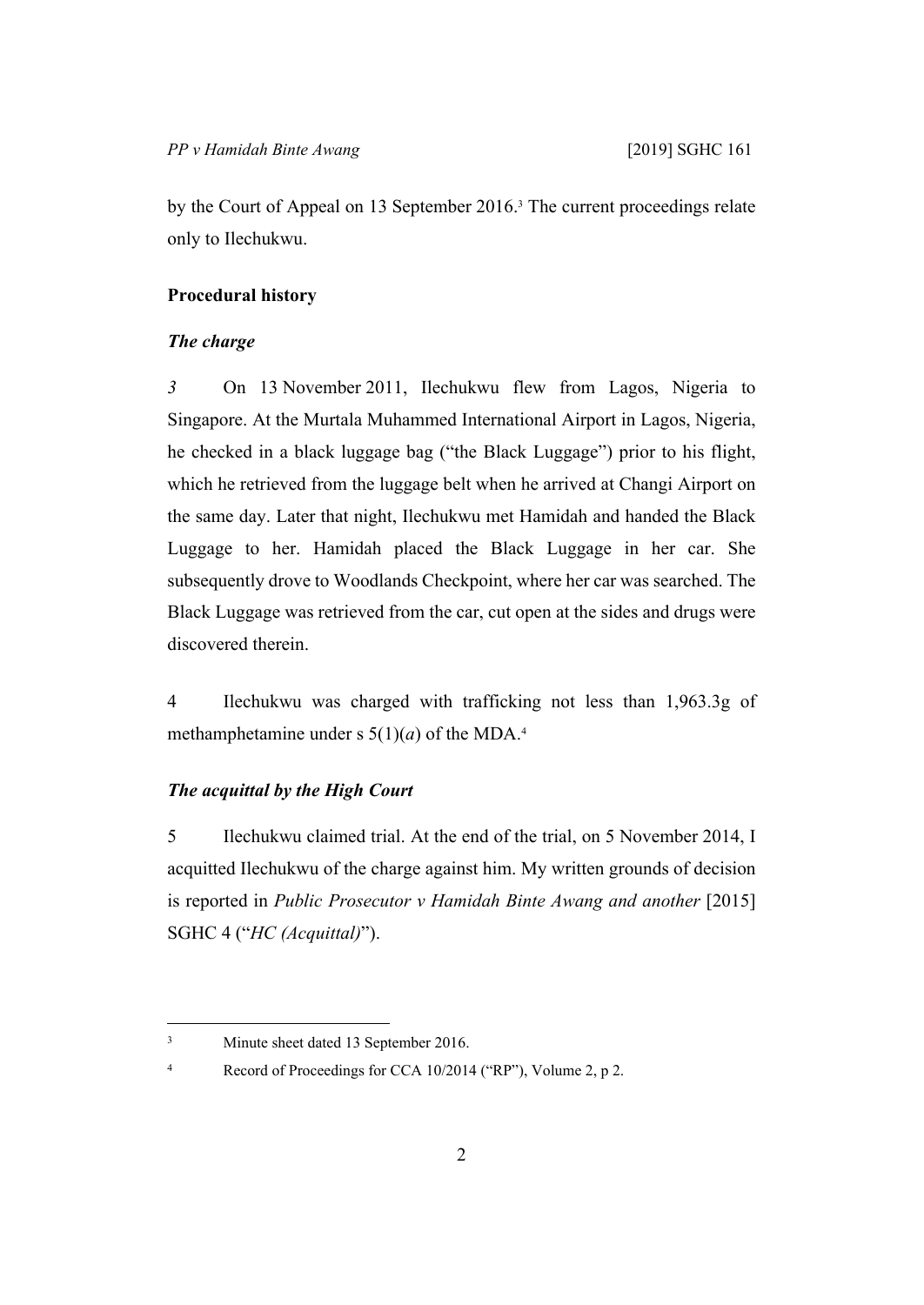6 In acquitting Ilechukwu, I accepted his defence that he had come to Singapore on business and that he did not know that the Black Luggage contained drugs. I found that Ilechukwu had rebutted the presumption of knowledge of the nature of the drugs under s 18(2) of the MDA and stated at [70] of *HC (Acquittal)*:

On the evidence that I have before me, I found that Ilechukwu had rebutted the presumption of knowledge under s 18(2) of the MDA. The drugs were so well hidden that he could not have known about it unless he was told of it. His behaviour throughout, except at the time of arrest, had been consistent with a person who had no inkling of the presence of drugs in the Black Luggage. His explanation for his lies at the time of arrest was not unreasonable given the situation he found himself, including the fact that he was in a foreign land for the first time and unfamiliar with its laws and customs.

## *The CA conviction decision*

7 The Prosecution appealed against the acquittal of Ilechukwu by way of Criminal Appeal No 10 of 2014 ("CCA 10/2014"). On 29 June 2015, the Court of Appeal allowed the appeal and convicted Ilechukwu of the charge brought against him. The Court of Appeal's grounds of decision is reported in *Public Prosecutor v Ilechukwu Uchechukwu Chukwudi* [2015] SGCA 33 ("*CA (Conviction)*").

8 The primary reason for the Court of Appeal's decision to convict Ilechukwu was the lies and omissions he made in his statements to the Central Narcotics Bureau ("CNB"). The Court of Appeal found that there was no innocent explanation for those lies. The Court of Appeal stated at [61] and [88] of *CA (Conviction)*:

61 [Ilechukwu's] excuses for the lies were wholly unsatisfactory and unbelievable. It is clear to us that he had deliberately lied to distance himself from the drugs in the Black Luggage, the existence of which he knew. Quite simply, there is no acceptable explanation for the lies save for his realisation of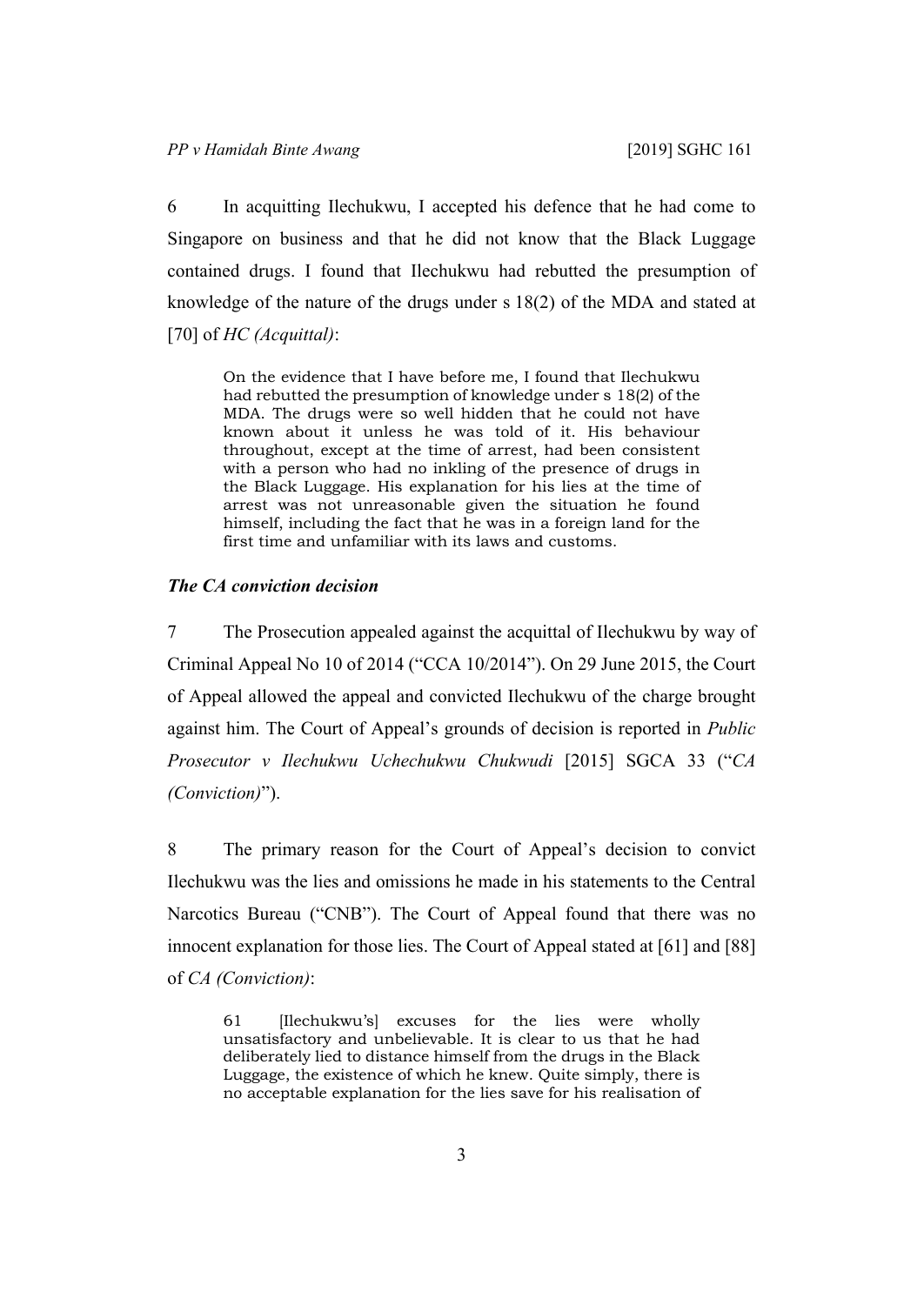his guilt. To suggest that [Ilechukwu] was justified to lie as a defensive move would be to turn reason and logic on its head.

…

5

88 What tipped the scales are the numerous lies and omissions made by [Ilechukwu] in his statements, for which there is no innocent explanation. … The lies were told by [Ilechukwu] obviously to distance himself from the Black Luggage and the Drugs concealed therein.

# *CA/CM 4/2017 – the first criminal motion*

9 The Court of Appeal ordered that the matter be remitted to me for sentencing. For the purposes of sentencing, both the Prosecution and Defence called for psychiatric reports on Ilechukwu on the issue of whether he should be sentenced to life imprisonment instead of the death penalty under s 33B(3)(*b*) of the MDA.

10 The Prosecution requested Dr Jaydip Sarkar ("Dr Sarkar"), then of the Institute of Mental Health ("IMH"), to provide a report on Ilechukwu. In his report, dated 6 March 2017, ("First Sarkar Report"), Dr Sarkar diagnosed Ilechukwu with post-traumatic stress disorder ("PTSD") which arose as a result of a childhood trauma. Dr Sarkar opined that it was likely that PTSD prompted Ilechukwu to utter falsehoods in his statements to the CNB to save his life. Dr Sarkar opined at para 88 that:<sup>5</sup>

[Ilechukwu] was suffering from a recognized mental disorder (PTSD with dissociative symptoms) at the time that his statements were taken by investigating officers. In my opinion presence of this disorder is likely to have led to an overestimation of [the] threat to his life which could have prompted him to utter unsophisticated and blatant falsehoods in order to save his life as outlined in paragraph 48.

 <sup>2</sup>nd Accused's Bundle of Medical Reports and References dated 30 July 2018 at Tab A.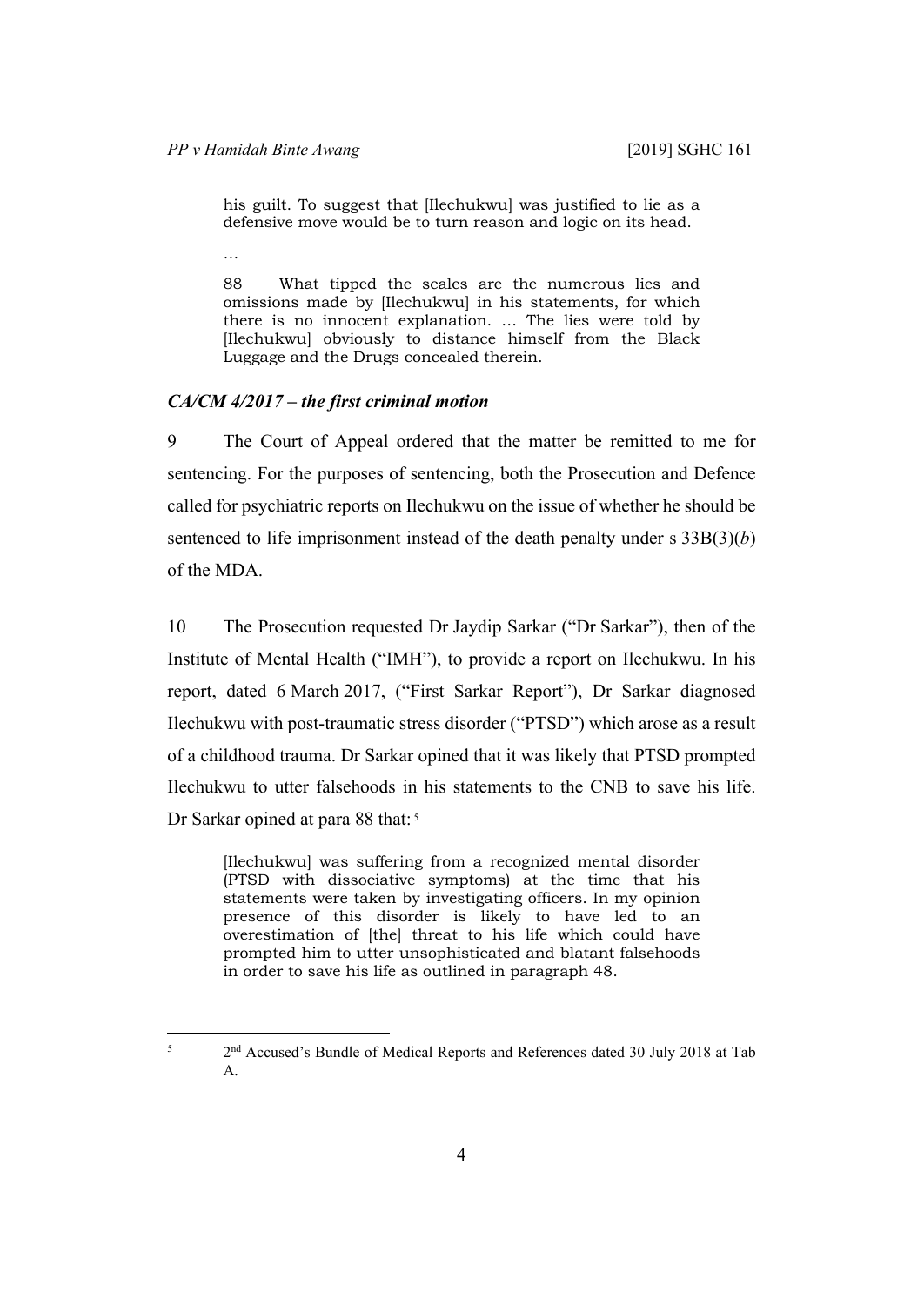11 Relying on the First Sarkar Report as fresh evidence of his innocence, Ilechukwu filed Criminal Motion No 4 of 2017 ("CA/CM 4/2017") on 5 April 2017 requesting the Court of Appeal to rehear Criminal Appeal No 10 of 2014, *ie*, the Prosecution's appeal against the acquittal of Ilechukwu.

12 On 2 August 2017, the Court of Appeal allowed CA/CM 4/2017 in part. The CA's judgment for CA/CM 4/2017 is reported at *Ilechukwu Uchechukwu Chukwudi v Public Prosecutor* [2017] 2 SLR 741 ("*CA (Criminal Motion 1)*"). The Court of Appeal found that the First Sarkar Report was *prima facie* powerfully probative in respect of the issue of the reasons Ilechukwu lied in his statements to the CNB ("the False Statements Issue"). This was because Dr Sarkar's opinion may explain why Ilechukwu continued to lie in the statements which he made to the CNB. The False Statements Issue was in turn the essential question in CCA 10/2014 (see [43] of *CA (Criminal Motion 1)*).

13 The Court of Appeal then remitted the matter to me to receive evidence from Dr Sarkar in relation to the First Sarkar Report as well as such other evidence on matters arising from the report. Specifically, the Court of Appeal directed at [50]–[51] of *CA (Criminal Motion 1)*:

50 We therefore allow the Present Motion in part and order a review of this court's decision in CA (Conviction) ([7] *supra*) because of the unique turn of events in this case, which make it a "truly exceptional" case of the kind envisaged by this court in *Kho Jabing* ([1] *supra*) at [65]. In so ordering, we are not making a finding that [Ilechukwu] does indeed suffer from PTSD or that he was affected by it when he made his statements to the CNB. We are likewise not implying that he is innocent. His guilt or innocence is a matter to be determined at the subsequent review of our decision in *CA (Conviction)*. As indicated at [48] above, we are of the view that the proper course of action at the present stage is to remit the matter to the Judge for him to receive evidence from Dr Sarkar in relation to [Dr Sarkar's 6 March 2017 report] as well as such other evidence on matters arising from this report as the Judge may allow either party to adduce. The Judge is then to make findings on: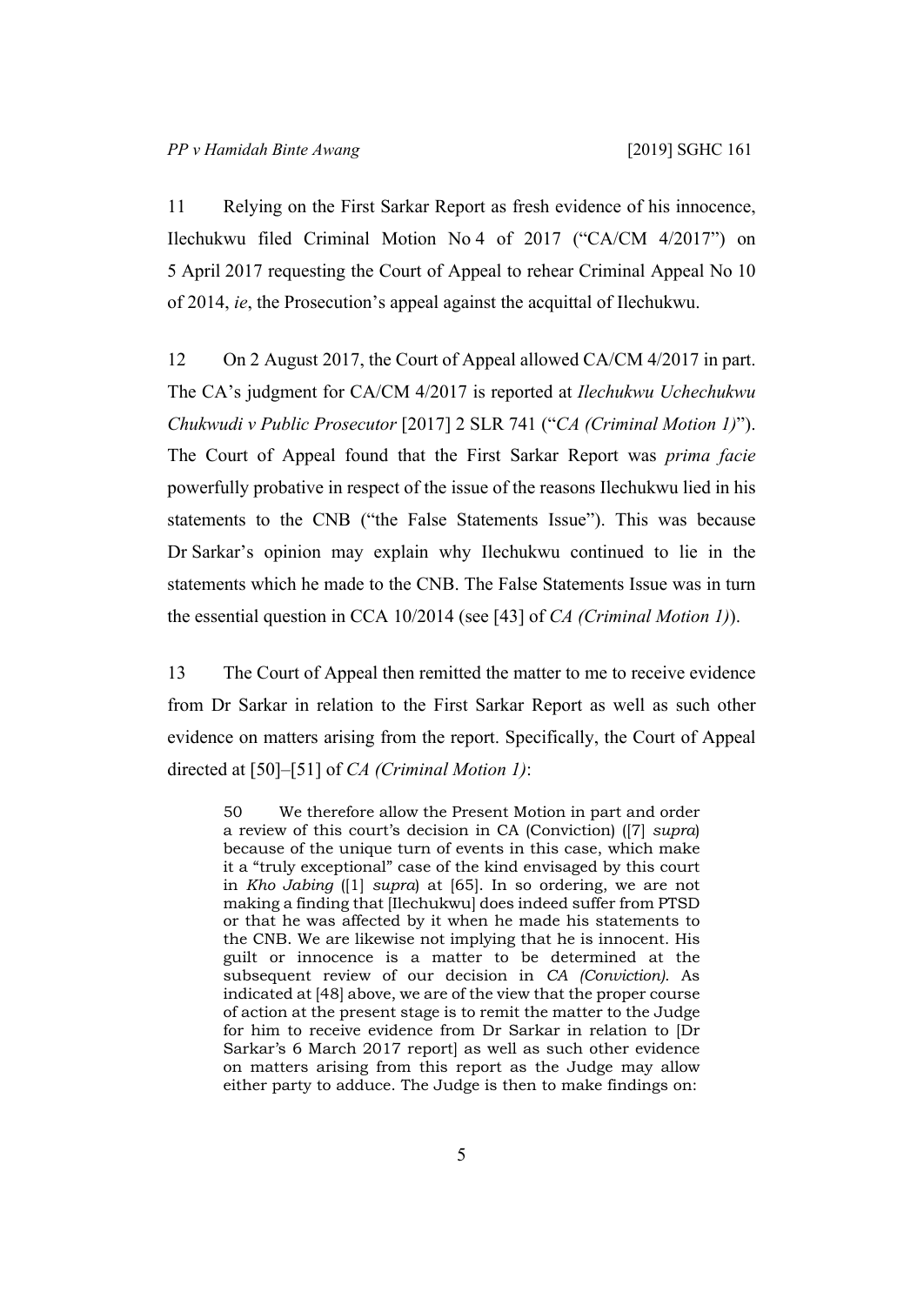(a) whether [Ilechukwu] was suffering from PTSD;

(b) the typical effects of PTSD on a sufferer;

(c) if [Ilechukwu] was indeed suffering from PTSD:

(i) the period of time during which PTSD affected him;

(ii) the effects of PTSD on him during that period; and

(iii) the extent to which PTSD affected him when he gave his statements to the CNB.

51 After the Judge has made his findings on the issues stated above, there shall be a further hearing where this court will review its decision in *CA (Conviction)*. At that hearing, the parties are to address us on the correctness of the Judge's findings on the aforesaid issues and their implications on our decision in *CA (Conviction)*.

### *CA/CM 22/2018 – the second criminal motion*

14 The further hearing to receive fresh evidence as directed by the Court of Appeal was conducted on 31 July 2018, 2–3 August 2018 and 7–8 August 2018.

15 At the conclusion of the further hearing, on 8 August 2018, counsel for Ilechukwu indicated to the court that he would be filing another criminal motion before the Court of Appeal on behalf of Ilechukwu.<sup>6</sup> Hence, on 11 September 2018, Ilechukwu filed Criminal Motion 22 of 2018 ("CA/CM 22/2018") in which he requested the Court of Appeal to revise the terms of the orders it had made in CA/CM 4/2017.<sup>7</sup>

16 CA/CM 22/2018 was heard on 23 January 2019 and allowed in part. The Court of Appeal added a further para (d) to the order it made in *CA (Criminal* 

6

7

NE dated 8 August 2018 p 178, lines 8–11.

Affidavit of Eugene Thuraisingam dated 1 September 2018 at para 5.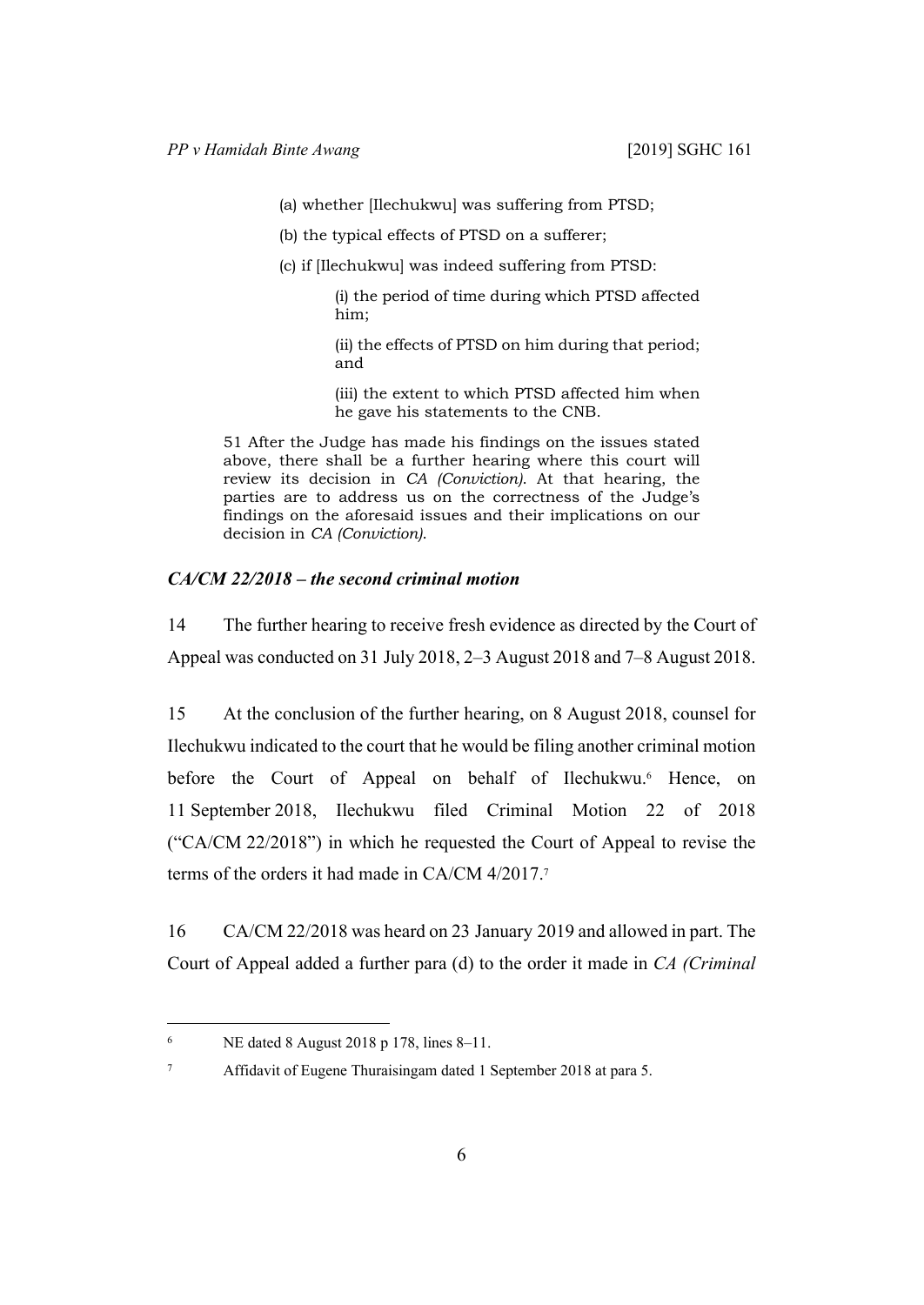*Motion 1)*. The eventual order for determination by the High Court is as follows (with the addition italicised) ("Terms of Reference"):

- (a) whether [Ilechukwu] was suffering from PTSD;
- (b) the typical effects of PTSD on a sufferer;
- (c) if [Ilechukwu] was indeed suffering from PTSD:
	- (i) the period of time during which PTSD affected him;
	- (ii) the effects of PTSD on him during that period; and
	- (iii) the extent to which PTSD affected him when he gave his statements to the CNB.
- *(d) if Ilechukwu was not suffering from PTSD, whether Ilechukwu was suffering from post-traumatic stress symptoms ("PTSS"). If he was suffering from PTSS:*
	- *(i) the precise symptoms should be identified;*
	- *(ii) the period of time during which PTSS affected him;*
	- *(iii) the effects of PTSS on him during that period; and*
	- *(iv) the extent to which PTSS affected him when he gave his statement[s] to the CNB*

#### **The hearing**

17 The evidence was heard on 31 July, 2, 3, 7, 8 August 2018. There were a total of nine witnesses for the Prosecution, of which eight were witnesses of fact. Two of them were interpreters who interpreted the statements that Ilechukwu gave to the CNB at the material time. Five of them were from the team of CNB officers who carried out the arrest and escorted Ilechukwu to various places. The last witness of fact was one Adili Chibuike Ejike ("Adili"). He had flown into Singapore on the same flight as Ilechukwu and was also arrested for trafficking, but in a separate operation. The Prosecution called one expert witness, psychiatrist Dr Christopher Cheok ("Dr Cheok").

18 The Defence applied for the admission of sworn statements from two witnesses, Nzube Ilechukwu ("Nzube") and Emeka Ikechukwu Ilechukwu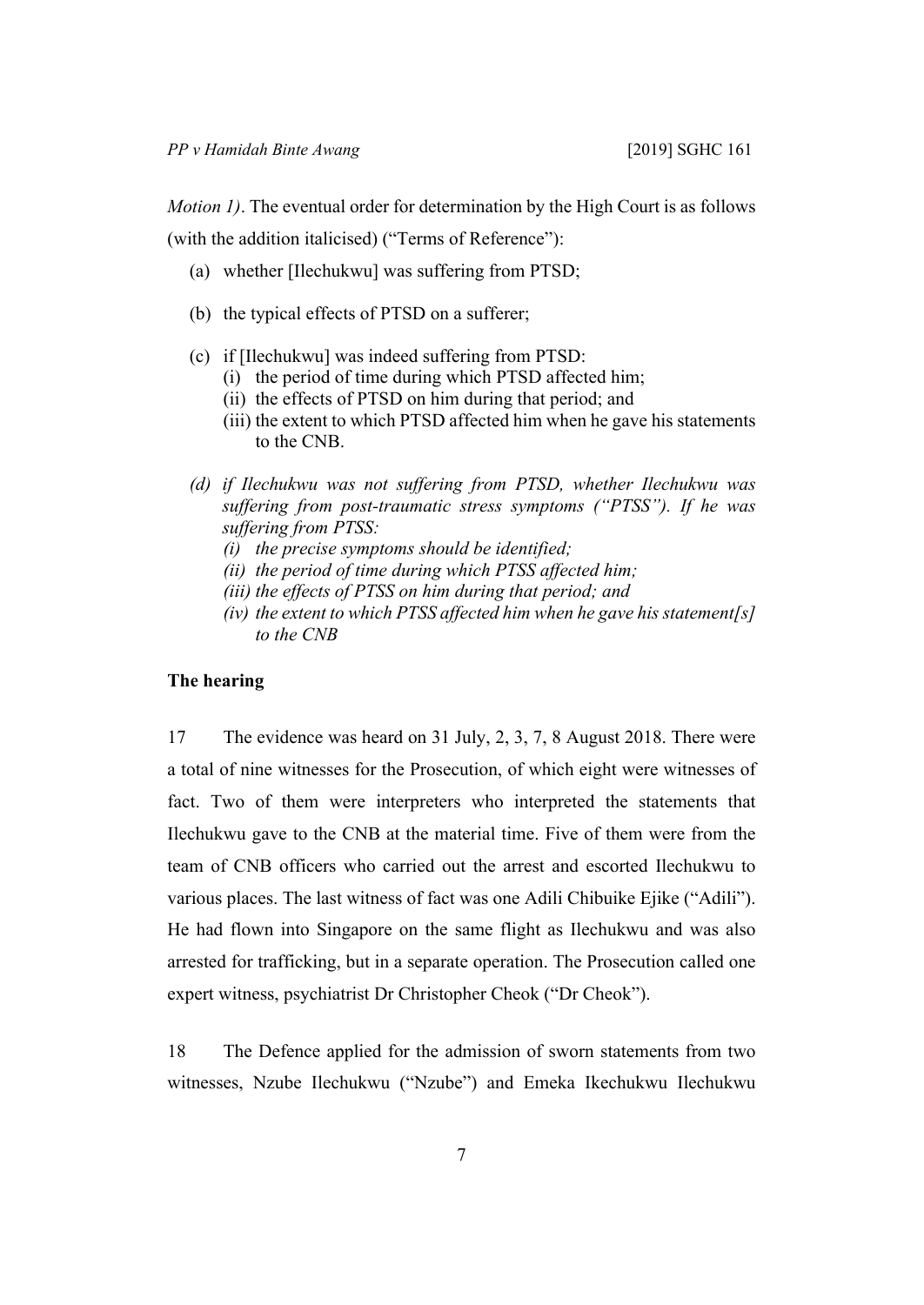("Emeke") under s  $32(1)(j)(iii)$  of the Evidence Act (Cap 97, 1997 Rev Ed). They were both brothers of Ilechukwu who were called to give evidence of his childhood. Nzube lives in California, USA, having gone there in 2016. He stated in his affidavit that he was juggling between school and minimum wage jobs and could not afford to travel to Singapore to give evidence. Emeke lives in his home village in Nigeria and also could not afford to travel to Singapore to give evidence. Based on the evidence of Ilechukwu's background, and the assertions made by Nzube and Emeke in their statements, I was satisfied that they were outside Singapore and that it was not practicable to secure their attendance in court to give evidence. As the evidence that they proposed to give were relevant to the inquiry before me, I admitted their sworn statements, which were notarised in California and Nigeria respectively. Ilechukwu called three psychiatrists to give evidence as experts: (a) Dr Munidasa Winslow ("Dr Winslow"), (b) Dr Ken Ung ("Dr Ung") and (c) Dr Sarkar. Together with the Prosecution's psychiatrist, Dr Cheok, the four experts gave their evidence in conclave on 7 and 8 August 2018.

19 I set out in this judgment my findings on the matters remitted to me by the Court of Appeal in CA/CM 4/2017 and CA/CM 22/2018.

## **The Wukari massacre**

20 The case for Ilechukwu turns on an incident that he claimed occurred when he was five to six years old. It is accepted by both sides that the incident known as the Wukari massacre took place in 1990 at Wukari, Nigeria.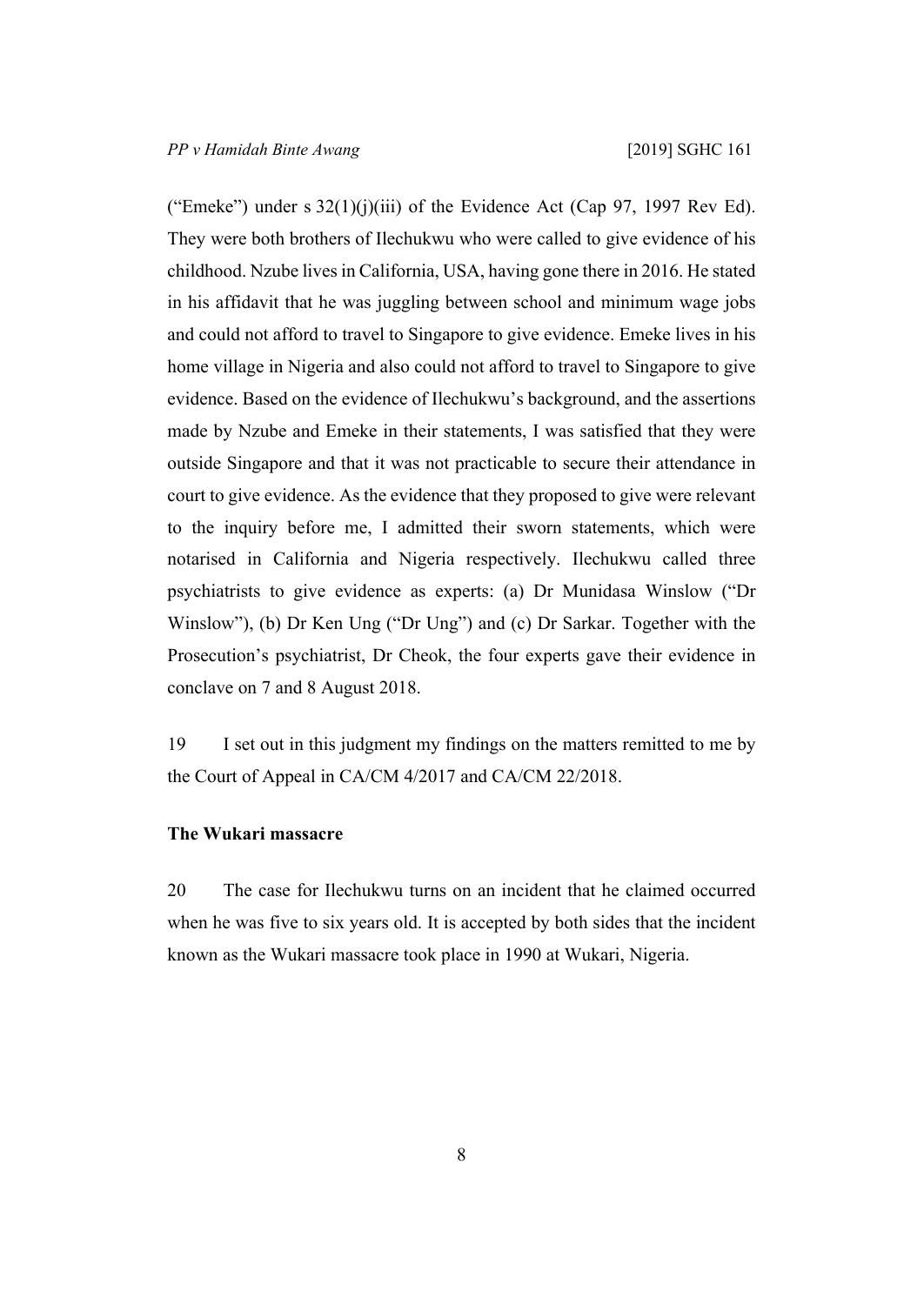21 According to Ilechukwu, the event took place when he had yet to start school.<sup>8</sup> He claimed that, as he was playing with his younger brother, he saw some people running with choppers and cutlasses. They were chasing after another group of persons to "cut them".<sup>9</sup> The attackers were of the Hausa tribe. Those fleeing were of the Igbo tribe, which was the tribe that Ilechukwu belonged to.

22 The young Ilechukwu attempted to flee from the attackers, together with his mother and brother, to a place along the river.<sup>10</sup> The police came a while later, and began "shooting guns and throwing tear gas". Ilechukwu claimed to have seen this.11 Ilechukwu also claimed to have seen a dead body in front of his mother's shop, with "blood everywhere".<sup>12</sup>

23 After the killings, Ilechukwu and his family fled from Wukari. Ilechukwu said that the night of the killings was the last time his family was in the Wukari area.<sup>13</sup>

24 The two statements from Ilechukwu's brothers, Nzube and Emeka,<sup>14</sup> that were admitted in evidence, corroborated Ilechukwu's version of events. Emeka, like Ilechukwu, claimed to have witnessed the Wukari massacre first hand. According to Emeka, in or around 1990, members of the Hausa tribe attacked

<sup>8</sup> NE Day 2, 54:20.

<sup>&</sup>lt;sup>9</sup> NE Day 2, 55:6.

<sup>10</sup> NE Day 2, 55:11.

 $11$  NE Day 2. 55:14 – 55:20.

<sup>12</sup> NE Day 2, 56:2.

<sup>13</sup> NE Day 2, 56: 4 – 56:5.

<sup>&</sup>lt;sup>14</sup> Defence Exhibits D10 and D9.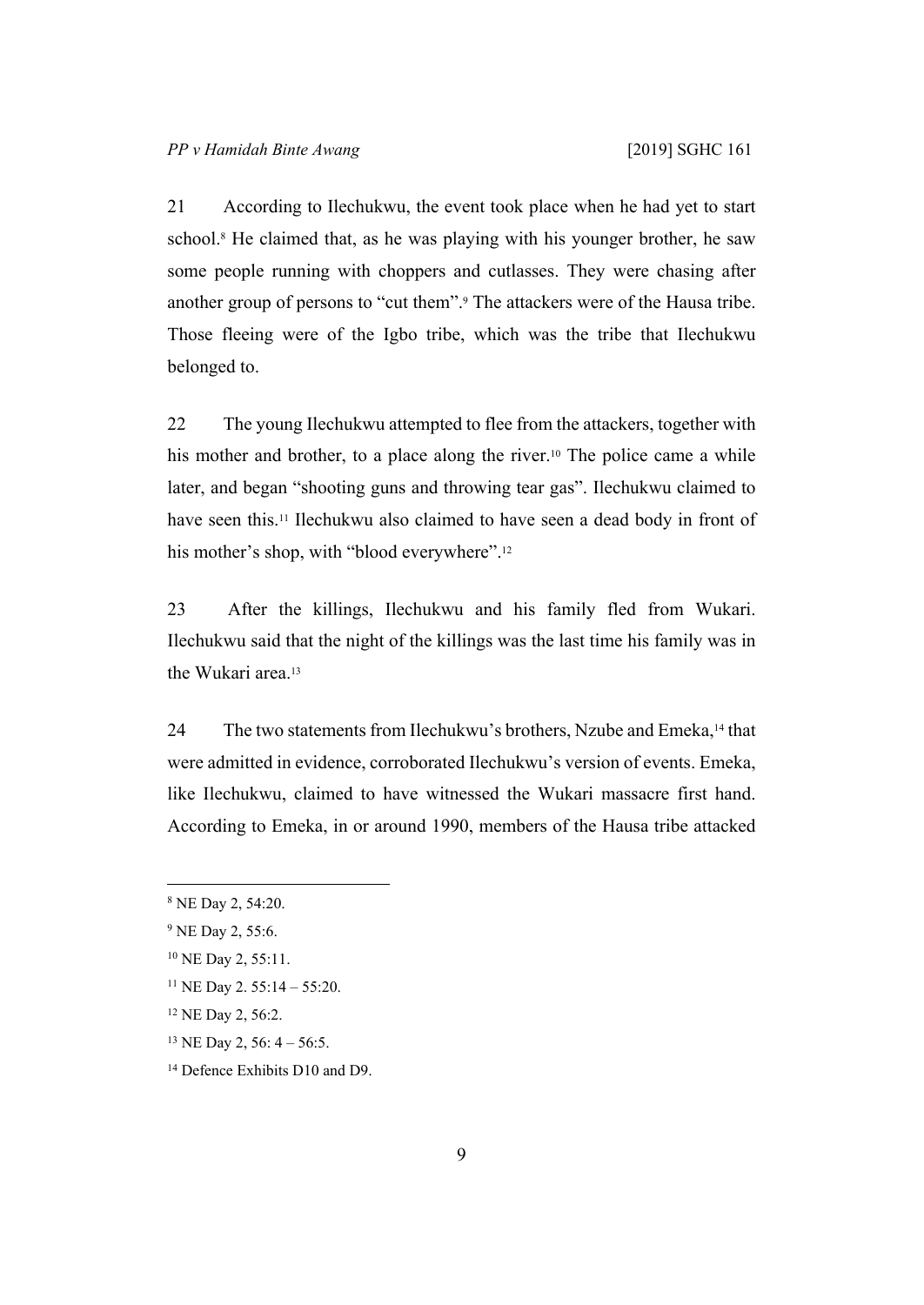and killed members of the Igbo tribe in Wukari.15 As Emeka was returning from school, he saw smoke coming from buildings and "many people running around with weapons".<sup>16</sup> There were people and children crying and running everywhere. People were lying on the road covered with blood.17 Emeka then hid with members of the Yoruba tribe. Members of the Yoruba later brought Emeka to his mother and his brother, Ilechukwu.18 The three of them went to their mother's shop, where they saw a lot of blood and the shop destroyed.<sup>19</sup> Emeka, like Ilechukwu, said that the family fled Wukari immediately after the killings.<sup>20</sup>

25 Ilechukwu's other brother, Nzube, did not personally witness the Wukari massacre.<sup>21</sup> However, he said that the trading store operated by his parents was destroyed, and that his family moved from Wukari after the Wukari massacre.<sup>22</sup>

26 The Prosecution did not adduce evidence to dispute the accounts of Ilechukwu and his brothers about the Wukari massacre. I am satisfied that, given the consistent evidence of Ilechukwu and his brothers, he did live through that event.

<sup>&</sup>lt;sup>15</sup> Defence Exhibit D10, para 3.

<sup>16</sup> Defence's Exhibit, D10, para 4.

<sup>&</sup>lt;sup>17</sup> Defence's Exhibit, D10, para 4.

<sup>18</sup> Defence's Exhibit, D10, para 6.

<sup>19</sup> Defence's Exhibit, D10, para 8.

<sup>20</sup> Defence's Exhibit, D10, para 9.

<sup>21</sup> Defence's Exhibit, D9, para 8.

<sup>22</sup> Defence's Exhibit, D9, para 12.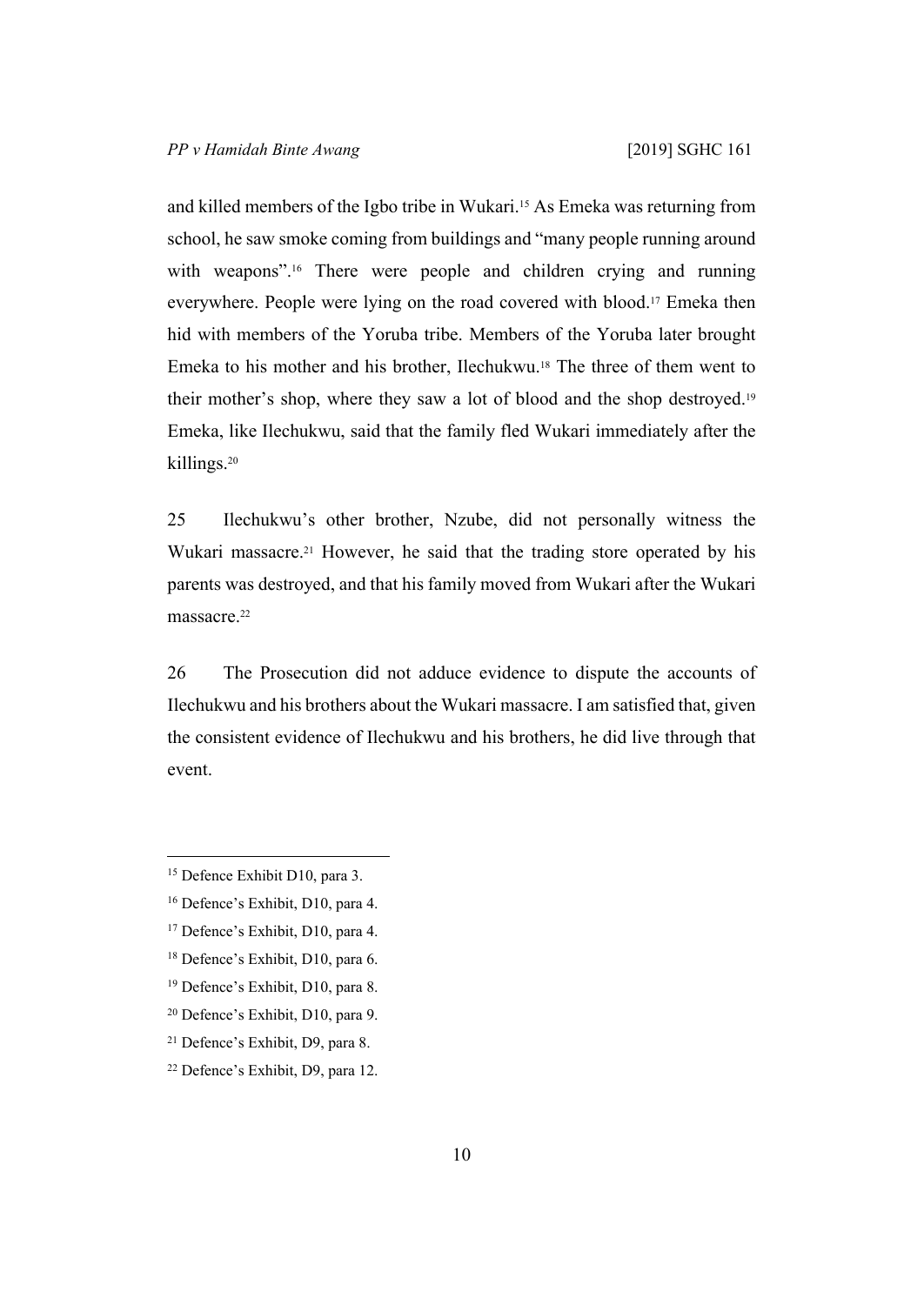## **The Parties' Cases**

# *The Defence's Case*

- 27 The Defence's case was that:<sup>23</sup>
	- (a) Ilechukwu suffered from Post-Traumatic Stress Disorder ("PTSD") as a result of the Wukari massacre in 1990.
	- (b) Ilechukwu's PTSD was triggered upon his arrest on 14 November 2011.
	- (c) The triggering of his PTSD caused Ilechukwu to overestimate the threat to his life, which in turn caused him to lie in his statements.

28 In the alternative, the Defence submitted that even if a formal diagnosis of PTSD was not made out, Ilechukwu was traumatised by the Wukari massacre and had since suffered PTSS. The Defence further submitted that PTSS were triggered upon his arrest. It claimed that the PTSS caused Ilechukwu to "overestimate the threat to his life" when he provided statements to the CNB, causing him to lie.<sup>24</sup>

29 It is also helpful to briefly set out the broad positions adopted by the three Defence experts in the Remitted Hearing and in their written reports:

(a) Dr Sarkar assessed Ilechukwu to be suffering from PTSD using the Post-Traumatic Stress Inventory (PSS-I) diagnostic. He said that Ilechukwu "met criteria for a life-time diagnosis of post-traumatic stress

<sup>23</sup> Defence's Submissions for the 2nd Accused, para 5.

<sup>24</sup> Defence's Submissions for the 2nd Accused, para 6.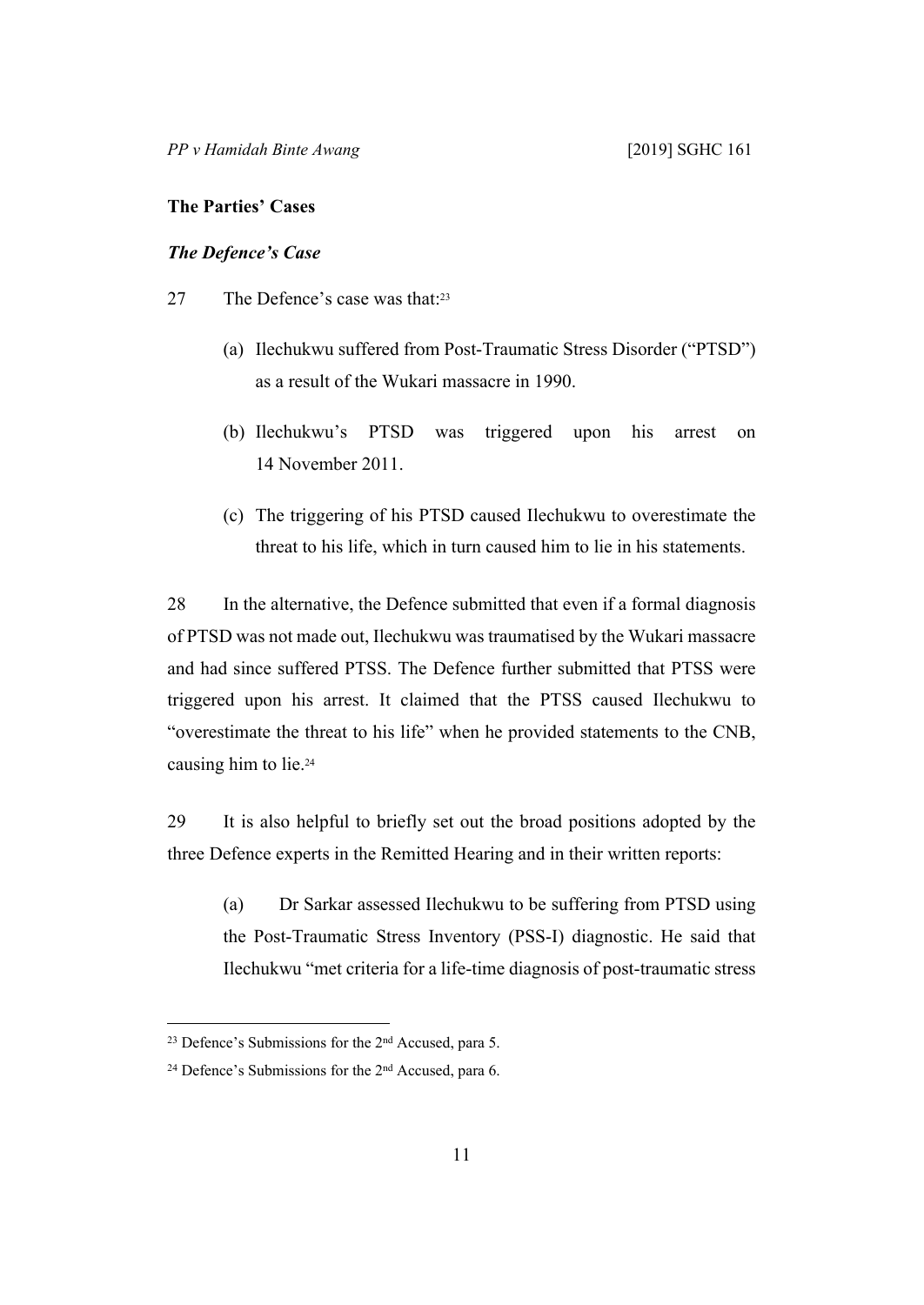[dis]order although he does not have symptoms of the full disorder currently".25 In his written report, Dr Sarkar also stated that Ilechukwu's PTSD was triggered again after his arrest when he became aware of the death sentence.<sup>26</sup>

(b) Dr Ung assessed Ilechukwu to be suffering from PTSD using the CAPS-5 diagnostic. According to him, Ilechukwu's PTSD had resolved itself to "sub-threshold levels" and he was not suffering from active PTSD at the time of his commission of the offence.<sup>27</sup> Dr Ung also said that Ilechukwu being told that he may face the death penalty resulted in a recurrence of PTSD.<sup>28</sup>

(c) Dr Winslow assessed Ilechukwu to be suffering from lifelong PTSD, and that his PTSD symptoms were "triggered and worsened" when he was told he would be facing the death penalty when he was arrested.29 Dr Winslow added that at the time of the clinical interview, Ilechukwu was suffering from "significant PTSD symptomology".<sup>30</sup>

# *The Prosecution's Case*

30 All the experts agreed that if Ilechukwu did suffer from PTSD in his childhood, this would mean that the threshold for assessing Criterion A (an immediate threat to life) of the DSM-5 PTSD criteria (defined at [42] below)

<sup>25</sup> Annex A, Reports of the Defence's Expert Witnesses, p 10, para 64.

<sup>26</sup> Annex A, Reports of the Defence's Expert Witnesses, p 12, para 73.

<sup>&</sup>lt;sup>27</sup> Annex C, Reports of the Defence's Expert Witnesses, p 5, para 16.

<sup>28</sup> Annex C, Reports of the Defence's Expert Witnesses, p 10, para 23.

<sup>29</sup> Dr Winslow's Medical Report dated 28 December 2017.

<sup>30</sup> Dr Winslow's Medical Report dated 28 December 2017.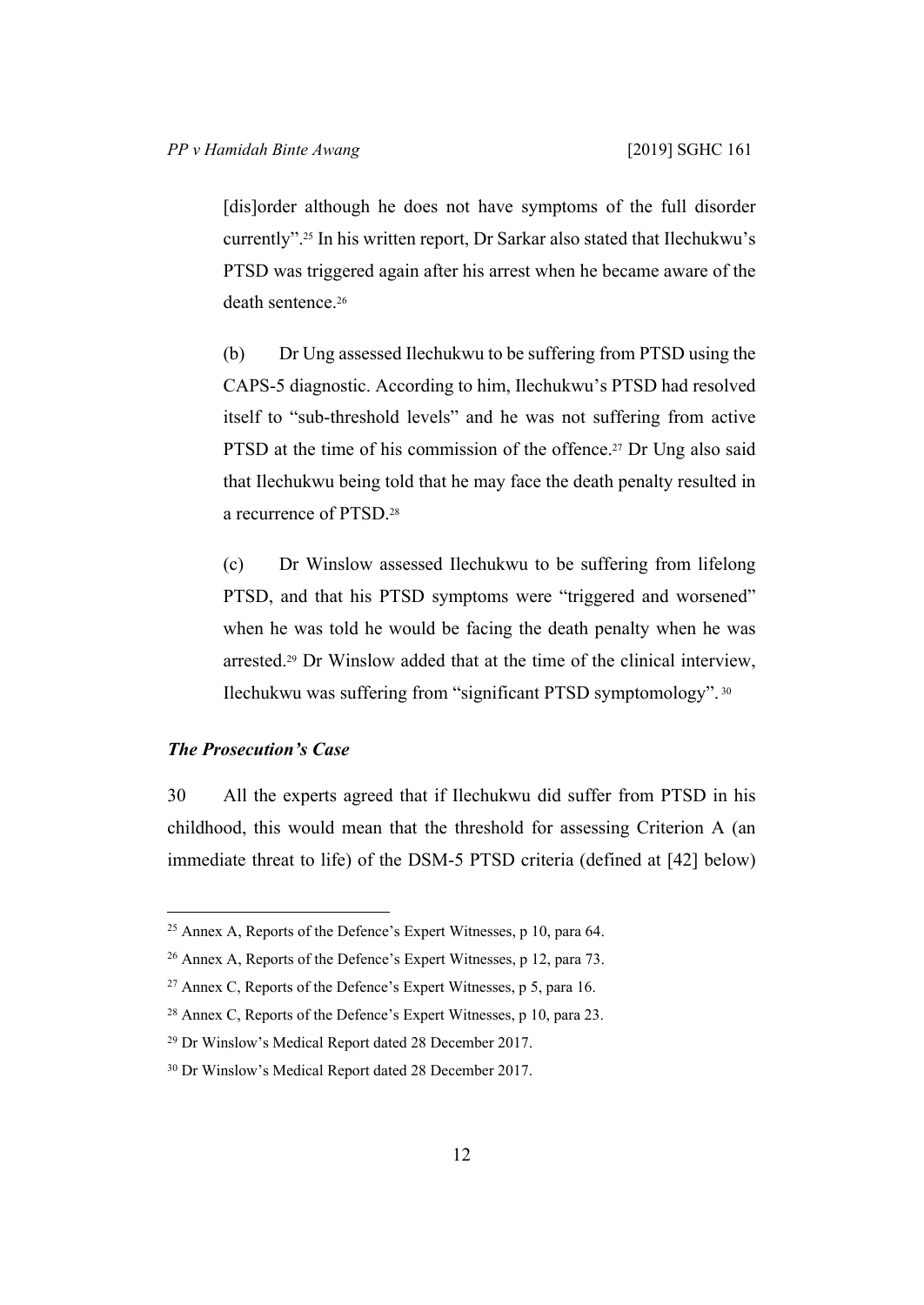would be lowered. Conversely, if Ilechukwu did *not* suffer from PTSD in his childhood, the usual high threshold for assessment of Criterion A would apply. The Prosecution submitted that Ilechukwu did not suffer from PTSD as a result of witnessing the Wukari massacre.<sup>31</sup>

31 The Prosecution further argued that there was no fresh onset of PTSD in 2011 when Ilechukwu was arrested. Their reason for this was that neither Ilechukwu's arrest nor the service of the charge on him satisfied Criterion A.<sup>32</sup>

32 In relation to PTSS, the Prosecution disputed that PTSS symptoms were at any time present in Ilechukwu. They also said that the arrest did not constitute a trigger for PTSS.<sup>33</sup>

# **Issues to be determined**

33 The issues to be determined are as follows:

- (a) Whether Ilechukwu was suffering from PTSD before his arrest in 2011 as a result of the Wukari massacre.
- (b) Whether Ilechukwu suffered a fresh episode of PTSD in 2011 after his arrest.
- (c) In the alternative, even if Ilechukwu was not suffering from PTSD, whether he was suffering from PTSS.

<sup>&</sup>lt;sup>31</sup> Prosecution's Closing Submissions, para 39.

<sup>32</sup> Prosecution's Closing Submissions, para 40.

<sup>&</sup>lt;sup>33</sup> Prosecution Reply Submissions, para 60.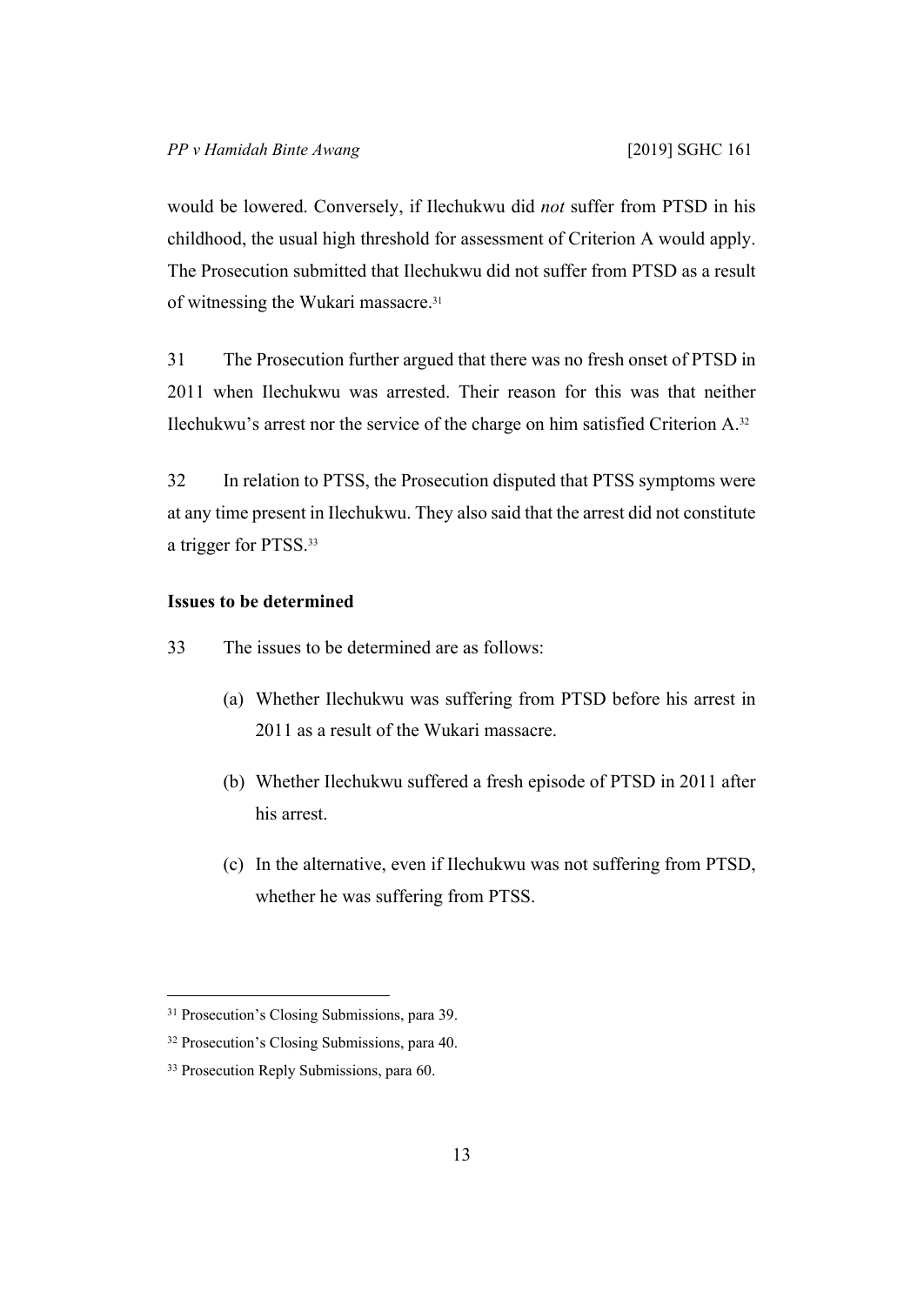34 I will first consider whether Ilechukwu was suffering from PTSD before his arrest in 2011 before determining whether he suffered from PTSD upon or after the 2011 arrest.

# **Issue 1: Whether Ilechukwu was suffering from PTSD before the 2011 arrest**

#### *General principles*

35 Both the Prosecution and the Defence raised points of general application, in particular those in relation to:

(a) The diagnostic tools used to assess PTSD.

(b) The nature of PTSD as a mental illness, specifically whether it was a "lifelong" or "episodic".

(c) The reliability of Ilechukwu's accounts to the various experts.

(d) The Defence's approach of linking the various PTSD criteria to the expert evidence.

(e) The objectivity and reliability of the expert witnesses.

# *Diagnostic criteria*

36 Both sides agreed that PTSD is diagnosed by reference to criteria set out in the Diagnostic and Statistical Manual of Mental Disorders, Fifth Edition published by the American Psychiatric Association (the "DSM-5 PTSD Criteria"). However, the Prosecution expert, Dr Cheok, and the Defence experts used different diagnostic tools to determine whether each criteria was satisfied. Dr Cheok and Dr Ung both used the Clinical Administered PTSD Scale for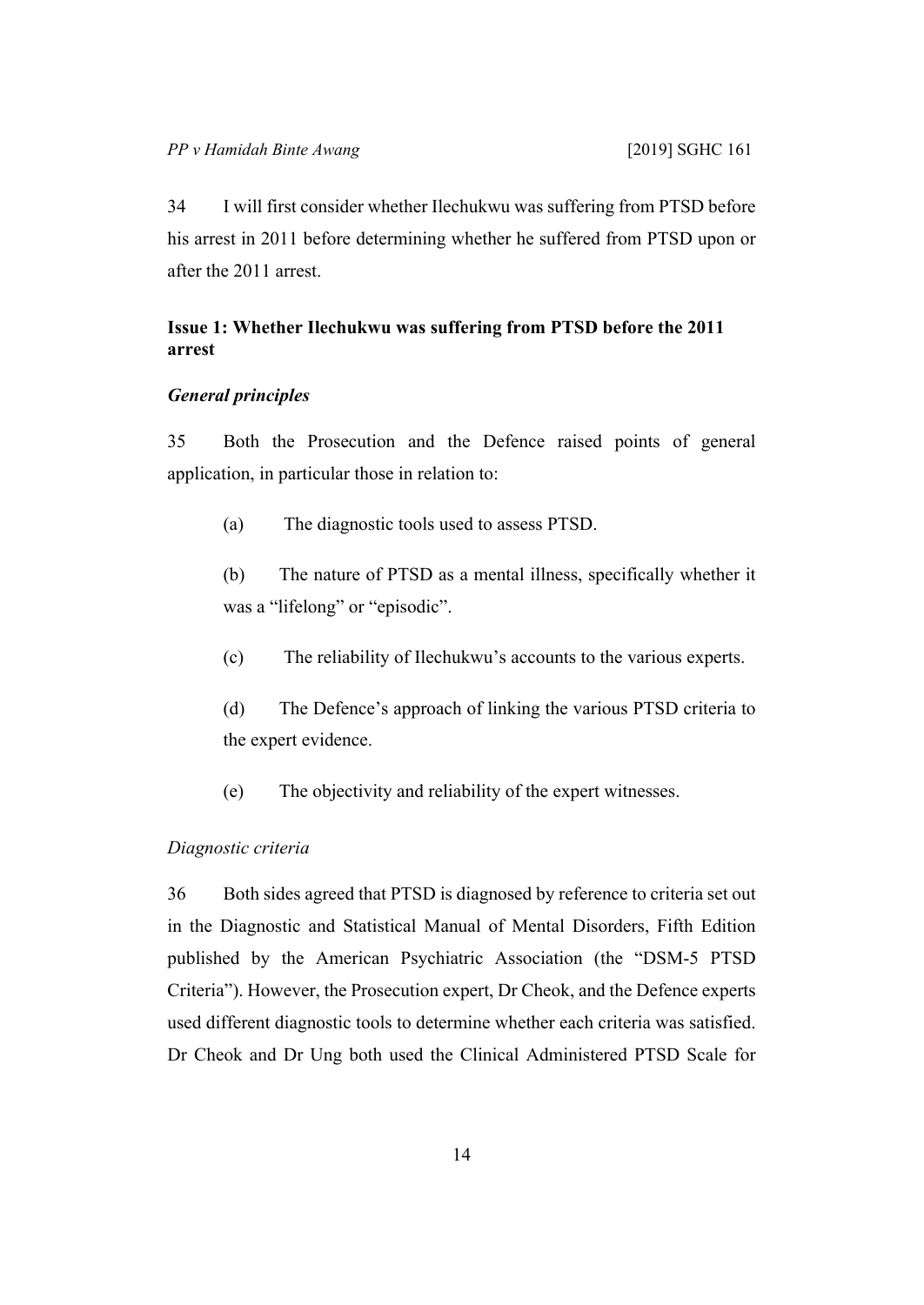DSM-5 ("CAPS-5"), while Dr Winslow used the Detail Assessment of Posttraumatic Stress ("DAPS"). Dr Sarkar used the PSS-I diagnostic.

37 The Defence argued that there were other elements involved in a diagnosis besides the DSM-5 PTSD Criteria. In particular, they said that "clinical judgment" ought to be used.34 The Prosecution characterised the Defence's submission to mean that "clinical judgment" replaced the DSM-5 Criteria.

38 The Defence cited the following excerpt, *inter alia*, of the DSM-5 in support of the importance of "clinical judgment" in arriving at a diagnosis:<sup>35</sup>

Diagnostic criteria are offered as guidelines for making diagnoses, and their use should be informed by clinical judgment. Text descriptions, including introductory sections of each diagnostic chapter, can help support diagnosis (e.g., providing differential diagnoses; describing the criteria more fully under "Diagnostic Features").

Following the assessment of diagnostic criteria, clinicians should consider the application of disorder subtypes and/or specifiers as appropriate. Severity and course specifiers should be applied to denote the individual's current presentation, but only when the full criteria are met. When full criteria are not met, clinicians should consider whether criteria for an "other specified" or "unspecified" designation…On the basis of the clinical interview, text descriptions, criteria, and clinical judgment, a final diagnosis is made.

39 I do not think that this meant that the use of "clinical judgment" should replace the DSM-5 PTSD Criteria. All that the above seemed to say was that:

<sup>&</sup>lt;sup>34</sup> Defence's Closing Submissions, para 24.

 $35$  Defence's BOD – DSM-5, p 21.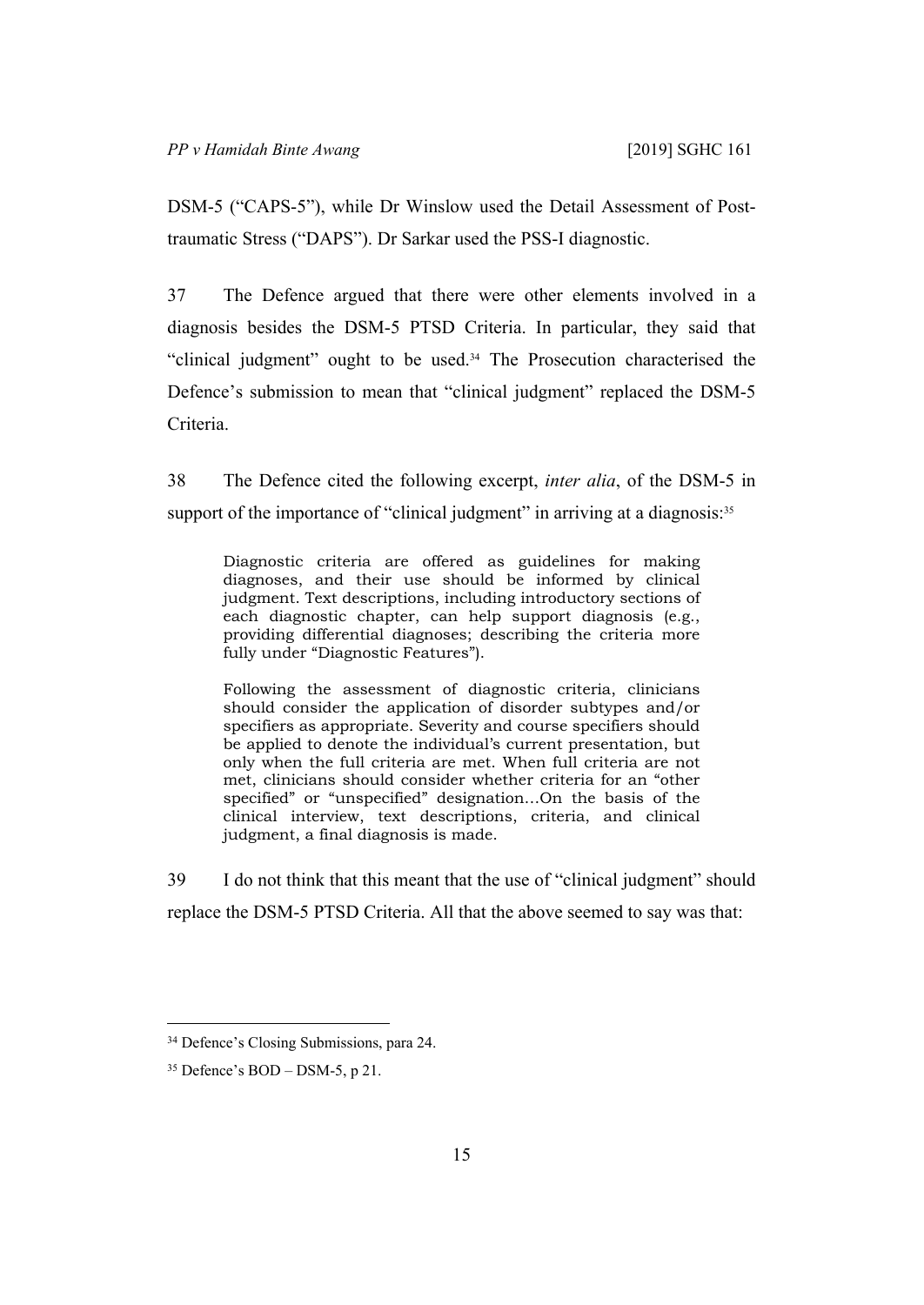(a) The use of diagnostic criteria should be informed by clinical judgment, *ie*, the expert should use his or her clinical judgment in determining whether a particular diagnostic criterion was satisfied; and

(b) An unspecified diagnosis may be given to a patient, and this was a conclusion to be informed by clinical judgment.

40 Thus, all the DSM-5 PTSD Criteria must be satisfied to reach a positive diagnosis of PTSD. In assessing whether each criterion was satisfied, the expert was expected to exercise "clinical judgment" in arriving at their opinion and not by mechanically checking off each DSM-5 PTSD Criteria.

41 The PTSD diagnostic criteria applicable to children aged six years and younger (the "**DSM-5 PTSD Criteria (Childhood)**") is similar to the DSM-5 PTSD Criteria, save that it prescribes seven criteria for diagnosis instead of eight. For adults, both Criterion C and Criterion D symptoms must be satisfied. Under the DSM-5 PTSD Criteria (Childhood) for children, a person needs to manifest either symptom Criterion C or D to qualify for a PTSD diagnosis.<sup>36</sup>

42 A positive diagnosis of PTSD is made in adults where all of the following eight diagnostic criteria are present. It is helpful to list this out in full:<sup>37</sup>

<sup>36</sup> Defence's Closing Submissions, para 20.

<sup>37</sup> Exhibit P84; Defence's BOD – Tab H, DSM-5, pp 271-271.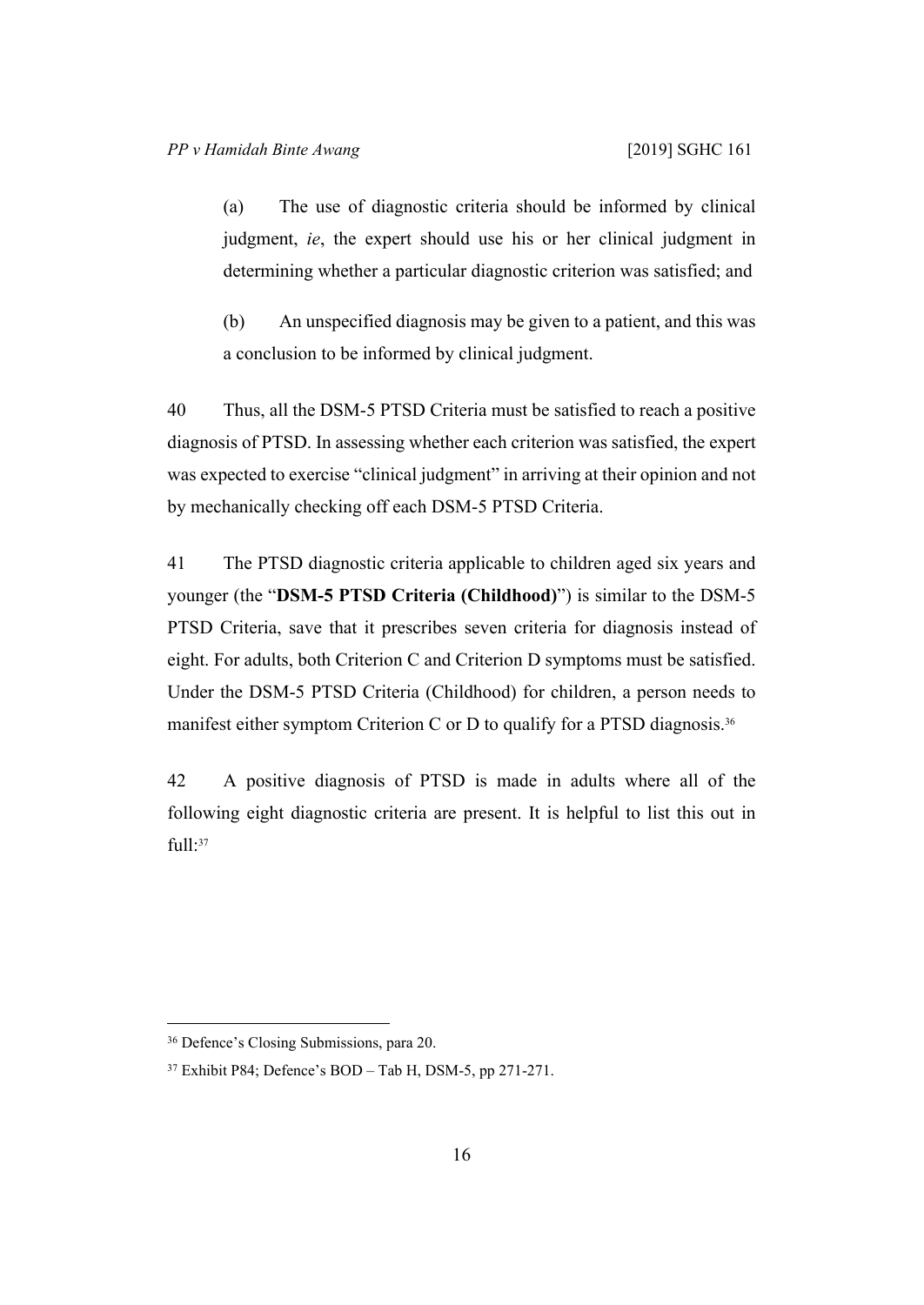#### **A Exposure to actual or threatened death, serious injury, or sexual violence in one (or more) of the following ways:**

1 Directing witnessing the traumatic event(s).

2 Witnessing, in person, the event(s) as it occurred to others.

3 Learning that the traumatic event(s) occurred to a close family member or close friend. In cases of actual or threatened death of a family member or friend, the event(s) must have been violent or accidental.

4 Experiencing repeated or extreme exposure to aversive details of the traumatic event(s) (*e.g.,* first responders collecting human remains; police officers repeatedly exposed to details of child abuse).

*Note:* Criterion A4 does not apply to exposure through electronic media, television, movies, or pictures, unless this exposure is work related.

### **B Presence of one (or more) of the following intrusion symptoms associated with the traumatic event(s), beginning after the traumatic event(s) occurred:**

1 Recurrent, involuntary, and intrusive distressing memories of the traumatic event(s).

*Note:* In children older than 6 years, repetitive play may occur in which themes or aspects of the traumatic event(s) are expressed.

2 Recurrent distressing dreams in which the content and/or affect of the dream are related to the traumatic event(s).

*Note:* In children, there may be frightening dreams without recognisable content.

3 Dissociative reactions (*e.g.,* flashbacks) in which the individual feels or acts as if the traumatic event(s) were recurring. (Such reactions may occur on a continuum, with the most extreme expression being a complete loss of awareness of present surroundings.)

*Note:* In children, trauma-specific reenactment may occur in play.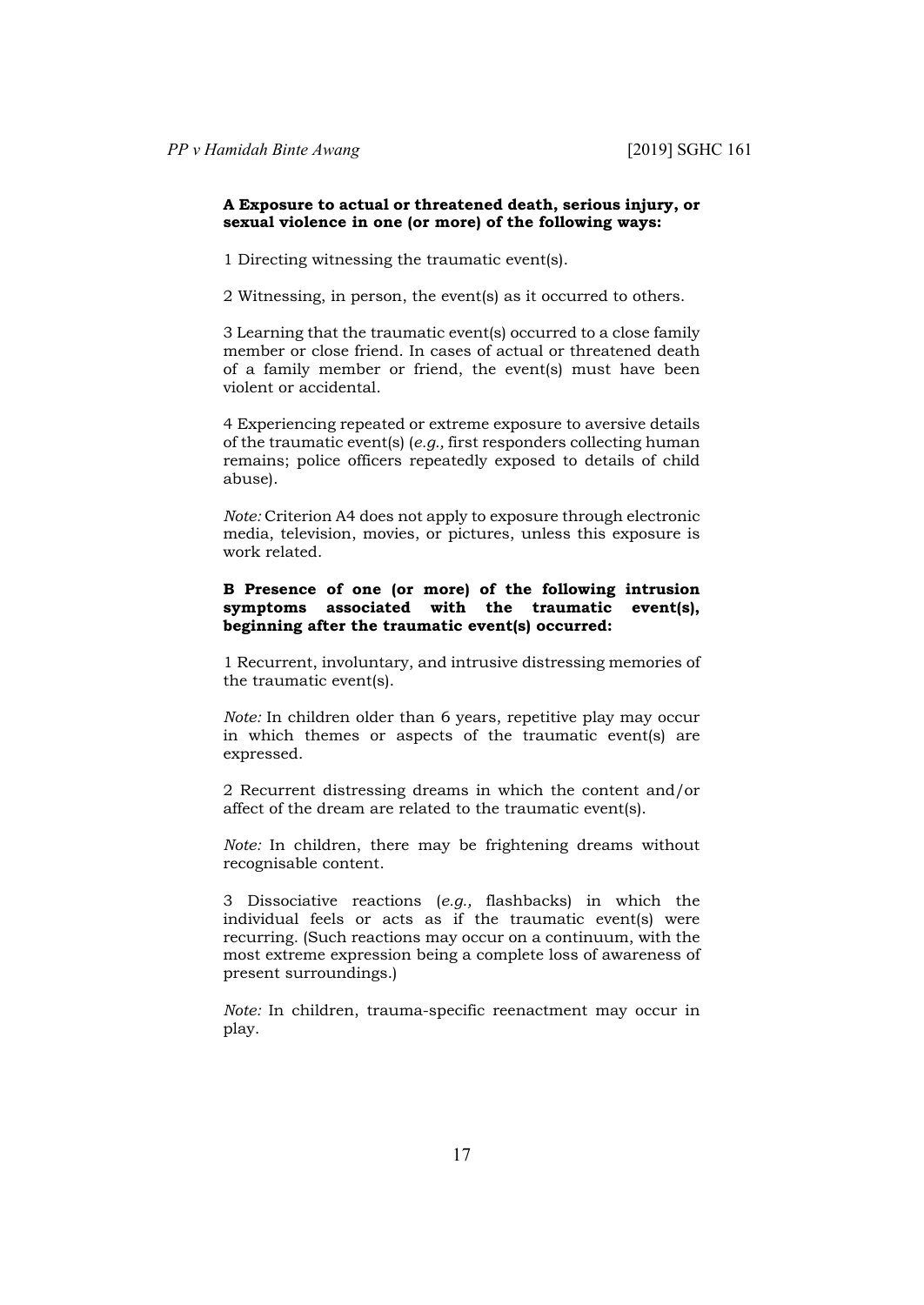4 Intense or prolonged psychological distress at exposure to internal or external cues that symbolize or resemble an aspect of the traumatic event(s).

5 Marked physiological reactions to internal or external cues that symbolize or resemble an aspect of the traumatic event(s).

#### **C Persistent avoidance of stimuli associated with the traumatic event(s), beginning after the traumatic event(s) occurred, as evidenced by one or both of the following:**

1 Avoidance of or efforts to avoid distressing memories, thoughts, or feelings about or closely associated with the traumatic event(s).

2 Avoidance of or efforts to avoid external reminders (people, places, conversations, activities, objects, situations) that arouse distressing memories, thoughts, or feelings about or closely associated with the traumatic event(s).

#### **D Negative alterations in cognitions or mood associated with the traumatic event(s), beginning or worsening after the traumatic event(s) occurred, as evidence by two (or more) of the following:**

1 Inability to remember an important aspect of the traumatic event(s) (typically due to dissociative amnesia and not to other factors such as head injury, alcohol, or drugs).

2 Persistent and exaggerated negative beliefs or expectations about oneself, others, or the world (*e.g.,* "I am bad," "No one can be trusted," The world is completely dangerous," "My whole nervous system is permanently ruined").

3 Persistent, distorted cognitions about the cause or consequences of the traumatic event(s) that lead the individual to blame himself/herself or others.

4 Persistent negative emotional state (*e.g.,* fear, horror, anger, guilt, or shame).

5 Markedly diminished interest or participation in significant activities.

6 Feelings of detachment or estrangement from others.

7 Persistent inability to experience positive emotions (*e.g.,*  inability to experience happiness, satisfaction, or loving feelings).

**E Marked alterations in arousal or reactivity associated with the traumatic event(s), beginning or worsening after**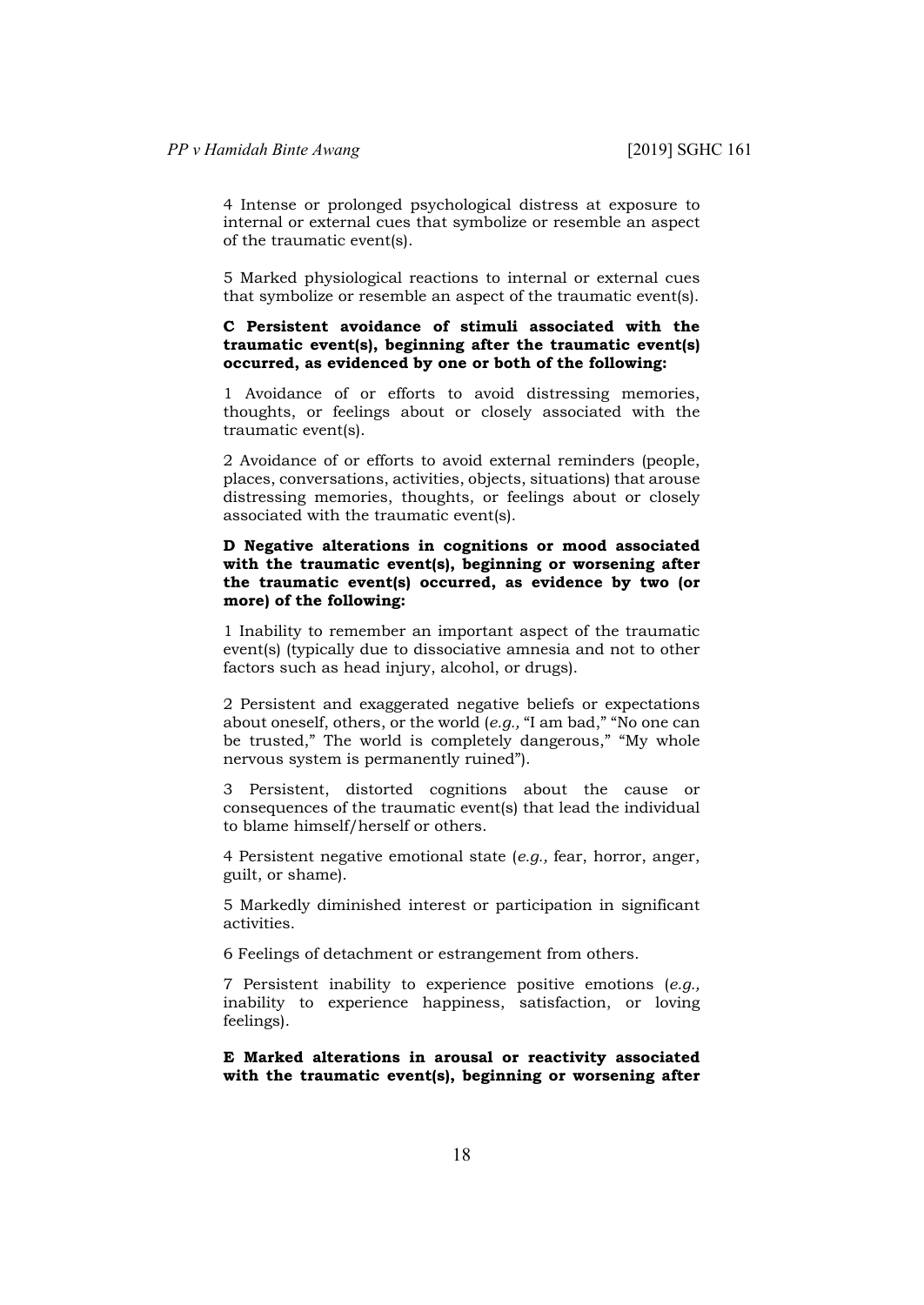#### **the traumatic event(s) occurred, as evidence by two (or more) of the following:**

1 Irritable behaviour and angry outbursts (with little or no provocation) typically expressed as verbal or physical aggression towards people or objects.

2 Reckless or self-destructive behavior.

3 Hypervigilence.

4 Exaggerated startle response.

5 Problems with concentration.

6 Sleep disturbance (*e.g.,* difficulty falling or staying asleep or restless sleep).

**F Duration of the disturbance (Criteria B, C, D, and E) is more than 1 month.**

**G The disturbance causes clinically significant distress or impairment in social, occupational, or other important areas of functioning.**

**H The disturbance is not attributable to the physiological effects of a substance (***e.g.,* **medication or alcohol) or another medical condition.**

#### 43 The DSM-5 PTSD Criteria (Childhood) is reproduced below:

#### **A In children 6 years and younger, exposure to actual or threatened death, serious injury, or sexual violence in one (or more) of the following ways:**

1 Directing witnessing the traumatic event(s).

2 Witnessing, in person, the event(s) as it occurred to others, especially primary care-givers. *Note:* Witnessing does not include events that are witnessed only in electronic media, television, movies, or pictures.

3 Learning that the traumatic event(s) occurred to a parents or caregiving figure.

**B Presence of one (or more) of the following intrusion symptoms associated with the traumatic event(s), beginning after the traumatic event(s) occurred:**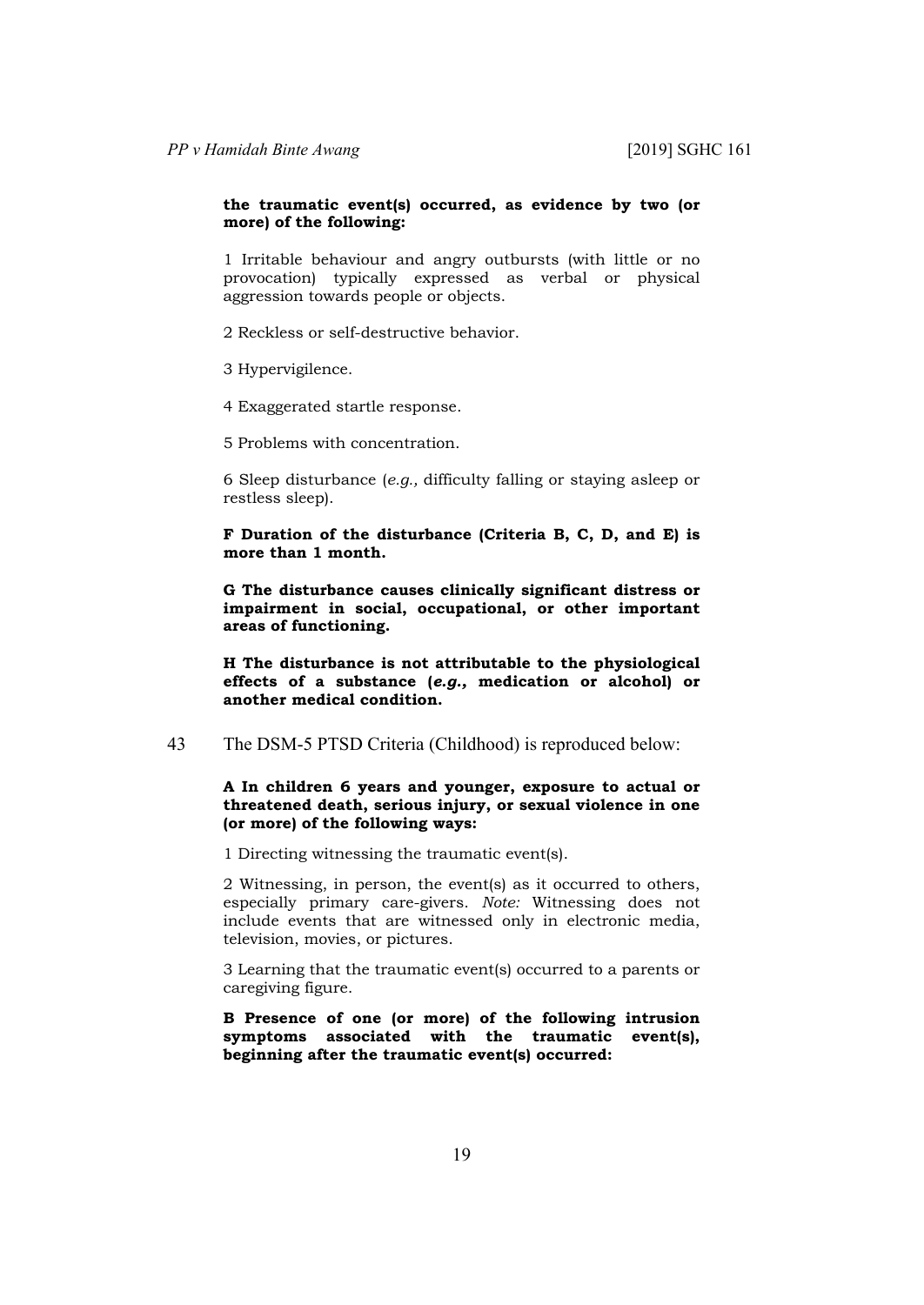1 Recurrent, involuntary, and intrusive memories of the traumatic event(s). *Note:* Spontaneous and intrusive memories may not necessarily appear distressing and may be expressed as play reenactment.

2 Recurrent distressing dreams in which the content and/or affect of the dream are related to the traumatic event(s). *Note:* It may not be possible to ascertain that the frightening content is related to the traumatic event.

3 Dissociative reactions (*e.g.,* flashbacks) in which the child feels or acts as if the traumatic event(s) were recurring. (Such reactions may occur on a continuum, with the most extreme expression being a complete loss of awareness of present surroundings). Such trauma specific reenactment may occur in play.

4 Intense or prolonged psychological distress at exposure to internal or external cues that symbolize or resemble an aspect of the traumatic event(s).

5 Marked physiological reactions to reminders of the traumatic event(s).

**C One (or more) of the following symptoms, representing either persistent avoidance of stimuli associated with the traumatic event(s) or negative alterations in cognitions and mood associated with the traumatic event(s), must be present, beginning after the event(s) or worsening after the event(s):**

#### Persistent Avoidance of Stimuli

1 Avoidance of or efforts to avoid activities, places, or physical reminders that arouse recollections of the traumatic event(s).

2 Avoidance of or efforts to avoid people, conversations, or interpersonal situations that arouse recollections of the traumatic event(s).

Negative Alterations in Cognitions

3 Substantially increased frequency of negative emotional states (*e.g,* fear, guilt, sadness, shame, confusion).

4 Markedly diminished interest or participation in significant activities, including constriction of play.

5 Socially withdrawn behaviour.

6 Persistent reduction in expression of positive emotions.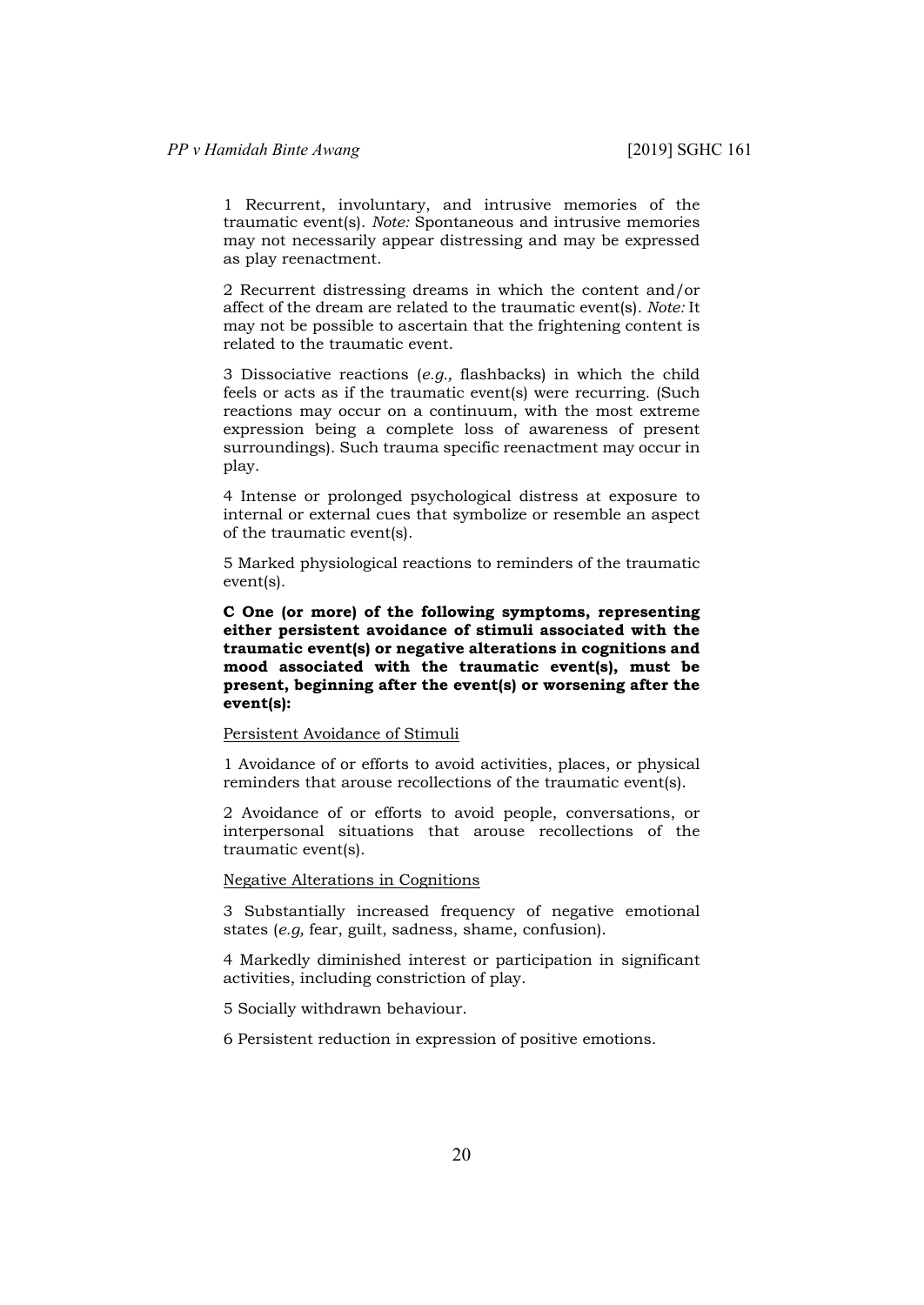**D Alterations in arousal and reactivity associated with the traumatic event(s), beginning or worsening after the traumatic event(s) occurred, as evidenced by two (or more) of the following:**

1 Irritable behaviour and angry outbursts (with little or no provocation) typically expressed as verbal or physical aggression toward people or objects (including extreme temper tantrums).

2 Hypervigilance.

3 Exaggerated startle response.

4 Problems with concentration.

5 Sleep disturbance (*e.g.,* difficulty falling or staying asleep or restless sleep).

**E The duration of the disturbance is more than 1 month.**

**F The disturbance causes clinically significant distress or impairment in relationships with parents, siblings, peers, or other caregivers or with school behaviour.**

**G The disturbance is not attributable to the physiological effects of a substance (***e.g.,* **medication or alcohol) or another medical condition.**

[emphasis added]

44 As can be seen above, the symptoms of "persistent avoidance of stimuli" and "negative alterations in cognition" fall solely under Criterion C of the DSM-5 PTSD Criteria (Childhood) whereas they fall under both Criterion C and D of the DSM-5 PTSD Criteria when diagnosing adults.

## *Nature of PTSD*

45 All four expert witnesses agreed that PTSD is an episodic and not a continuous psychiatric disorder.38 The Prosecution construed this narrowly, stating that "a diagnosis of 'lifetime' or 'lifelong' PTSD did not mean that a

<sup>38</sup> NE, Day 5, 56:22 – 56:23.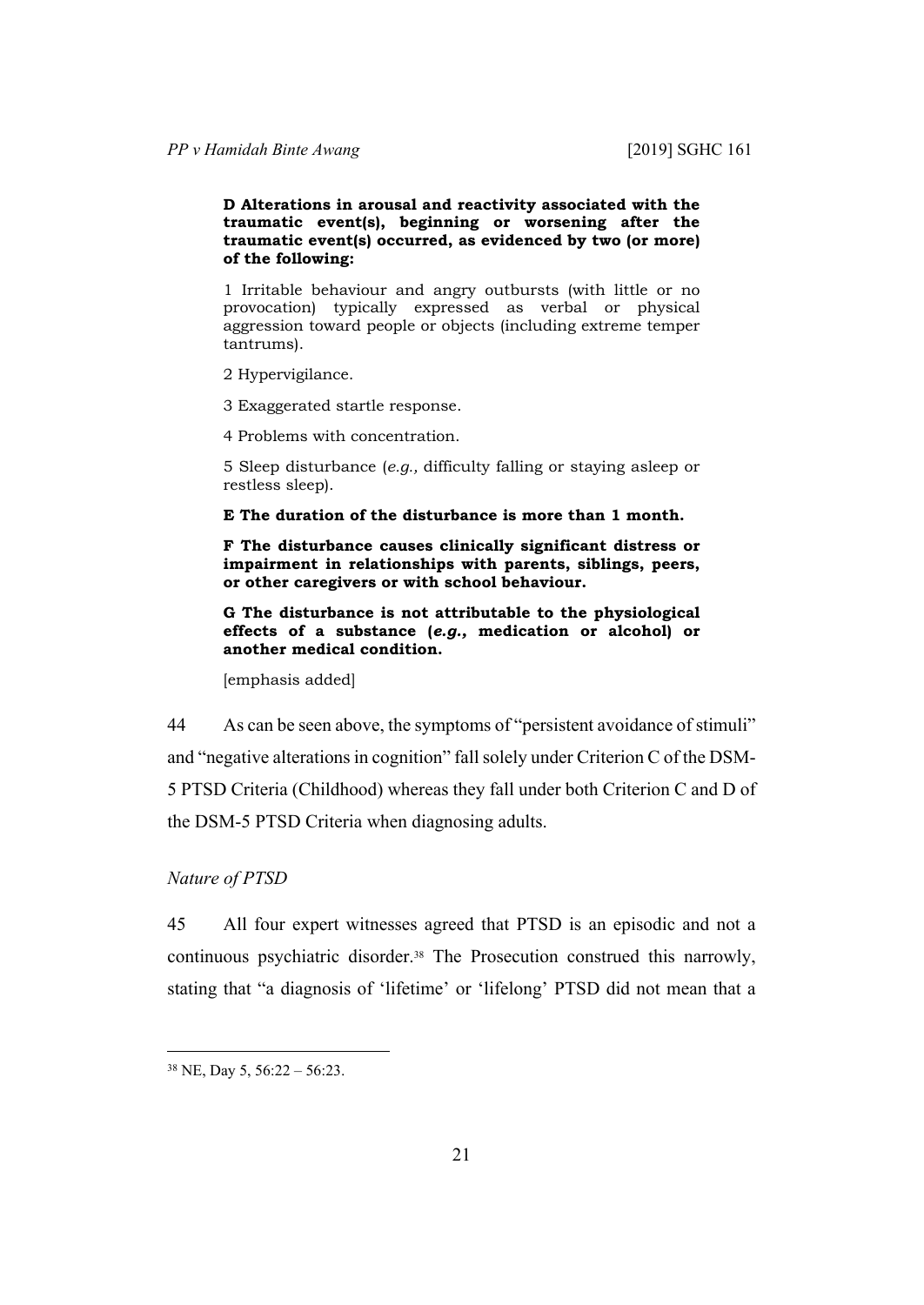person has been suffering from PTSD continuously throughout his life, but only that the person had suffered a previous episode of PTSD".39 The Defence characterised the word "episodic" to be synonymous with a "lifetime diagnosis of PTSD".

46 The Defence experts suggested that a past diagnosis of PTSD produces a "sensitisation effect" which placed Ilechukwu at a higher risk of developing subsequent PTSD. I elaborate on this below at [115] – [120].

#### *Reliability of Ilechukwu's accounts to the experts*

47 The Prosecution submitted that the Defence expert witnesses' diagnoses of PTSD were undermined by "serious doubts about the veracity and reliability of Ilechukwu's self-reported symptoms".40 This submission was based primarily on alleged "lies" told by Ilechukwu to Dr Sarkar during the clinical interview in his report of 6 March 2017.

48 One of the "lies" that Ilechukwu allegedly told Dr Sarkar was in respect of the "Kingsley story". The "Kingsley story" was an account by Ilechukwu of how he came to be in possession of the Black Luggage containing illicit drugs. According to Ilechukwu, the Black Luggage was passed to him by an individual known as Kingsley.

49 The Prosecution argued that the "Kingsley story" was false. At the Remitted Hearing, the Prosecution called on Adili as a witness.

<sup>39</sup> Prosecution's Closing Submissions, para 49.

<sup>40</sup> Prosecution's Closing Submissions, para 76.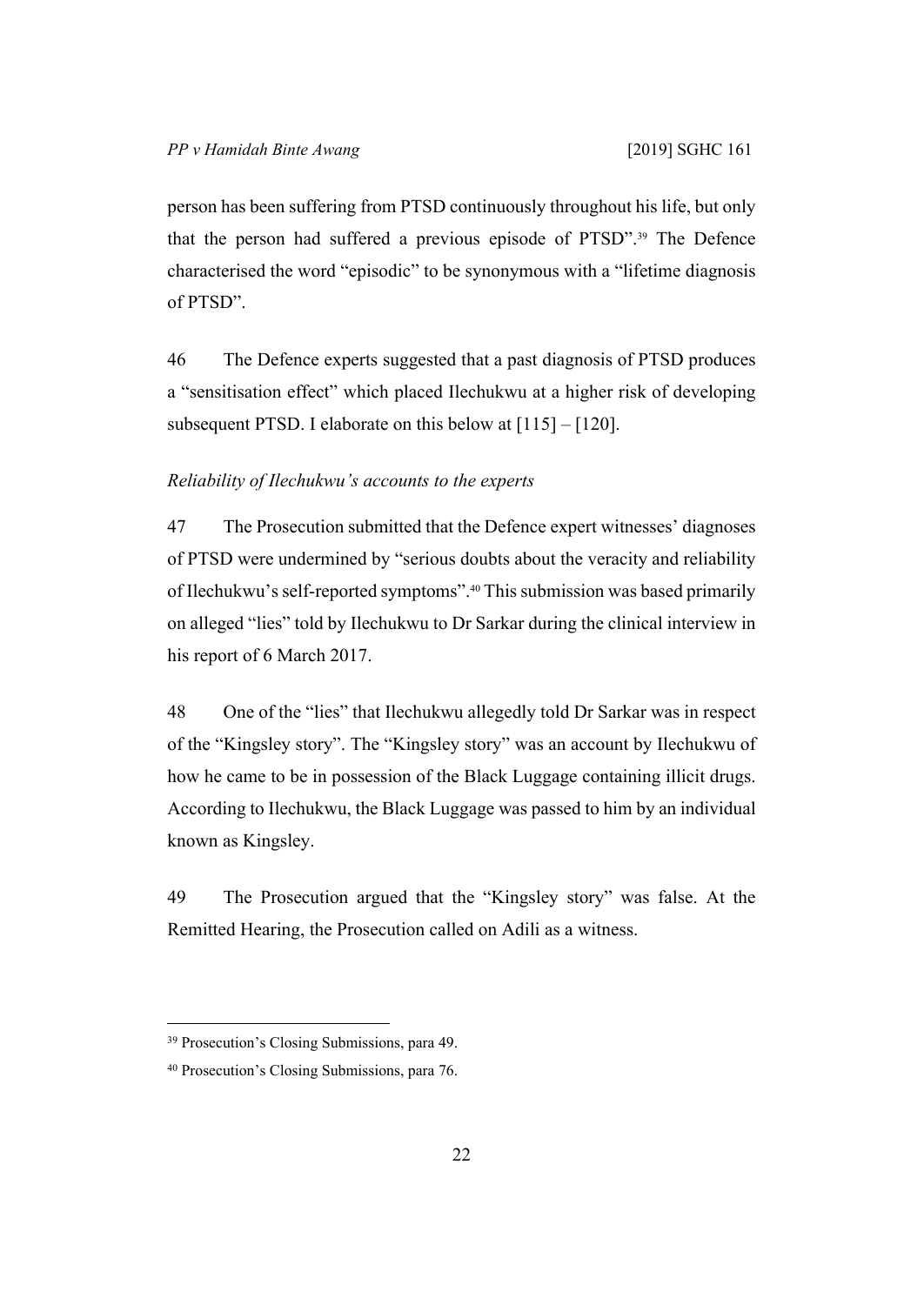50 Adili flew into Singapore in the same flight as Ilechukwu in 2011. He was also arrested for drug trafficking in a separate operation. According to Adili, he saw Ilechukwu carrying a black luggage bag in the house of one Izuchukwu. Adili claimed that they both left Izuchukwu's house with Ilechukwu carrying the black luggage bag.41 The Defence objected to the admission, and challenged the reliability of Adili's evidence.

51 I am unable to take into account Adili's evidence for the following reasons. Adili's evidence was adduced to challenge the veracity of Ilechukwu's version of the circumstances which preceded his arrest on 14 November 2011 in order to demonstrate that he was not telling the truth to the psychiatrists who examined him. The Prosecution argued that Adili's evidence was relevant because it determined the reliability of Ilechukwu's account to Dr Sarkar.

52 I am unable to agree with this for the following reasons. Adili's evidence would have been relevant in the original trial, which was the subject of *HC (Acquittal)*, at which the veracity of Ilechukwu's account could have been challenged in the appropriate manner. Had it been done at that trial, Adili's evidence would have to be given at the committal hearing. The Defence would then have had notice of this challenge to Ilechukwu's version of the events in Nigeria and have had the opportunity to prepare for the cross-examination of Adili. In addition, the Defence would also have had the opportunity to crossexamine other Prosecution witnesses as well as to call its own witnesses on this issue. The Prosecution did not do this at that trial. In my view, it is not proper for the Prosecution to adduce evidence from Adili on an important aspect of the Prosecution's case in the trial even though it might be relevant on a subsidiary

 $41$  NE, Day 1, 87:1 – 87:14.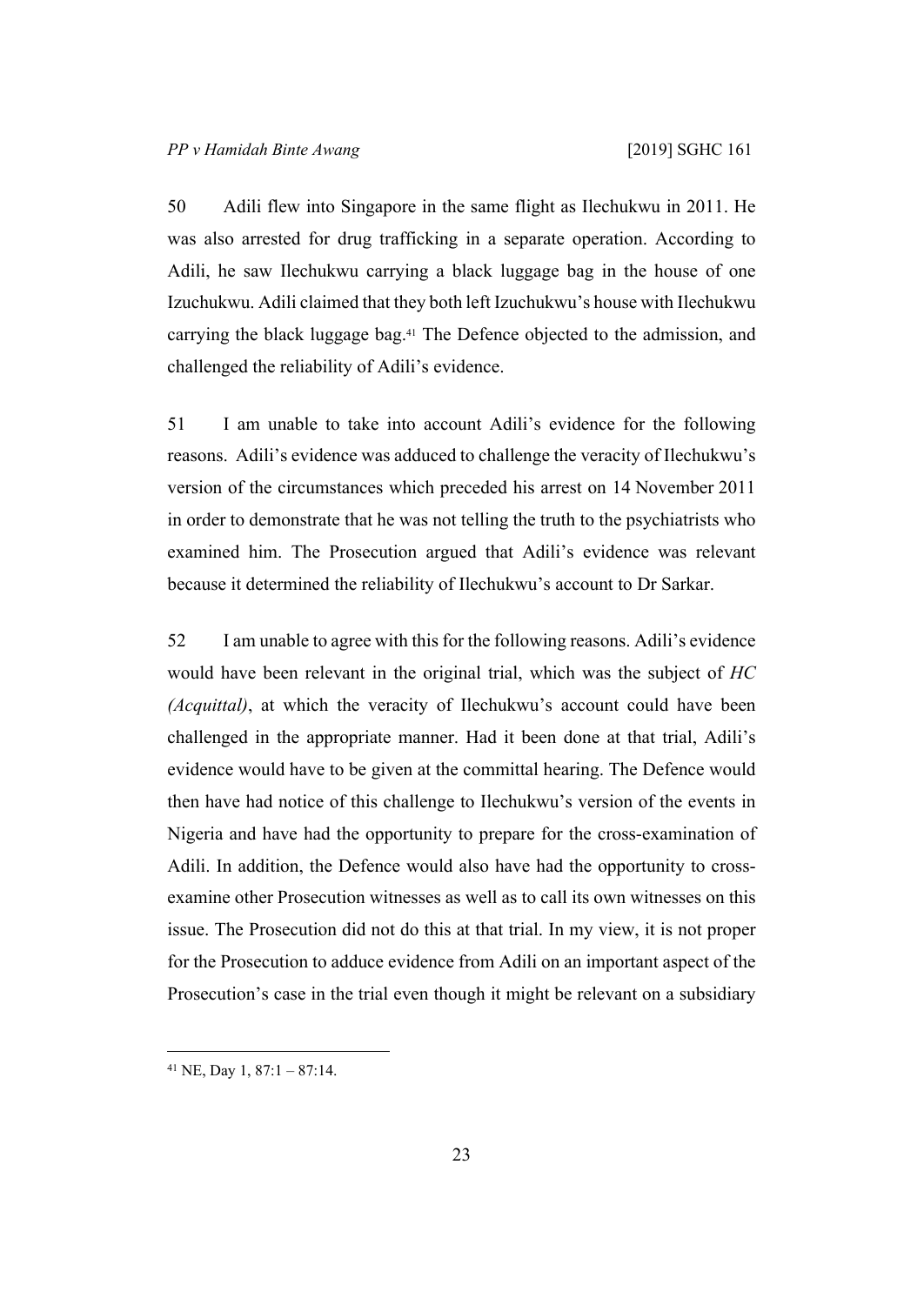issue of the truth of Ilechukwu's account to Dr Sarkar. In any event, without the Defence being given a full opportunity to challenge Adili's evidence, it is not possible for me to make any finding on whether Adili's evidence had affected the veracity of Ilechukwu's account to Dr Sarkar.

53 The Prosecution also suggested that Ilechukwu's alleged lies about his symptoms after the charge was read to him show that the possibility of Ilechukwu "malingering" his PTSD symptoms could not be excluded.<sup>42</sup> However, the Prosecution did not specify what these lies were.

54 I also do not find Ilechukwu to be "malingering" his PTSD symptoms. This was for the following reasons:

(a) All four experts agreed that Ilechukwu was below average intelligence.43 I did not think it likely that Ilechukwu was capable of "malingering" his symptoms to sustain a positive PTSD diagnosis under the DSM-5 PTSD Criteria. In view of his background and intelligence level, I find it unlikely that he had the capability to do this.

(b) I also accept Dr Ung's view that, given Ilechukwu's background, a PTSD diagnosis was not something Ilechukwu would be familiar with.<sup>44</sup>

(c) I find the theory that Ilechukwu to be "malingering" his PTSD symptoms inconsistent with the overall evidence. For instance,

<sup>42</sup> Prosecution's Reply Submissions, para 48(f).

<sup>43</sup> NE, Day 5, 56:14 – 56:17.

<sup>44</sup> Exhibit D5 – Dr Ung's 2nd Medical Report, para 26.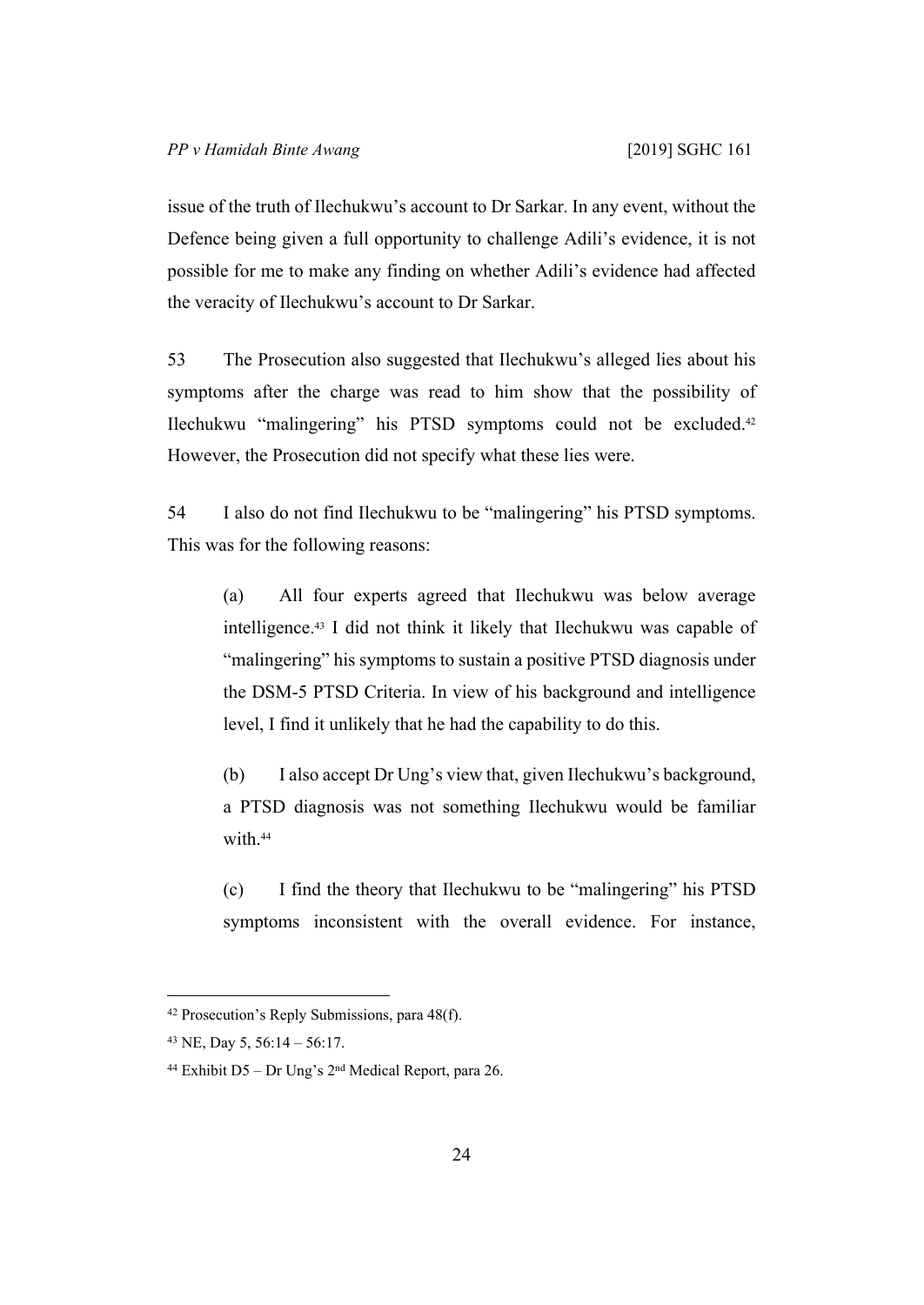Ilechukwu had stated to Dr Ung that he had no past psychiatric history<sup>45</sup> and to Dr Sarkar that he had no personal or family history of mental disorder. Ilechukwu could have easily played this up if he had intended to lie about his symptoms. The fact that he had not mentioned this aspect of his past showed that he was in fact reluctant to disclose it.

(d) Indeed, Dr Sarkar was engaged by the Prosecution at the time he determined Ilechukwu to be suffering from PTSD. Dr Sarkar testified that this was the first diagnosis he had made in a prisoner facing capital punishment despite having examined over 100 prisoners during his six years as Consultant in IMH.46 If Ilechukwu was indeed "malingering", it is my view that Dr Sarkar would have observed and noted it.

# *Defence's approach to diagnostic criterion*

55 The Prosecution raised three objections to the Defence's approach of analysing whether the DSM-5 PTSD Criteria were met:<sup>47</sup>

- (a) First, the Defence used symptoms that were allegedly suffered by Ilechukwu across a 21-year timeframe to make out a diagnosis of PTSD (in relation to the Wukari massacre).
- (b) Secondly, the Defence correlated its experts' comments on Ilechukwu to the various DSM-5 PTSD Criteria, even when such correlation was not part of their evidence.

<sup>&</sup>lt;sup>45</sup> Exhibit D5 – Dr Ung's  $1^{st}$  Report, p 3, para  $12 - 13$ .

 $46$  NE, Day 4, p  $52 - 53$ .

<sup>&</sup>lt;sup>47</sup> Prosecution's Reply Submissions, para  $23 - 26$ .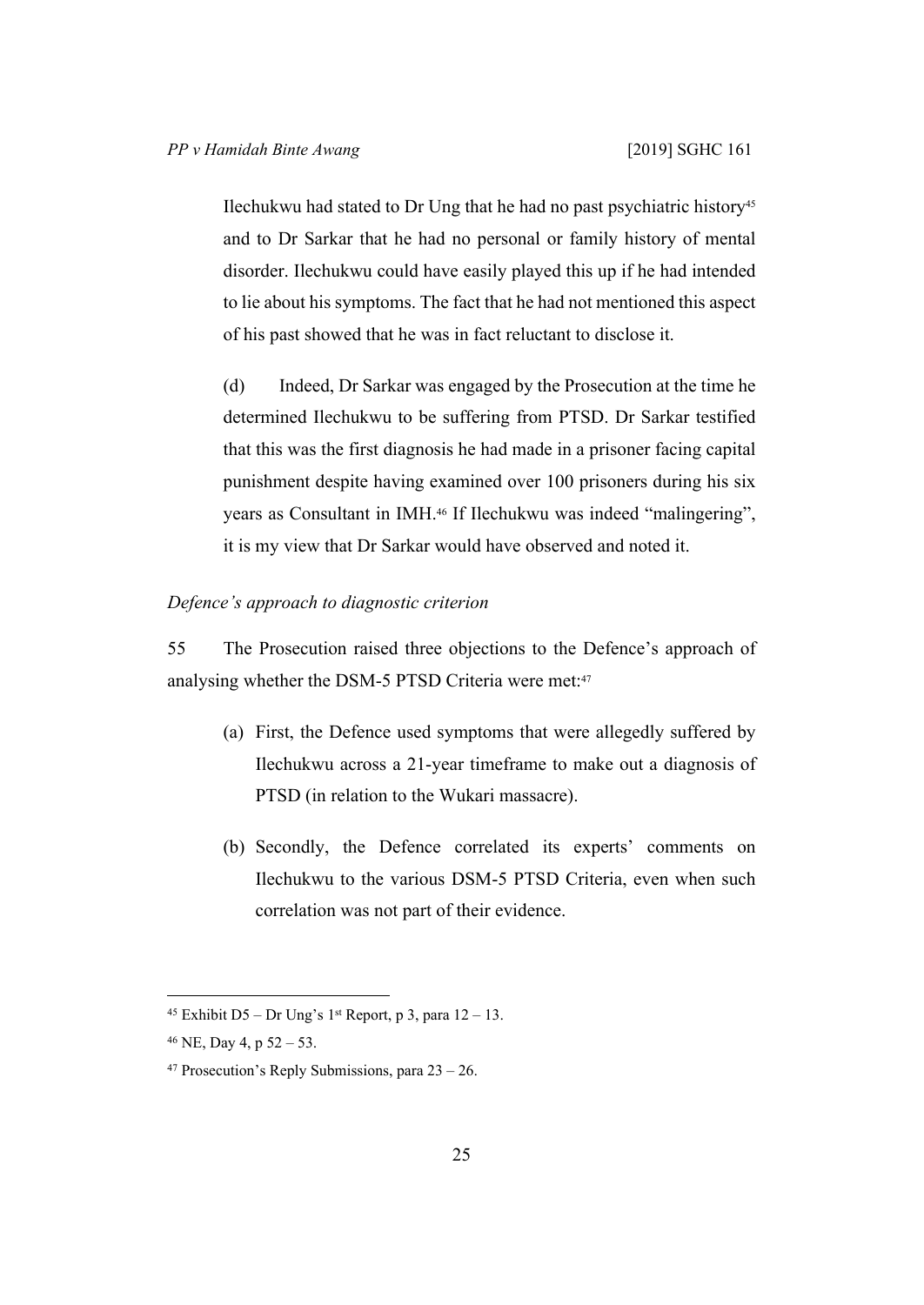(c) Thirdly, the Defence pieced together the evidence of different experts on symptoms to separately derive its own "composite" of the requisite criteria for a PTSD diagnosis.

56 As regards the first objection, I agree with the Prosecution that whatever symptoms experienced by Ilechukwu should be "attributable" or "associated" with the traumatic event.48 Symptoms which cannot be attributed to the traumatic episode should not be used by the Defence to diagnose Ilechukwu with PTSD. Logically, the symptoms must be experienced after the traumatic event.49 I agree that symptoms suffered because of the Wukari massacre should not be used to diagnose Ilechukwu with PTSD arising out of the 2011 arrest, and vice-versa.

57 As regards the second objection, I find that both sides, including the Prosecution, were guilty of this approach. However, this approach of matching Ilechukwu's evidence to particular criterion within the DSM-5 PTSD Criteria was largely a product of the diagnostic approach taken by Dr Sarkar and Dr Winslow.

58 Neither Dr Sarkar nor Dr Winslow used the CAPS-5 diagnostic tool. The CAPS-5 diagnostic is a criterion-by-criterion questionnaire tying Ilechukwu's responses to specific criterion under the DSM-5 PTSD Criteria. Only Dr Ung of the Defence used the CAPS-5 diagnostic. As a result, the Defence sometimes matched specific DSM-5 PTSD Criteria with statements made by Ilechukwu (either in the clinical interview or elsewhere), even when

<sup>48</sup> Prosecution's Closing Submissions, para 62 and para 15.

<sup>49</sup> Prosecution's Closing Submissions, para 15.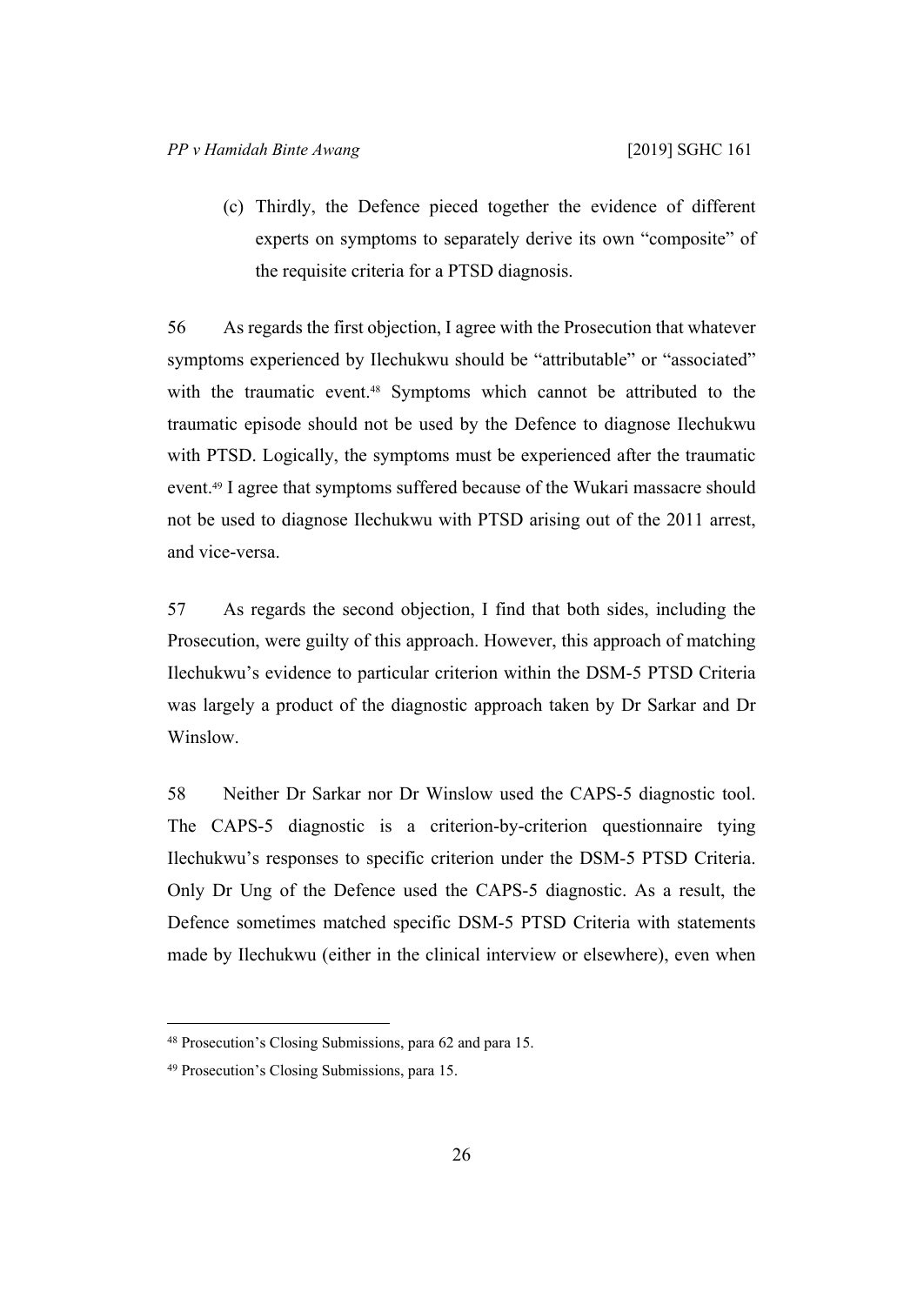the expert did not expressly do so in their written medical reports or during the Remitted Hearing.

59 I did not think it appropriate to disregard the Defence experts' opinion simply because there was no statement of an express link between a particular symptom and the specific DSM-5 PTSD Criteria. My approach to this problem was to analyse whether the expert's clinical observations were sufficiently and justifiably linked to the DSM-5 PTSD Criteria even though the specific DSM-5 PTSD Criterion was not expressly stated. It was sometimes apparent from the context that the Defence experts were in fact talking about the DSM-5 PTSD Criteria even though they did not expressly say so. In any case, I do not find it fatal to the Defence's case that their experts did not always link their observations to the DSM-5 PTSD Criteria.

60 I agree with the Prosecution's third objection. The Defence was not entitled to construct its own "piecemeal" diagnosis of PTSD from the evidence of the various experts. Accordingly, I place no weight on the Defence's attempts to construct its own "piecemeal" diagnosis of PTSD from the evidence of the various experts.

## *Objectivity and reliability of the expert witnesses*

61 I do not agree with both the Prosecution and Defence's attempts to undermine the credibility of the opposing experts. I find all the experts to be generally credible and non-partisan.

# *Criterion A*

62 Criterion A is restated below for convenience:

A Exposure to actual or threatened death, serious injury, or sexual violence in one (or more) of the following ways: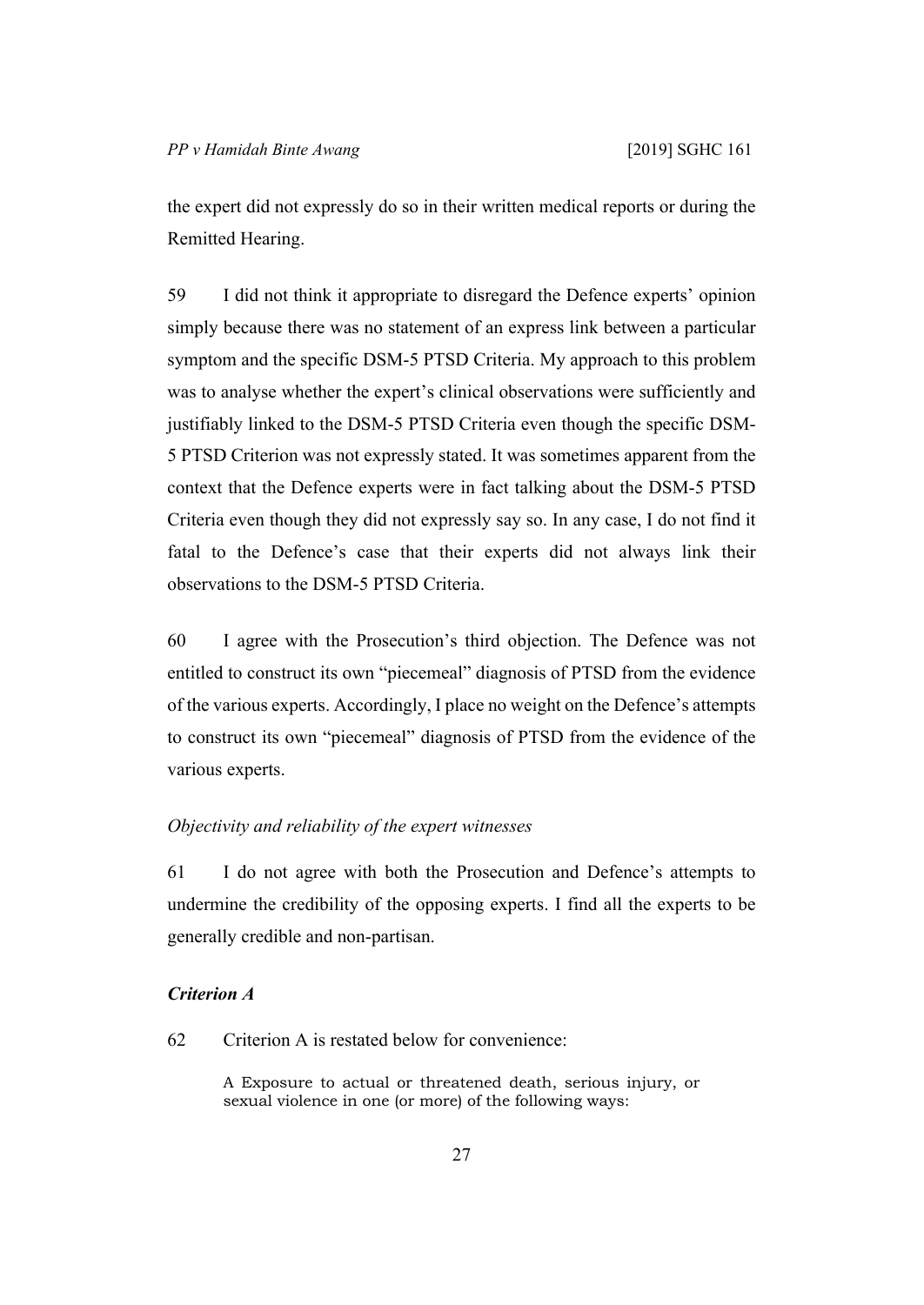1 Directing witnessing the traumatic event(s).

2 Witnessing, in person, the event(s) as it occurred to others.

3 Learning that the traumatic event(s) occurred to a close family member or close friend. In cases of actual or threatened death of a family member or friend, the event(s) must have been violent or accidental.

4 Experiencing repeated or extreme exposure to aversive details of the traumatic event(s) (*e.g.,* first responders collecting human remains; police officers repeatedly exposed to details of child abuse).

*Note:* Criterion A4 does not apply to exposure through electronic media, television, movies, or pictures, unless this exposure is work related.

63 The Prosecution did not challenge the existence of the Wukari massacre,50 but also did not admit to Ilechukwu's version of events.51 The Prosecution's expert nevertheless agreed that Criterion A was satisfied.

64 Accordingly, I find that Ilechukwu's exposure to the Wukari massacre satisfied Criterion A.

# *Criterion B*

65 There is no dispute that Criterion B was satisfied as the Prosecution's expert, Dr Cheok, agreed that Criterion B symptoms were present during Ilechukwu's childhood, when he was five or six years old.<sup>52</sup>

# *Criterion C*

66 Criterion C is reproduced here:

<sup>50</sup> NE Day 4, 18:19 – 18:20.

<sup>51</sup> NE Day 4, 19:7 – 19:9.

<sup>52</sup> NE Day 4, 34:21 – 34:22.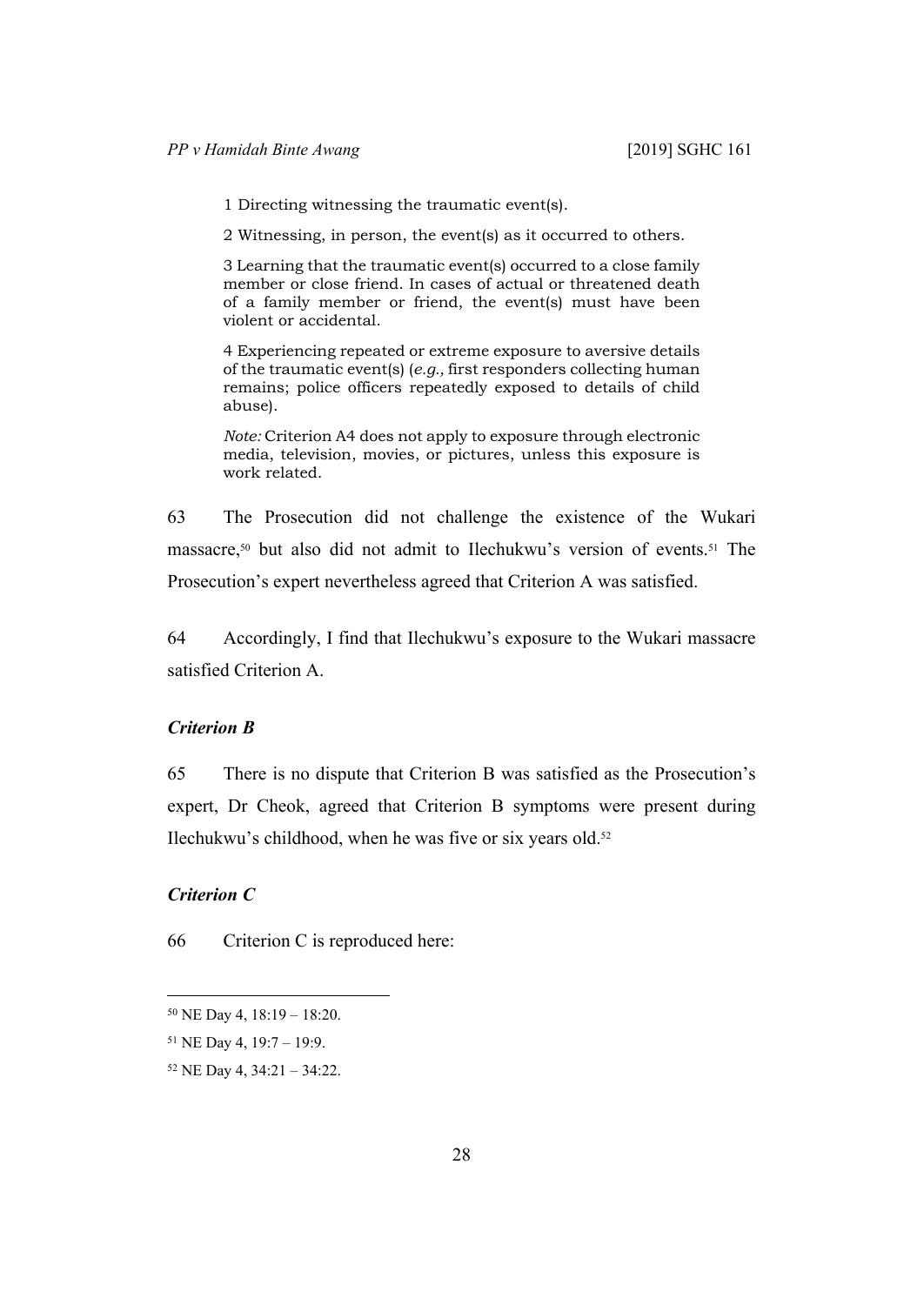#### **C Persistent avoidance of stimuli associated with the traumatic event(s), beginning after the traumatic event(s) occurred, as evidenced by one or both of the following:**

1 Avoidance of or efforts to avoid distressing memories, thoughts, or feelings about or closely associated with the traumatic event(s).

2 Avoidance of or efforts to avoid external reminders (people, places, conversations, activities, objects, situations) that arouse distressing memories, thoughts, or feelings about or closely associated with the traumatic event(s).

[emphasis added]

67 The Prosecution's expert, and the Defence's expert, Dr Sarkar adopted very different positions on whether Ilechukwu exhibited the symptom of "persistent avoidance" in relation to the Wukari massacre.

68 Dr Cheok's opinion was that Criterion C was not satisfied. His reason for this was his observations that Ilechukwu was able to deal with people from the Hausa tribe (people who were responsible for the Wukari massacre) when conducting business. However, Dr Cheok also recorded in his Report that Ilechukwu "avoids Wukari" because of the Wukari massacre. On the whole, Dr Cheok felt that "negative thoughts and feelings [about Wukari] were …[not] present in a [persistent] manner" such that Criterion C was satisfied.<sup>53</sup> Accordingly, Dr Cheok rated Criterion C1 and C2 as "mild/subthreshold" and "absent" respectively.

69 At the Remitted Hearing, the Prosecution also suggested that evidence of Ilechukwu's failure to "avoid his mother who … would talk repeatedly about

<sup>53</sup> NE Day 4, 35:1 – 35:6.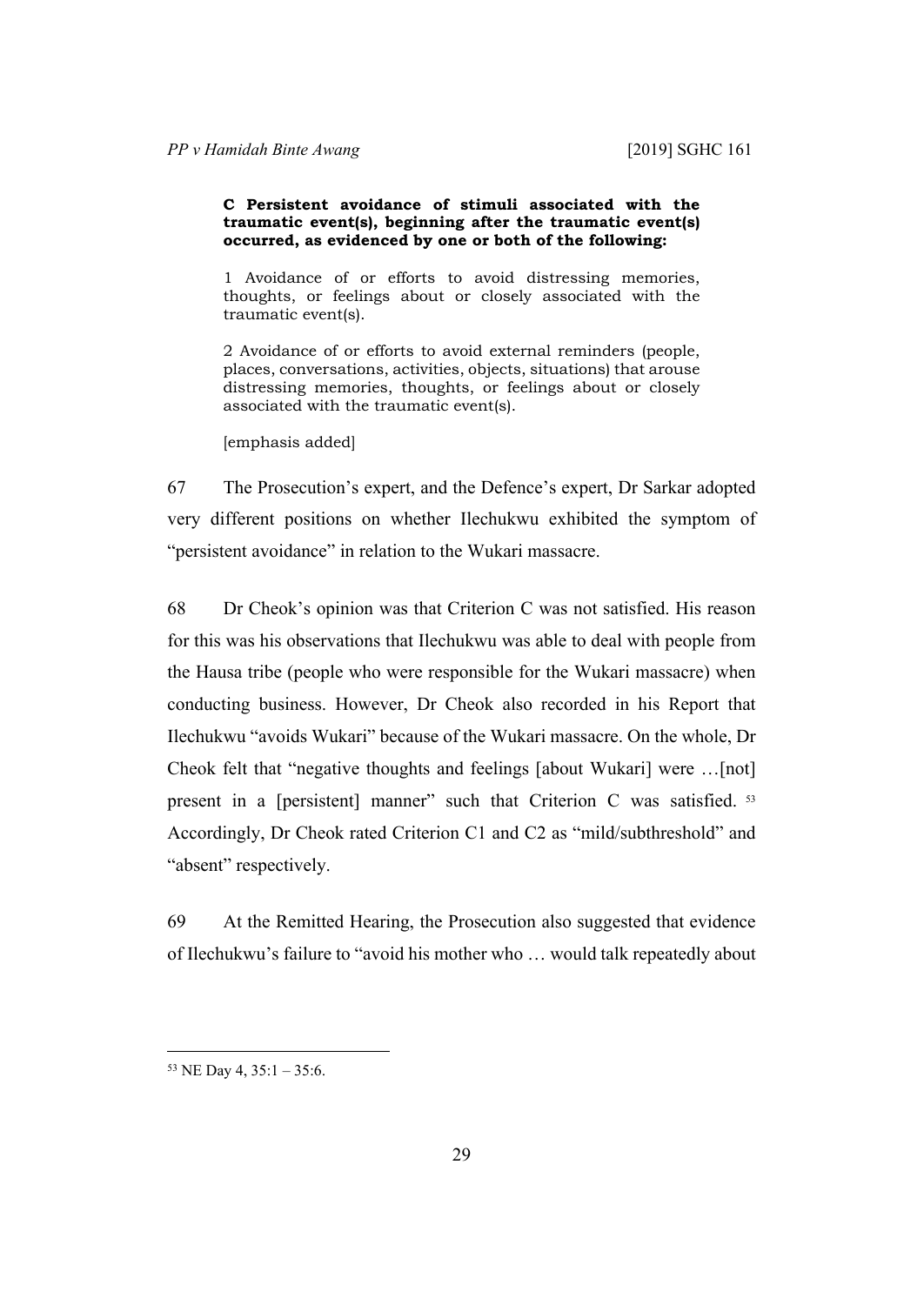the Wukari [massacre]" in his childhood showed that Criterion C symptoms were absent <sup>54</sup>

70 Dr Sarkar disagreed with Dr Cheok and the Prosecution's characterisation. According to him, the failure of Ilechukwu to mention the Wukari massacre to anyone – "to the interrogators after arrest", "in his 2014 court testimony" or to "Dr Ung when he saw him in 2016" – was something that was "entirely consistent with someone who avoided talking about the [Wukari massacre] because it is so distressing".55 The Defence also submitted that the observations recorded in Dr Sarkar's reports showed that Ilechukwu satisfied Criterion C.56 That report also stated that, "following [Ilechukwu's] experience during childhood, he only trusted those who were Igbo" and "every time I heard of death and killing, don't feel like associating with Hausas, no Hausa friend".<sup>57</sup>

71 Dr Ung was also of the view that Criterion C was satisfied. In his report, he recorded Criterion C1 as "severe/markedly elevated" and Criterion C2 as "moderate/threshold".<sup>58</sup> In relation to Criterion C1, Dr Ung stated that Ilechukwu would "pray", "read the Bible", and "play football" to avoid thinking about the 1990 childhood trauma. As for Criterion C2, Dr Ung stated that Ilechukwu avoided places which reminded him of the Wukari massacre as well as Muslim people.<sup>59</sup>

<sup>54</sup> Prosecution's Closing Submissions, para 148.

<sup>55</sup> NE Day 4, 38:23 – 38:24.

<sup>56</sup> Defence's Submissions, para 64.

<sup>57</sup> Exhibit D16: Dr Sarkar's Handwritten IMH Clinical Records.

<sup>58</sup> Exhibit D6: Dr Ung's CAPS-5 Form, p 10.

 $59$  Exhibit D6 – Dr Ung's CAPS-5 Form, p 6.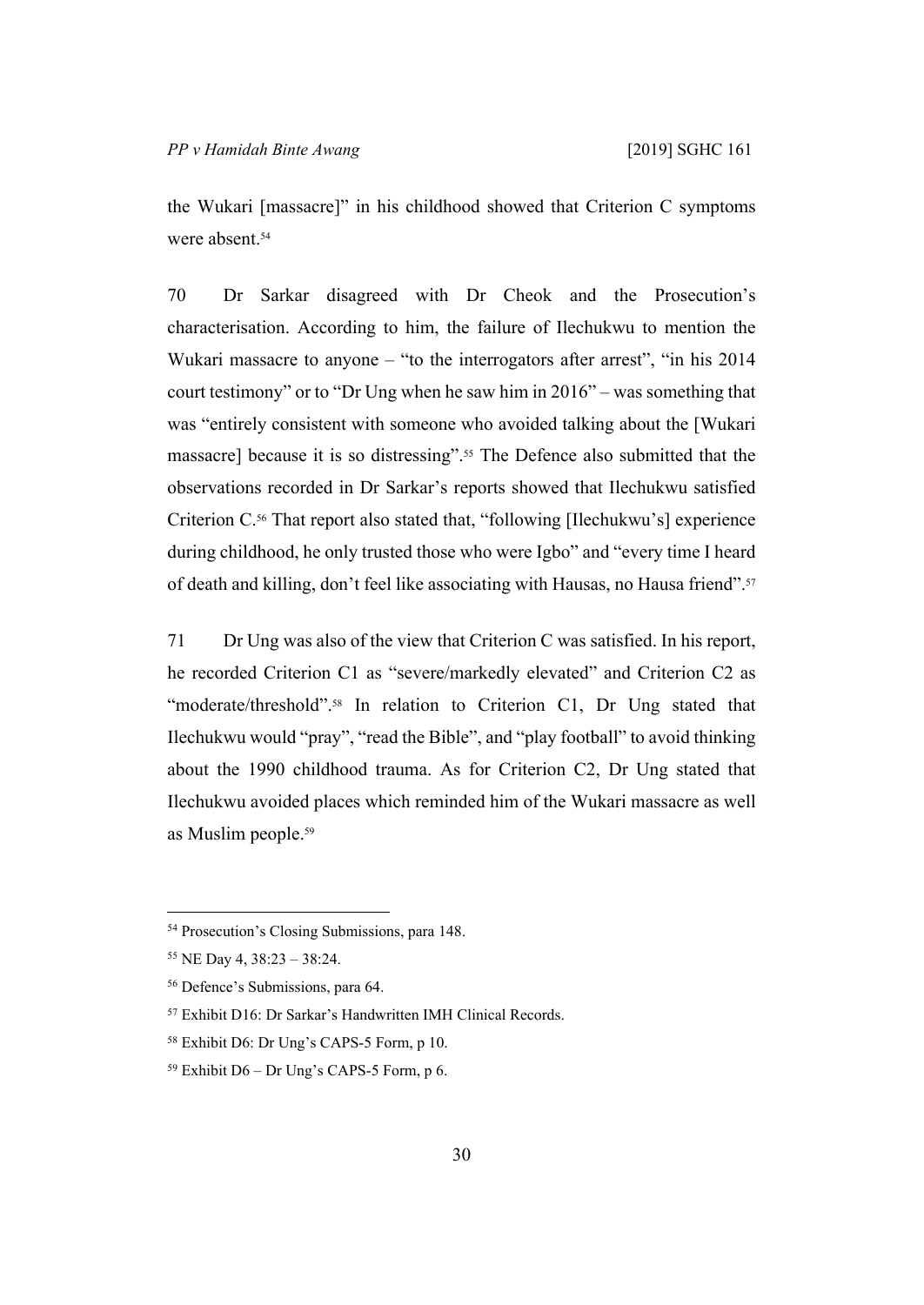72 At this juncture, I note that the Prosecution challenged Dr Ung's reliability as an expert to fairly administer the CAPS-5 Form as he was not formally trained in its use. While I accept that Dr Ung, unlike Dr Cheok, was not formally trained in the use of the CAPS-5 Form, he did have clinical experience in its use.<sup>60</sup> I do not find his lack of formal training in the use of CAPS-5, in itself, to be fatal to the reliability of his evidence.

73 I do not accept Dr Cheok's opinion that Ilechukwu did not display "persistent avoidance" in light of the evidence presented. There are numerous examples that Ilechukwu avoided "Hausas", "Muslims", and "Wukari", the site of the massacre:

(a) Ilechukwu never again returned to Wukari in North Nigeria.<sup>61</sup>

(b) Ilechukwu said to Dr Sarkar that "every time I heard of death and killing, don't feel like associating with Hausas, no Hausa friend".<sup>62</sup>

(c) Ilechukwu also told Dr Cheok that he "avoids Wukari".

74 I also see no reason why Ilechukwu would lie about avoiding "Hausas" or "Muslims" in general. I also note that all the experts agreed that Ilechukwu's IQ is "below average".63 I find it implausible for Ilechukwu to have embellished his account with the view of satisfying Criterion C. I also find the evidence of Ilechukwu's failure to mention the Wukari massacre from the years 2011 to 2016 (to Dr Sarkar) to anyone from CNB or the Prisons to be consistent with

<sup>60</sup> NE, Day 4, p 59.

<sup>&</sup>lt;sup>61</sup> Exhibit D4 – Dr Sarkar's Report, pp  $3 - 4$ .

 $62$  Exhibit D16 – Dr Sarkar's Handwritten IMH Clinical Records; NE, Day 5, p 100.

<sup>63</sup> NE, Day 5, 56:14 – 56:17.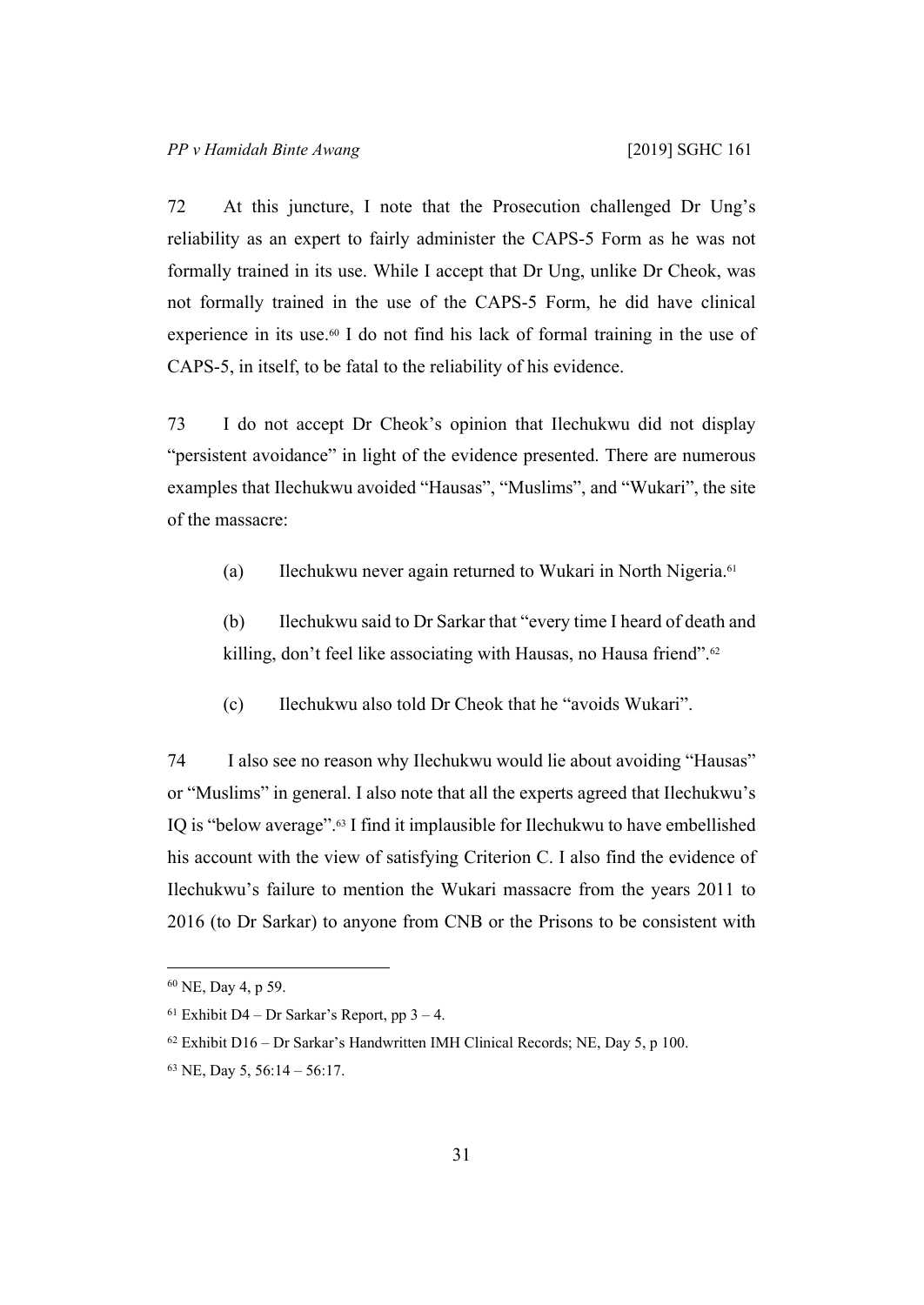the Defence's theory that Ilechukwu suffered from "persistent avoidance" of stimuli relating to the Wukari massacre.

75 I also do not think much of the Prosecution's observation that Ilechukwu failed to avoid his mother, who continuously spoke about the Wukari massacre. I agree with the Defence that it was not reasonable to expect a young child to avoid his mother.<sup>64</sup>

76 Thus, I find that Criterion C is satisfied.

# *Criterion D*

77 Criterion D of the DSM-5 PTSD Criteria is reproduced here:

<sup>64</sup> Defence's Reply Submissions, para 75.1.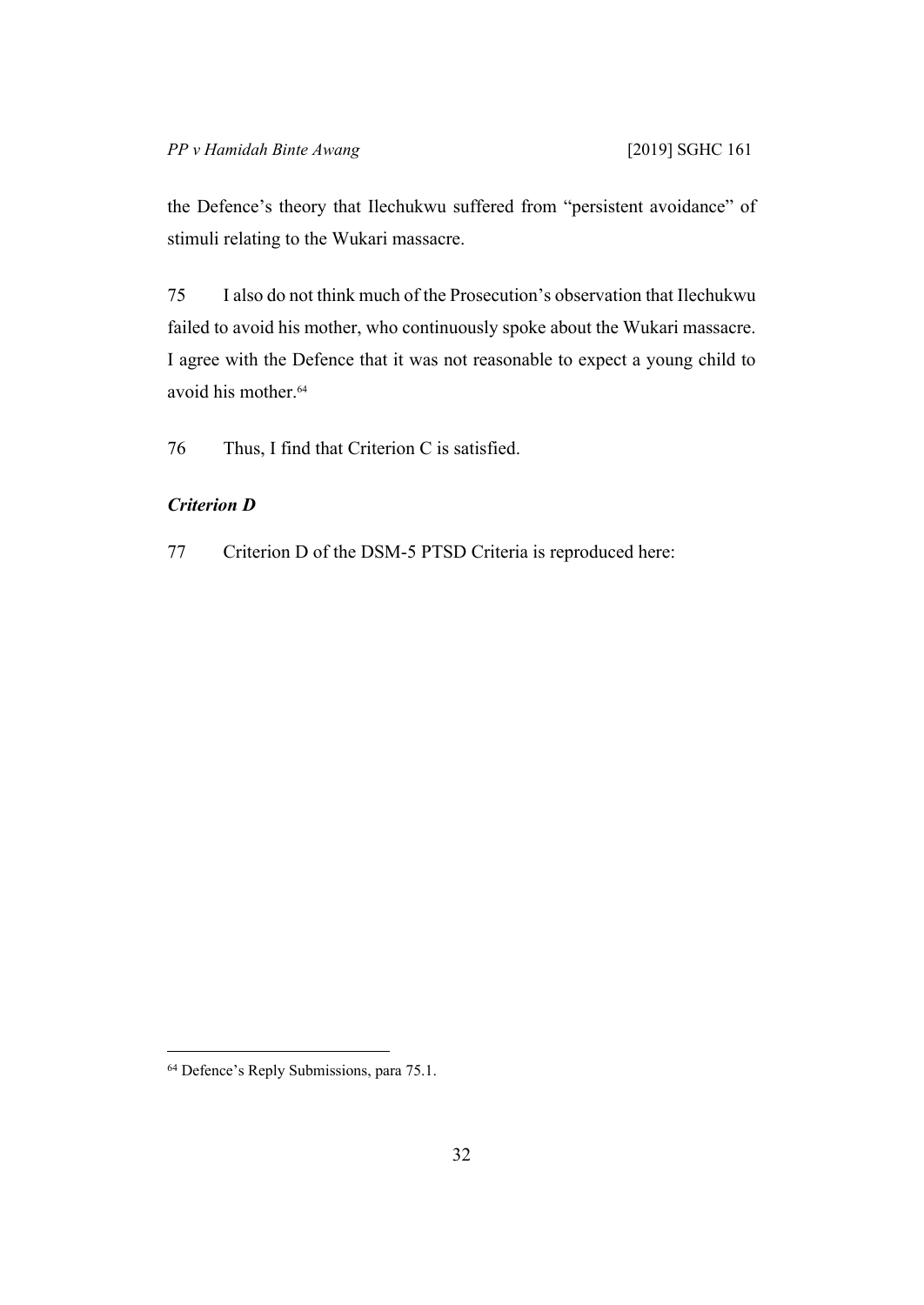#### **D Negative alterations in cognitions or mood associated with the traumatic event(s), beginning or worsening after the traumatic event(s) occurred, as evidence by two (or more) of the following:**

1 Inability to remember an important aspect of the traumatic event(s) (typically due to dissociative amnesia and not to other factors such as head injury, alcohol, or drugs).

2 Persistent and exaggerated negative beliefs or expectations about oneself, others, or the world (*e.g.,* "I am bad," "No one can be trusted," The world is completely dangerous," "My whole nervous system is permanently ruined").

3 Persistent, distorted cognitions about the cause or consequences of the traumatic event(s) that lead the individual to blame himself/herself or others.

4 Persistent negative emotional state (*e.g.,* fear, horror, anger, guilt, or shame).

5 Markedly diminished interest or participation in significant activities.

6 Feelings of detachment or estrangement from others.

7 Persistent inability to experience positive emotions (*e.g.,*  inability to experience happiness, satisfaction, or loving feelings).

[emphasis added]

78 Both Dr Ung and Dr Sarkar provided evidence that at least two of the sub-criterion were satisfied. I will deal with the evidence of each Defence expert in turn.

# *Dr Sarkar*

79 During the Remitted Hearing, Dr Sarkar stated that Ilechukwu had "persistent and exaggerated beliefs or expectations about oneself" (Criterion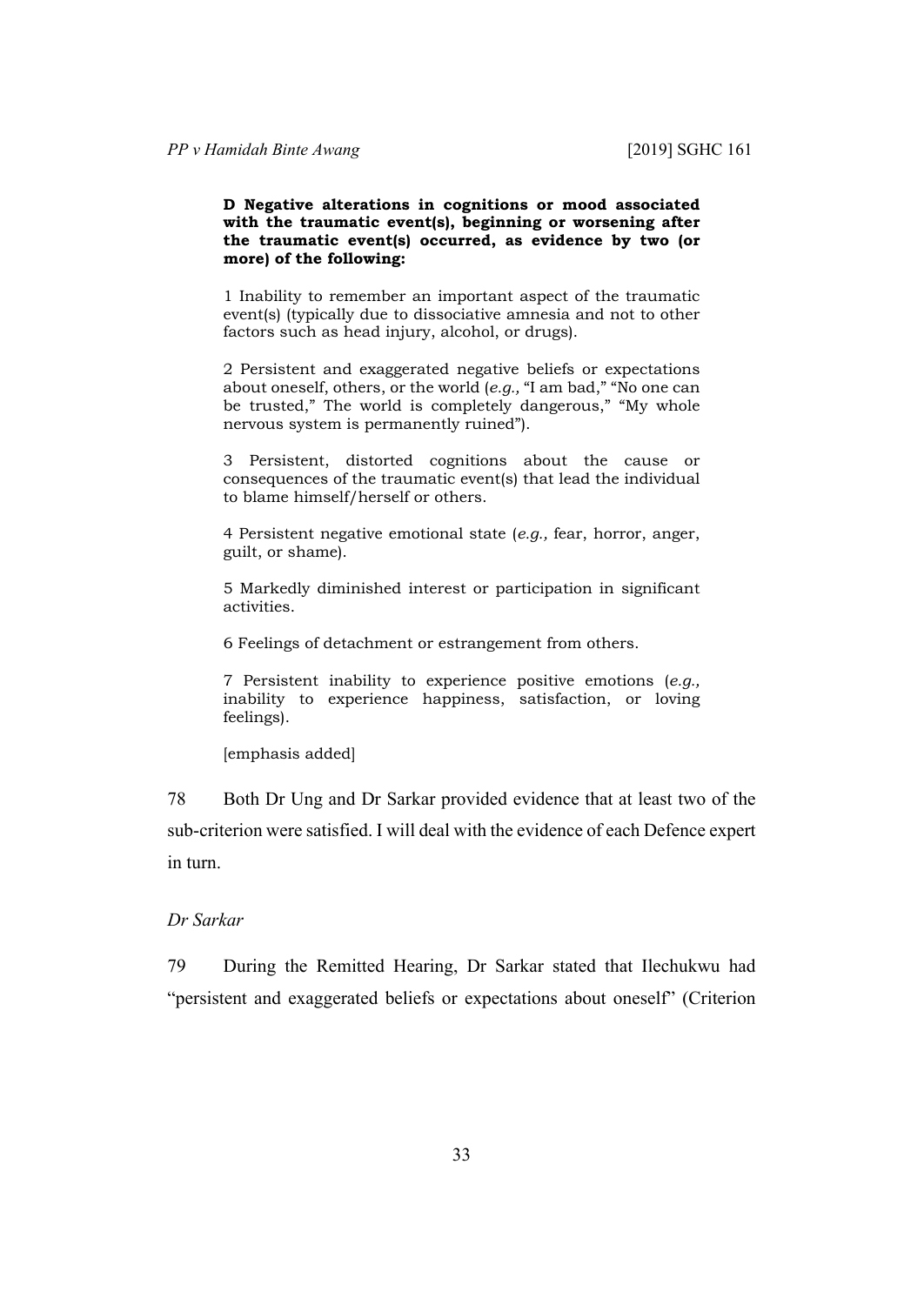D2).<sup>65</sup> This was based on Ilechukwu's statements that "I am dull. You know, I am stupid" and his stating "no one can be trusted, the world is an unfair place". Dr Sarkar also said that Ilechukwu had an "inability to experience positive emotions" (Criterion D7) as Ilechukwu "had no friends except one or two of his own tribe" and that "he has had a casual few girlfriends but he has no relationship that is warmth and positivity".66 Dr Sarkar also stated that Ilechukwu suffered from "feeling[s] of detachment or estrangement from others"67 (Criterion D6) because there was no one rushing to help him. Lastly, Dr Sarkar believed that Ilechukwu suffered from "diminished interest or participation in significant activities" (Criterion D5) as Ilechukwu refused to eat or drink after his 2011 arrest.<sup>68</sup>

80 I have difficulty accepting Dr Sarkar's bases for opining that Criterion D2 was satisfied. Firstly, he premised this solely on Ilechukwu's testimony in court and at the earlier trial (CC 32 of 2014). There would have been a stronger case had this conclusion been based on material gathered in his clinical interview with Ilechukwu. Secondly, it is not clear that Ilechukwu's "persistent and exaggerated beliefs" were causally linked or attributable to the Wukari massacre. Evidence that Ilechukwu had such beliefs during childhood or early adulthood would have been more persuasive. This was not presented to the court. Thus, I could not rule out that Ilechukwu's beliefs were caused by his arrest in 2011 and the events thereafter.

 $65$  NE, Day 4, 44:5 – 44: 10.

- <sup>67</sup> NE, Day 4, 42:6 42:7.
- 68 NE, Day 4, 42:12 42:14.

<sup>66</sup> NE, Day 4, 41:14 – 41:17.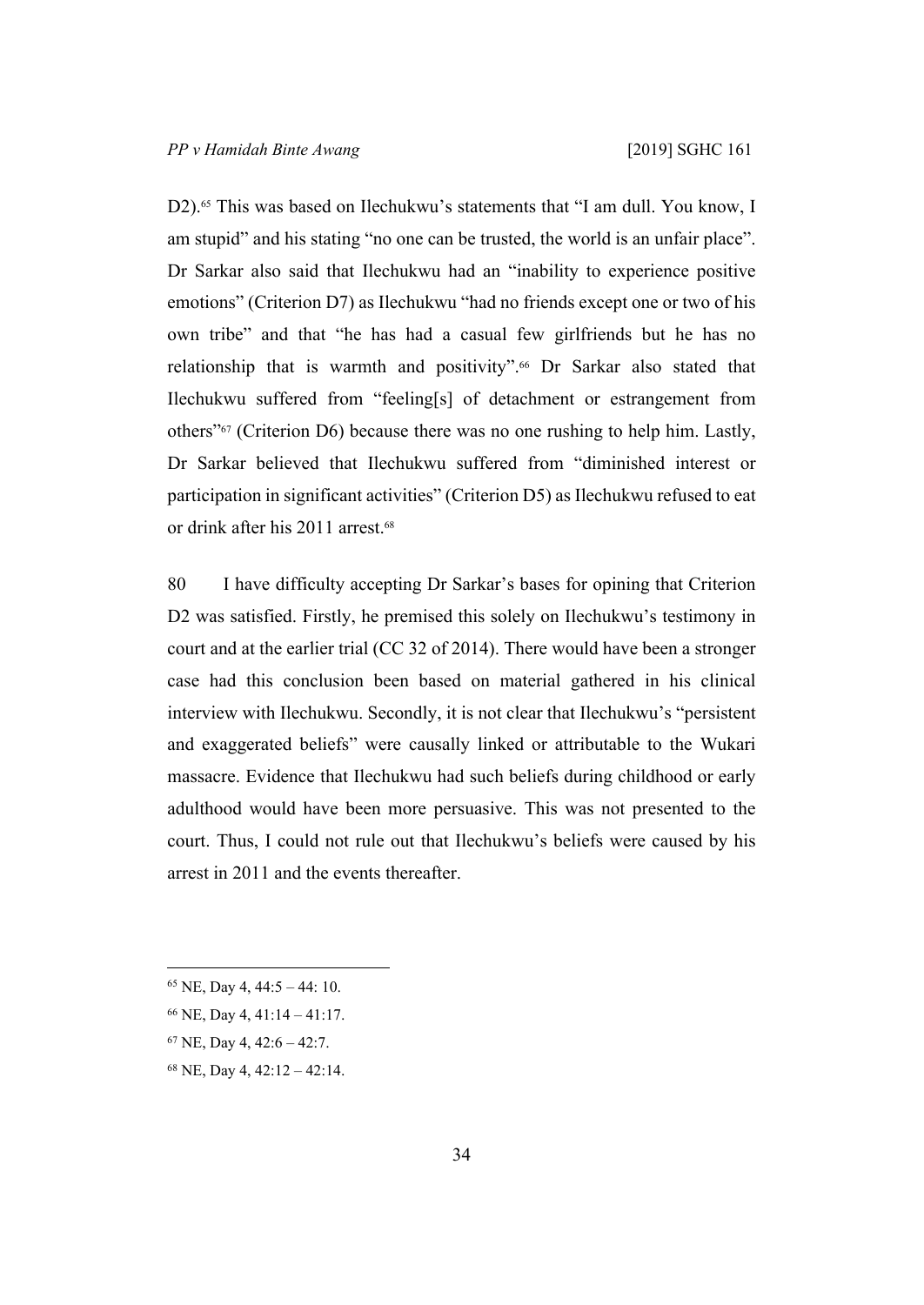81 In relation to Criterion D7, Dr Sarkar was of the view that Ilechukwu's lack of friends or romantic relationships demonstrated that he had a "persistent inability to experience positive emotions". This conclusion seems reasonable. As for Criterion D6, Dr Sarkar concluded that this was made out by Ilechukwu's feelings that there was "no one rushing to help him". I am not certain how this conclusion follows from those feelings which relate to a sense of abandonment rather estrangement or detachment. Lastly, Dr Sarkar's opinion that Criterion D5 was satisfied is questionable as it is not clear that his refusal to eat or drink was attributable to the Wukari massacre. It seems to be that this symptom was due to Ilechukwu's 2011 arrest than to the traumatic Wukari massacre.

### *Dr Ung*

82 Dr Ung stated that the following criteria were satisfied:

(a) D2 as Ilechukwu displayed strong negative feelings about the world, stating "the world is not okay...I don't know how to explain".<sup>69</sup>

(b) D4 as Ilechukwu felt "pronounced" feelings of anger and sadness more than 50% of the time.<sup>70</sup>

(c) D5 as Ilechukwu became less interested in socialising and stopped exercising for a long time.<sup>71</sup>

(d) D6 as Ilechukwu felt estranged from his family.<sup>72</sup>

<sup>69</sup> Exhibit D6: Tab C5. Dr Ung's CAPS-5 Form, pp 5 - 6.

<sup>70</sup> Exhibit D6: Tab C5. Dr Ung's CAPS-5 Form, pp 5 - 6.

<sup>71</sup> Exhibit D6: Tab C5. Dr Ung's CAPS-5 Form, pp 5 - 6.

<sup>72</sup> Exhibit D6: Tab C5. Dr Ung's CAPS-5 Form, pp 5 - 6.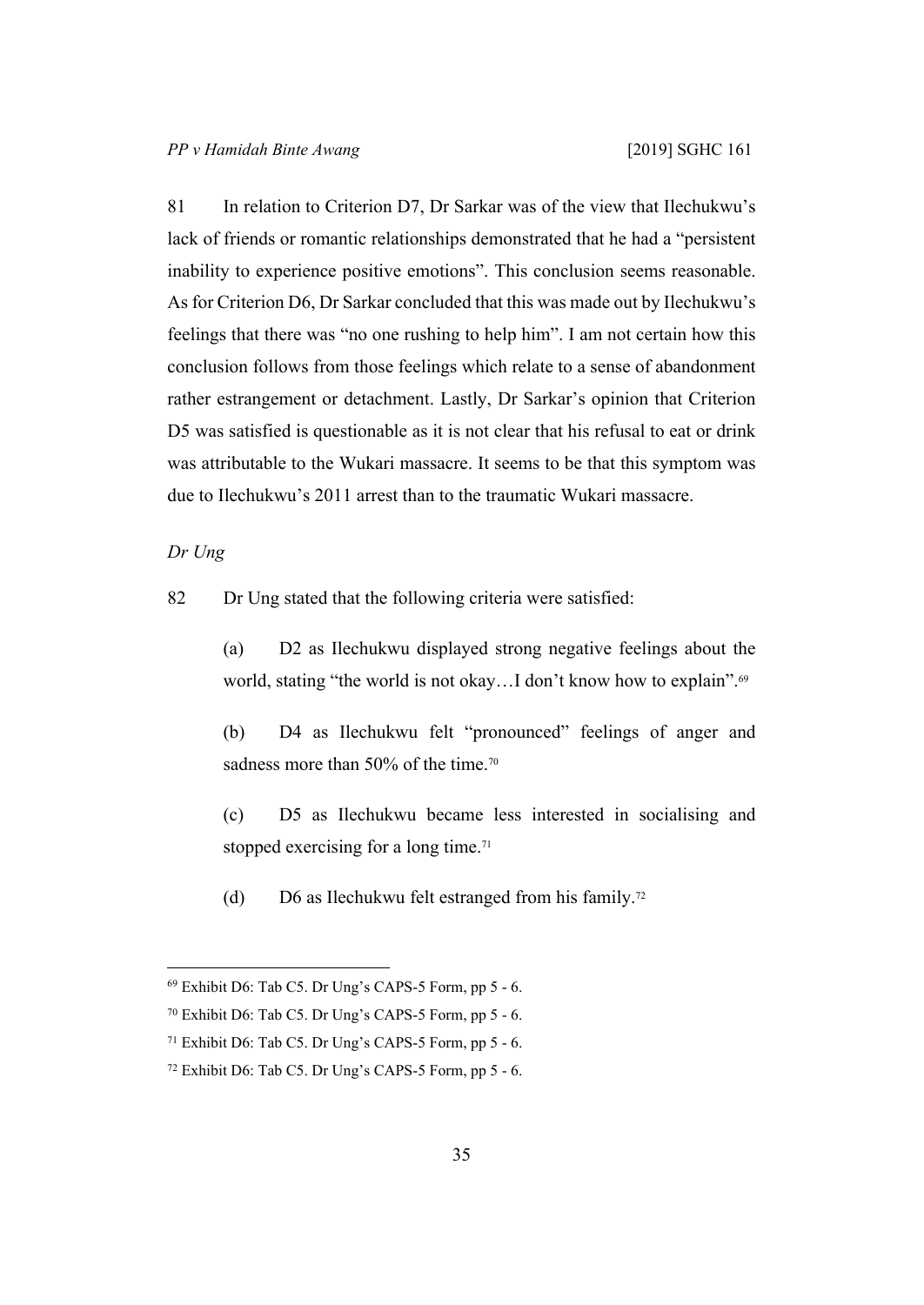(e) D7 as Ilechukwu could not feel happy after the Wukari massacre.<sup>73</sup>

83 Dr Ung's opinion that Ilechukwu suffered from D2 was based on an interview with Ilechukwu in a clinical setting. I accepted his clinical assessment that Ilechukwu suffered from "persistent negative thoughts or expectations" after the Wukari massacre based on the recorded statements from Ilechukwu that "The world is not OK", "the world is not the same again", "what happened made everything different", "people may not be trustworthy", and "my life is full of pain and suffering".<sup>74</sup> I also accept Dr Ung's opinion that Ilechukwu suffered from D4 for the same reason.

84 Dr Cheok's evidence was that whatever "negative alterations in cognitions or mood" experienced did not reach the requisite level of intensity or frequency.75 However, Dr Cheok did not explain why this was so.

85 Given that at least two sub-criteria were satisfied, I find that Criterion D is satisfied.

# *Criterion E*

86 Criterion E of the DSM-5 PTSD Criteria states as follows:

**E Marked alterations in arousal or reactivity associated with the traumatic event(s), beginning or worsening after the traumatic event(s) occurred, as evidence by two (or more) of the following:**

<sup>73</sup> Exhibit D6: Tab C5. Dr Ung's CAPS-5 Form, p 15.

<sup>&</sup>lt;sup>74</sup> Exhibit D6 – Dr Ung's  $2<sup>nd</sup>$  Medical Report, p 6.

<sup>75</sup> NE Day 4, 35:9 – 35:18.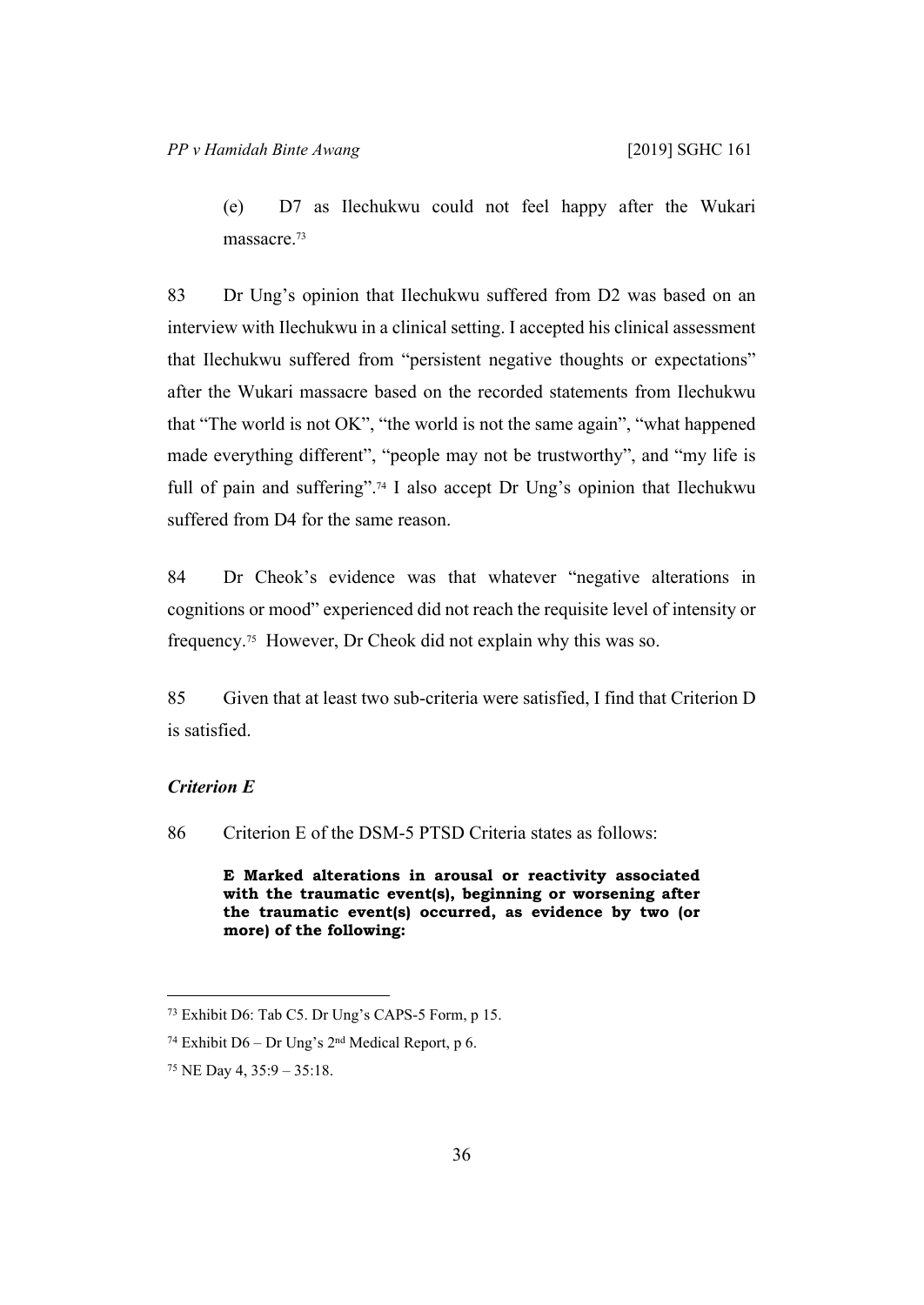1 Irritable behaviour and angry outbursts (with little or no provocation) typically expressed as verbal or physical aggression towards people or objects.

- 2 Reckless or self-destructive behavior.
- 3 Hypervigilence.
- 4 Exaggerated startle response.
- 5 Problems with concentration.

6 Sleep disturbance (*e.g.,* difficulty falling or staying asleep or restless sleep).

[emphasis added]

87 These are the views of the experts:

(a) Dr Sarkar recorded Ilechukwu as being "forgetful since childhood".76 The Defence interpreted this as satisfying Criterion E5.<sup>77</sup>

- (b) Dr Ung recorded Criterion E3, E4, E5, and E6 as present.
- (c) Dr Winslow recorded Criterion E5 and E6 as present.
- (d) Dr Cheok recorded all six aspects of Criterion E to be absent.

88 I first deal with Criterion E5. Dr Sarkar recorded in his report the following statements made by Ilechukwu:<sup>78</sup>

I am not intelligent. When I was another school I was very good at sports. Study is not so good. The only thing I like is sport. Reading is hard for me. Mathematics, I struggle. From primary school on, I have reading problem. Writing is also a problem. Many mistakes with spelling. Mathematics I struggle unless it is a simple one.

<sup>76</sup> Exhibit D4 – Dr Sarkar's Report, p 3.

<sup>77</sup> Defence's Closing Submissions, para 86. 4

<sup>78</sup> Dr Sarkar's Report, p 4 para 15.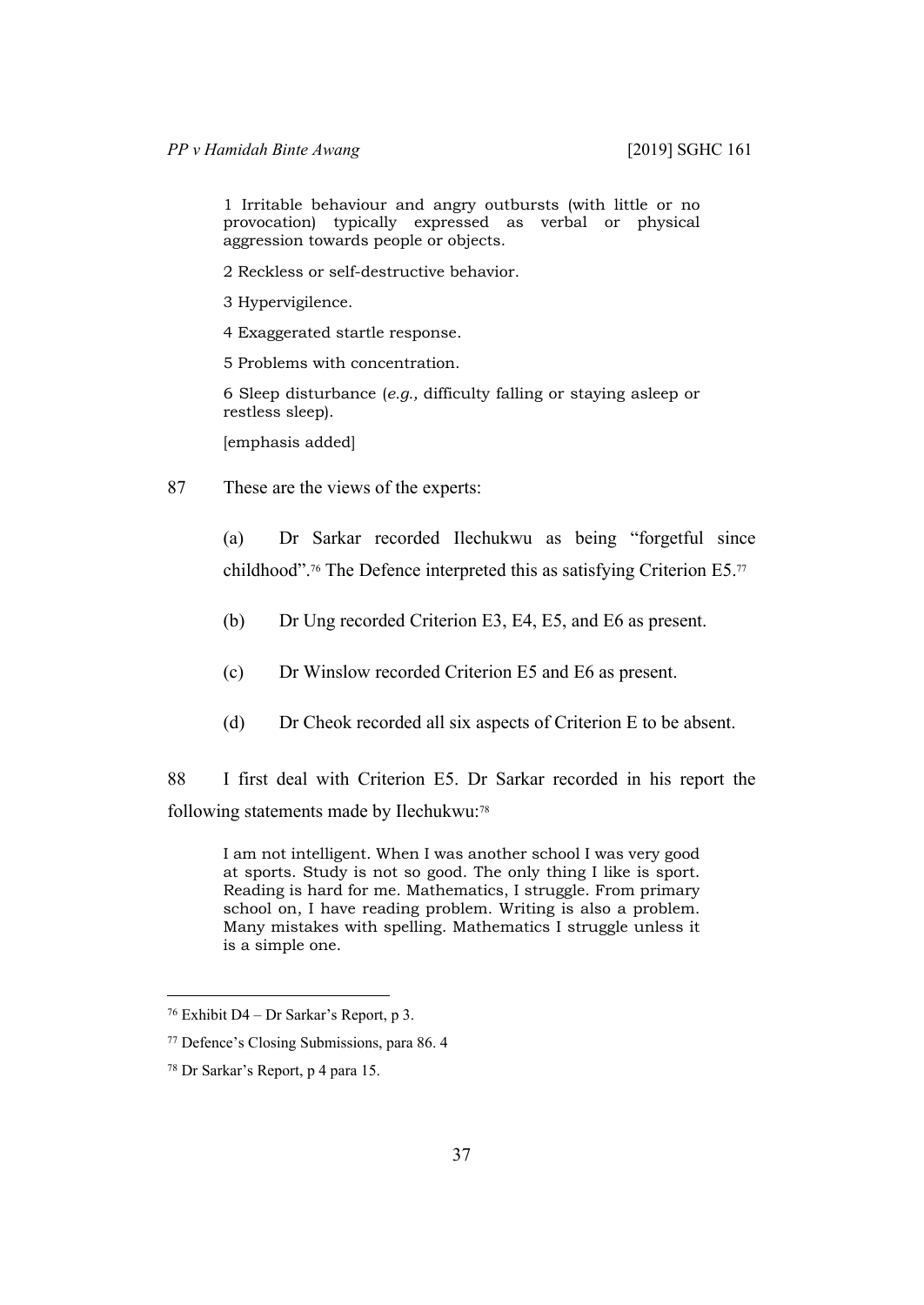89 Dr Sarkar also stated in the Remitted Hearing that "[Ilechukwu] has cognitive deficits which are in the realm of attention, concentration …"79 but without explicitly linking this to Criterion E5.

90 Dr Cheok disagreed that Ilechukwu's "poor concentration" was attributable to the traumatic Wukari massacre. He believed them to be due to "hunger and poverty" that Ilechukwu suffered when he was a child.<sup>80</sup>

91 Dr Ung rated Criterion E5 as "severe/markedly elevated". Dr Ung disagreed with Dr Cheok that whatever "poor concentration" Ilechukwu suffered from was due to "hunger and poverty" in the Remitted Hearing, stating:81

 …I mean if we were to attribute his poor concentration, which was the thing I was most struck with when I first see him – in fact he had to repeat the same year three times which is what made me wonder what was going on – that just to me he wouldn't be able pursue his interests in sports if he truly you know he was so malnourished and hungry. You know, he just won't have the energy.

92 I find it more likely than not that Ilechukwu's "poor concentration" was due to the Wukari massacre than any "hunger or poverty" that Ilechukwu might have suffered when he was young. The following are my reasons:

(a) Ilechukwu's failure to "study" appeared prolonged and consistent. He admitted that he was poor at reading, writing and mathematics since primary school. This appeared to me more consistent

<sup>79</sup> NE Day 4, 30:13 – 30:15.

<sup>&</sup>lt;sup>80</sup> NE Day 5, 139:10 – 139:13; Exhibit P81 – Dr. Cheok's Report at [12] (check accuracy).

 $81$  NE, Day 4, 96:7 – 96:10.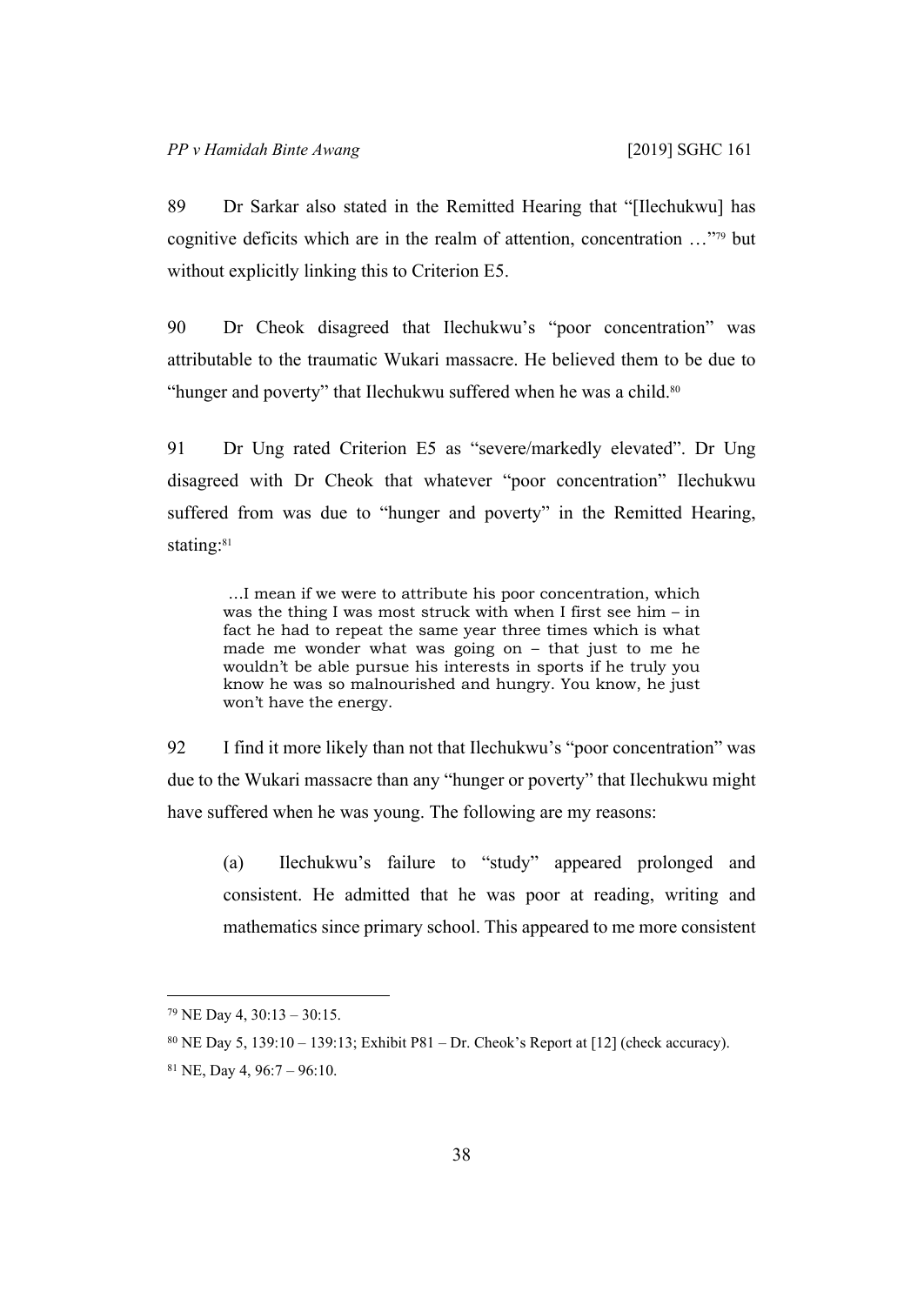with an intrinsic mental inability to "concentrate", rather than one which fluctuated depending on whether he was hungry.

(b) I also find Dr Cheok's explanation that Ilechukwu's "poor concentration" was due to "hunger and poverty" to be inconsistent with Ilechukwu's preference for sport.

93 Thus, I find, on balance, that Criterion E5 is satisfied.

94 Both Dr Winslow and Dr Ung were of the view that Criterion E6 was satisfied. Dr Winslow's basis for concluding that Criterion E6 was satisfied was bare: all he stated was that Ilechukwu had "difficulty initiating and maintaining sleep" and "nightmares".<sup>82</sup> However, Dr Ung stated that Ilechukwu had "pronounced" difficulties falling and maintaining "every night", was "scared of sleeping" and would "wake up many times". He also said that Ilechukwu had to sleep accompanied by his mother.<sup>83</sup>

95 Dr Cheok did not think that Ilechukwu had "sleep disturbance" (Criterion E6), as Ilechukwu informed him that he "[slept] good as a child".<sup>84</sup> Dr Cheok, however, acknowledged that Ilechukwu suffered from nightmares, stating in his report that "[Ilechukwu] experienced nightmares of someone chasing him during his primary and secondary school" and that the "frequency of nightmares was several times a month and not only a daily basis".85 The Prosecution pointed out that the DSM-5 PTSD Criteria (Childhood) prescribes

 $82$  Exhibit D7 – Dr Winslow's Report, p 8.

<sup>83</sup> Defence's Closing Submissions, para 88.5.

<sup>&</sup>lt;sup>84</sup> Exhibit P81 – Dr Cheok's Report at [12].

<sup>&</sup>lt;sup>85</sup> Exhibit P81 – Dr Cheok's Report at [12].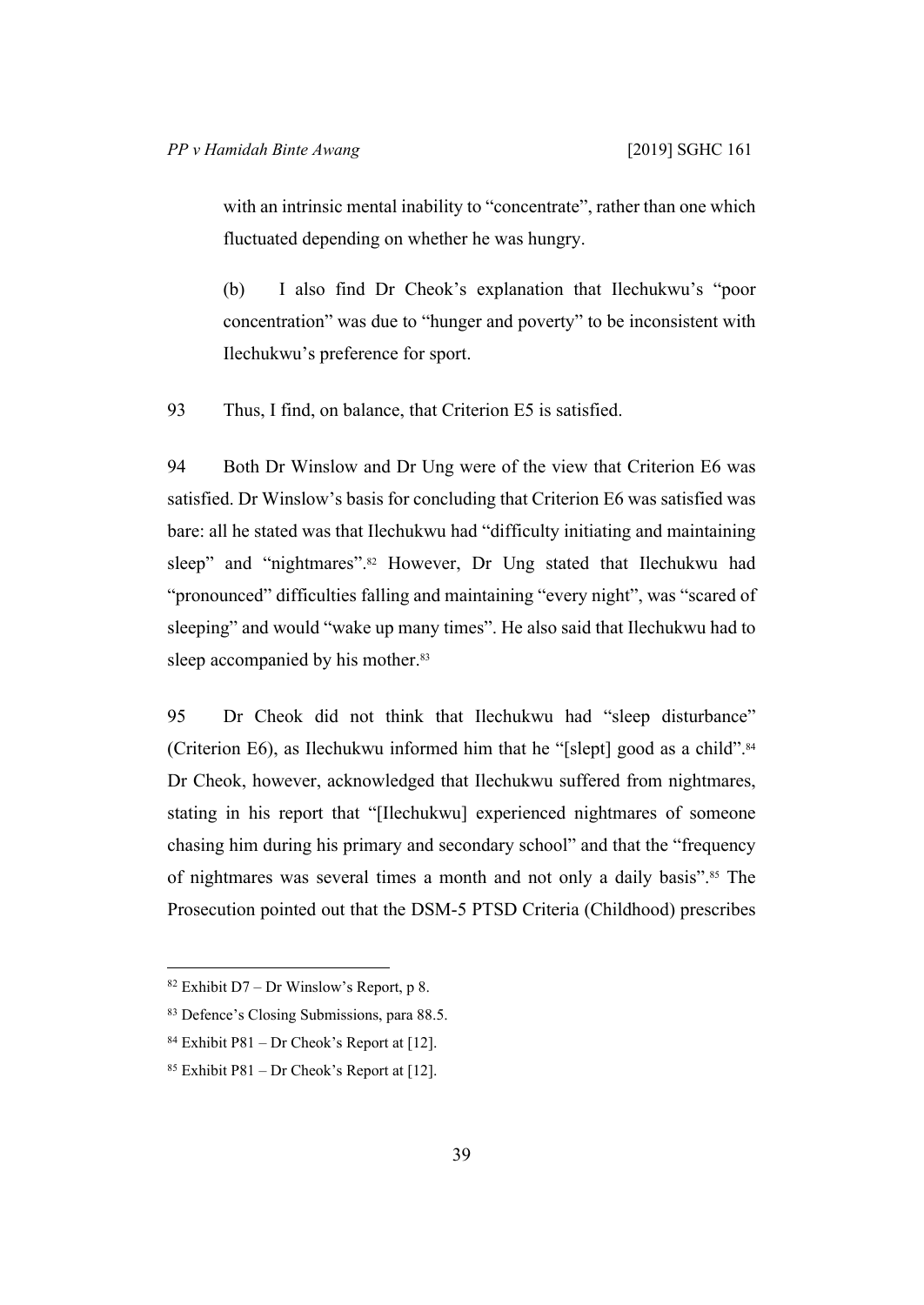Criterion E6 as "difficulty falling or staying asleep or restless sleep", and that the presence of nightmares falls within another criterion, namely Criterion B2, "recurrent distressing dreams".86 I agree that this meant that something more than "nightmares" was required to satisfy this criterion. Dr Ung provided that evidence, stating that Ilechukwu was prone to waking up many times a night and slept with his mother. I did not think it likely that Ilechukwu was lying about this. On balance, I find Criterion E6 to be satisfied.

96 Accordingly, I find Criterion E to be satisfied as at least two sub-criteria were present.

### *Criterion F*

97 Criterion F prescribes that the "Duration of the disturbance (Criteria B, C, D, and E) is more than 1 month". Both the Prosecution and Defence experts disagreed on what this meant.

98 Dr Cheok was initially of the view that symptoms had to be present "daily" for at least a month, before revising his position that the symptoms had to be present for a "significant part" of the month.87 Dr Cheok clarified this to mean that at least "some of [the] symptoms need to need to be present every day ... in whichever combination",<sup>88</sup> while acknowledging that the DSM-5 PTSD Criteria did not expressly say that.<sup>89</sup>

<sup>86</sup> Prosecution's Closing Submissions, para 149.

 $87$  NE, Day 5, 144:14 – 146:1.

<sup>88</sup> NE, Day 5, 146:23 – 146:25.

<sup>89</sup> NE, Day 5, 146:24 – 146:25.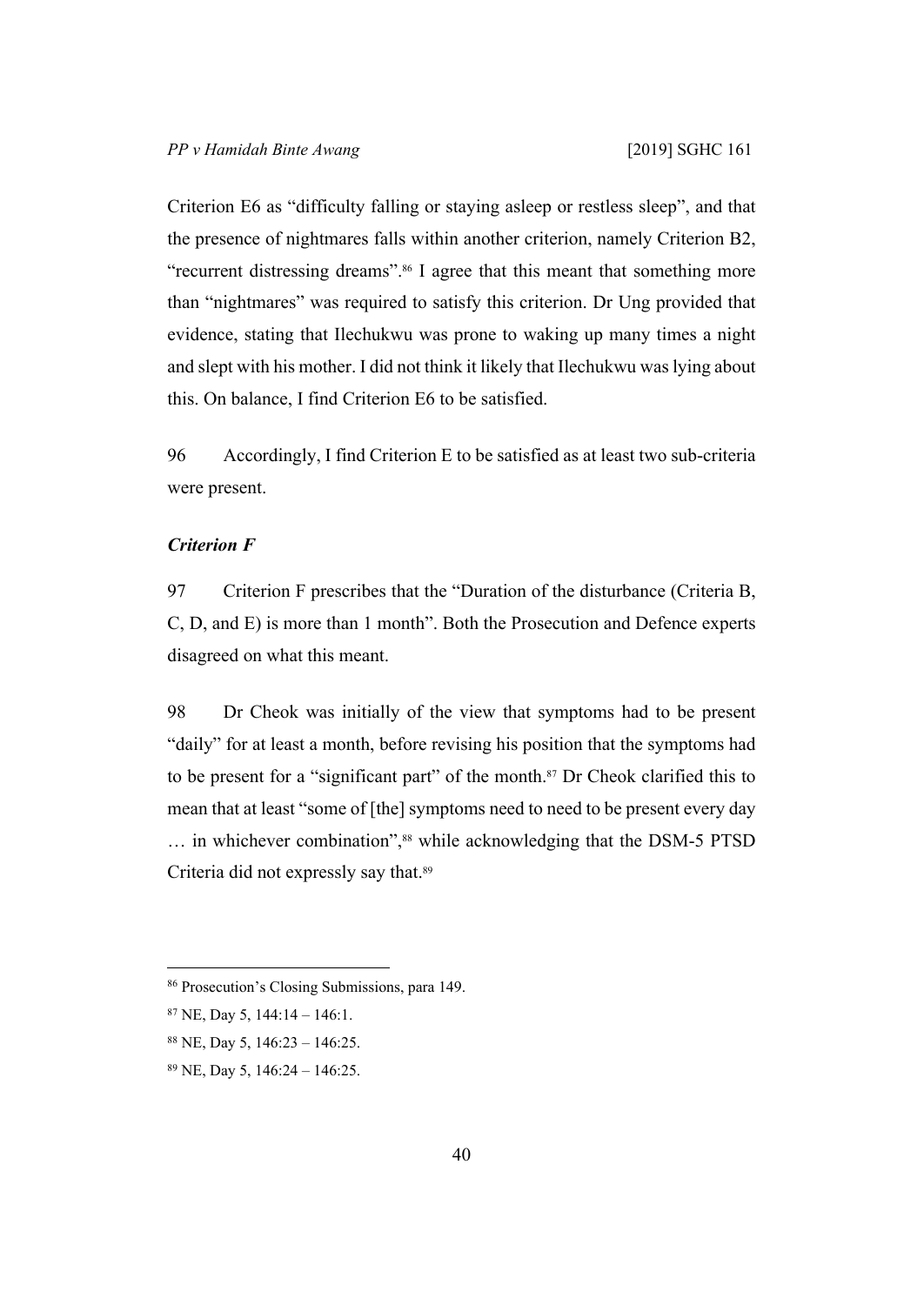99 Dr Sarkar disagreed with Dr Cheok's opinion that the symptoms must be present daily for at least one month. Instead, he stated that "if [Ilechukwu] had the onset of PTSD in his childhood that he has suffered from symptoms of it sometimes more sometimes less – that is the natural course of the illness – throughout his lifetime".90 I take this to mean that Dr Sakar believed that the symptoms, in whatever combination, had to be present for a period of more than one month, and that there was no requirement for at least "some of the symptoms to be present every day".

100 The Defence based its contention that the DSM-5 PTSD Criteria does not require PTSD symptoms to be present daily for a month on the full scoring rubric in the CAPS-5 Form.<sup>91</sup> The full scoring rubric is reproduced here:

**0 Absent:** The respondent denied the problem or the respondent's report doesn't fit the DSM-5 symptom criterion.

**1 Mild / subthreshold**: The respondent described a problem that is consistent with the symptom criterion but isn't severe enough to be considered clinically significant. The problem doesn't' satisfy the DSM-5 symptom criterion and thus doesn't count towards a PTSD diagnosis.

**2 Moderate / threshold**: The respondent described a clinically significant problem. The problem satisfies the DSM-5 symptom criterion and thus counts towards a PTSD diagnosis. The problem would be target for intervention. This rating requires a minimum frequency of 2 X month or some of the time (20 - 30 %) PLUS a minimum intensity of Clearly Present.

**3 Severe / markedly elevated:** The respondent described a problem that is well above threshold. The problem is difficult to manage and at times overwhelming, and would be a prominent target for intervention. This rating requires a minimum frequency of 2 X week or much of the time (50 - 60%) PLUS a minimum intensity of Pronounced.

<sup>90</sup> NE, Day 4, p 49.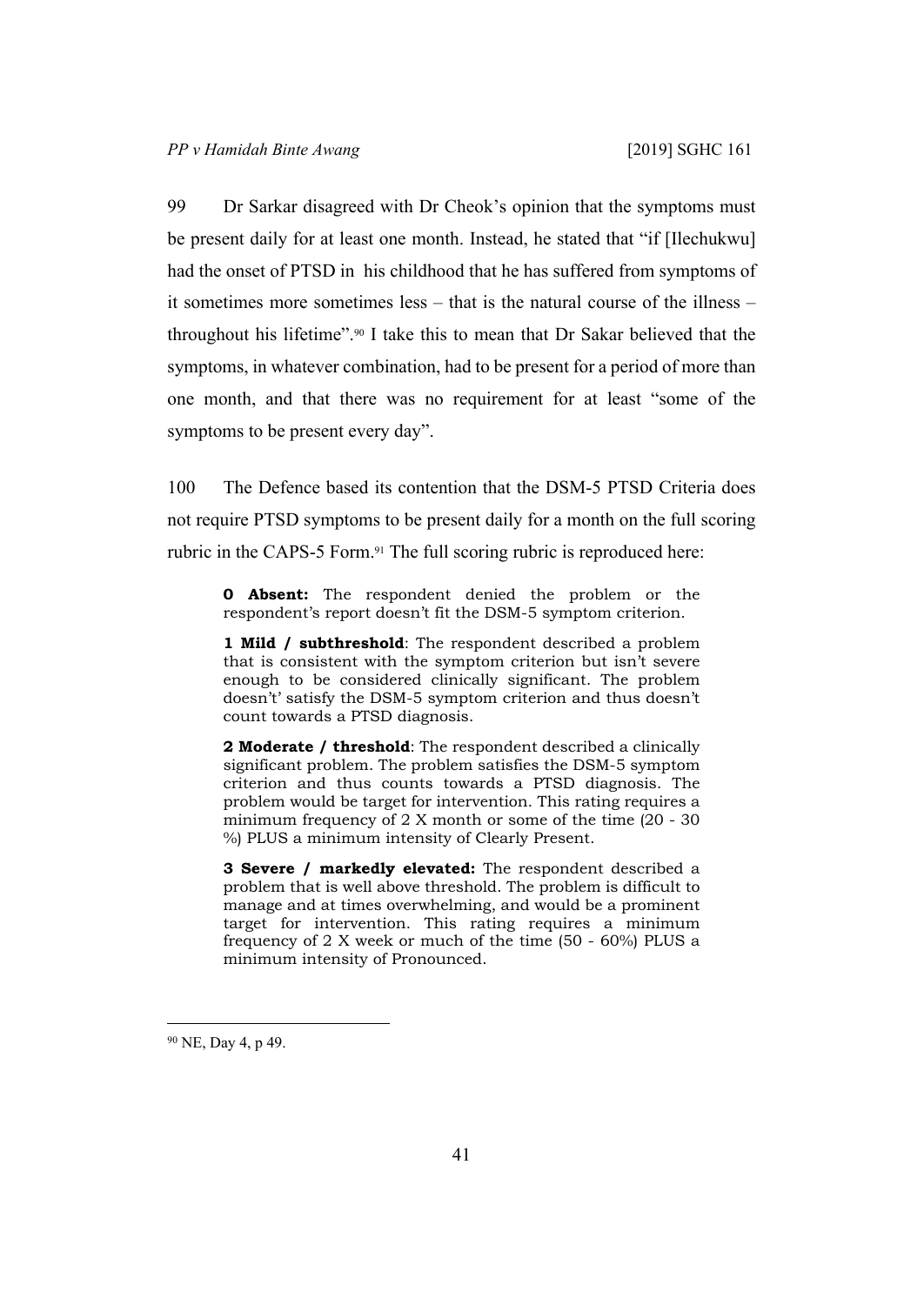**4 Extreme / incapacitating**: The respondent described a dramatic symptom, far above threshold. The problem is pervasive, unmanageable, and overwhelming, and would be a high-priority target for intervention.

101 Based on the full scoring rubric and referring in particular to the "moderate/threshold" rating, the Defence submitted that a "minimum frequency of 2X month or some of the time  $(20 - 30\%)$  PLUS a minimum intensity of Clearly Present" is sufficient to cross the threshold.92 Although it is not clear that the CAPS-5 Form alone shows that the symptoms need not be present daily, it is, nevertheless, one of the diagnostic tools used to assess for the symptoms under the DSM-5 PTSD Criteria.

102 On balance, I find Dr Sarkar's view more consistent with the plain wording of Criterion F, which simply requires that the duration of the psychological disturbance to last more than a month. There was nothing in the DSM-5 PTSD Criteria which requires that the symptoms be present daily.

103 I therefore turn to analyse whether the Defence had discharged its burden of showing that Ilechukwu suffered from the symptoms in Criterion B to E, in whatever combination, for a period of more than one month. The Defence submitted that the evidence showed that Ilechukwu was suffering from various symptoms throughout the period from his childhood up to adulthood. I find that Criterion C was clearly present for longer than one month as the evidence showed that Ilechukwu never again returned to Wukari in North Nigeria,93 and avoided mentioning the Wukari massacre to anyone in CNB or Prisons from 2011 to 2016. Similarly, I find Criterion E symptoms were present

<sup>&</sup>lt;sup>93</sup> Exhibit D4 – Dr Sarkar's Report, pp  $3 - 4$ .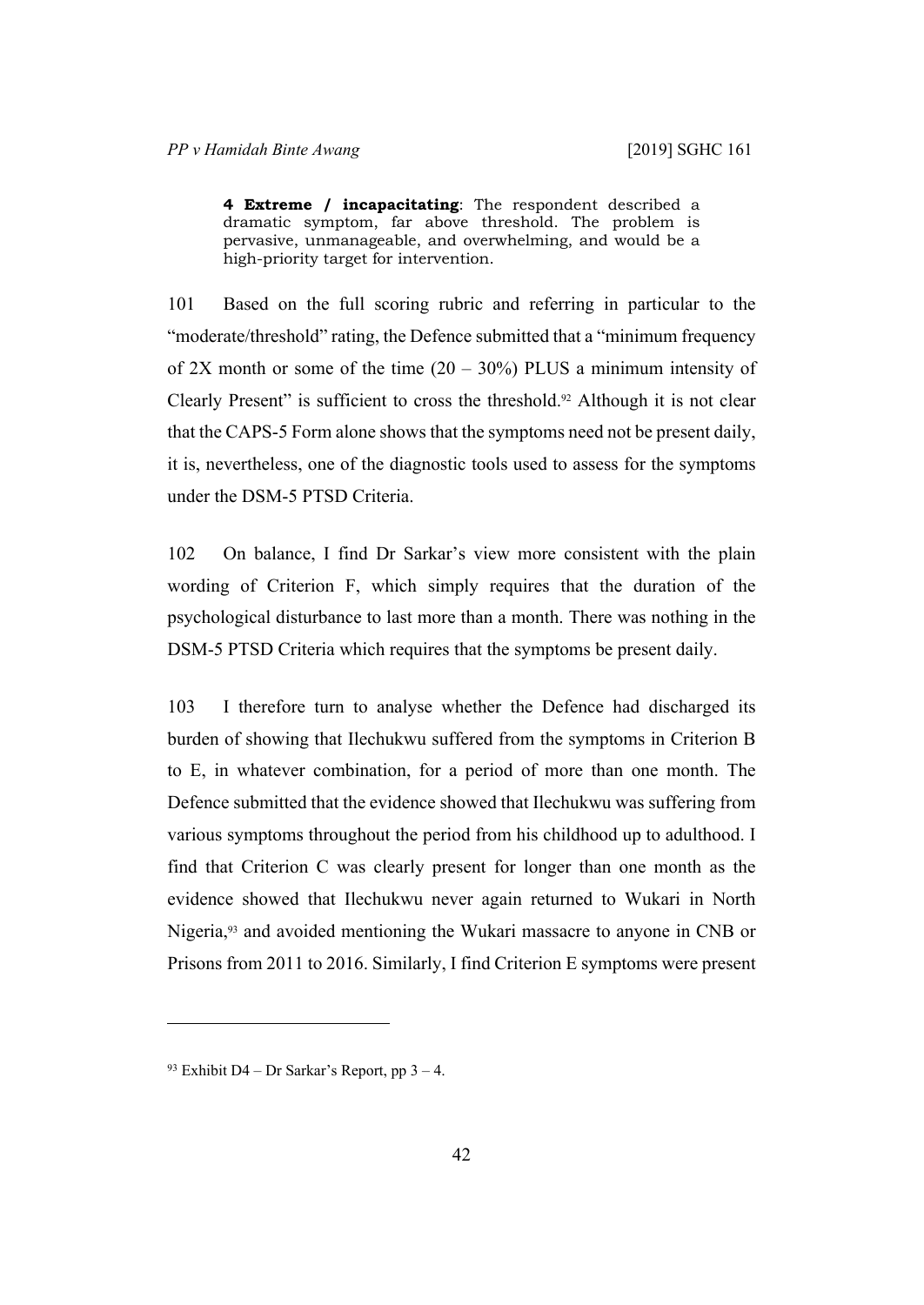for more than a month, as the evidence showed that Ilechukwu struggled with his studies "from primary school on".<sup>94</sup> In light of the above, I accept the opinion of the Defence experts that Criterion F was satisfied.

# *Criterion G*

104 Criterion G requires that "the disturbance causes clinically significant distress or impairment in relationships with parents, siblings, peers, or other caregivers or with school behaviour".

105 I accept Dr Sarkar's opinion that "impairment" was not an "all or nothing"95 proposition and was a matter of degree. I assume that this was equally true for "clinically significant distress".

106 Dr Sarkar relied on the written statements of Nzube and Emeka to support his opinion that Ilechukwu suffered from either "clinically significant distress" or "impairment". The written statements reveal that Ilechukwu was a "loner in school, did not talk much to his family and was not very intelligent".<sup>96</sup>

107 Dr Sarkar also relied on the statements of Nzube and Emeka to conclude that there was "clinically significant distress" or "impairment". Ilechukwu's brothers had stated that he was a "loner in school, did not talk much to his family and was not very intelligent".97 The Prosecution said that little weight could be placed on their written statements98 as there was nothing by way of objective

<sup>94</sup> Dr Sarkar's Report, p 4, para 15.

<sup>95</sup> NE, Day 4, p 50.

<sup>96</sup> Exhibit D10, Emeka's Statement dated 6 August 2018 at para 14 to 16.

<sup>&</sup>lt;sup>97</sup> Exhibit D10, Emeka's Statement dated 6 August 2018 at para 14 to 16 (check accuracy).

<sup>98</sup> Prosecution's Closing Submissions, para 124(a).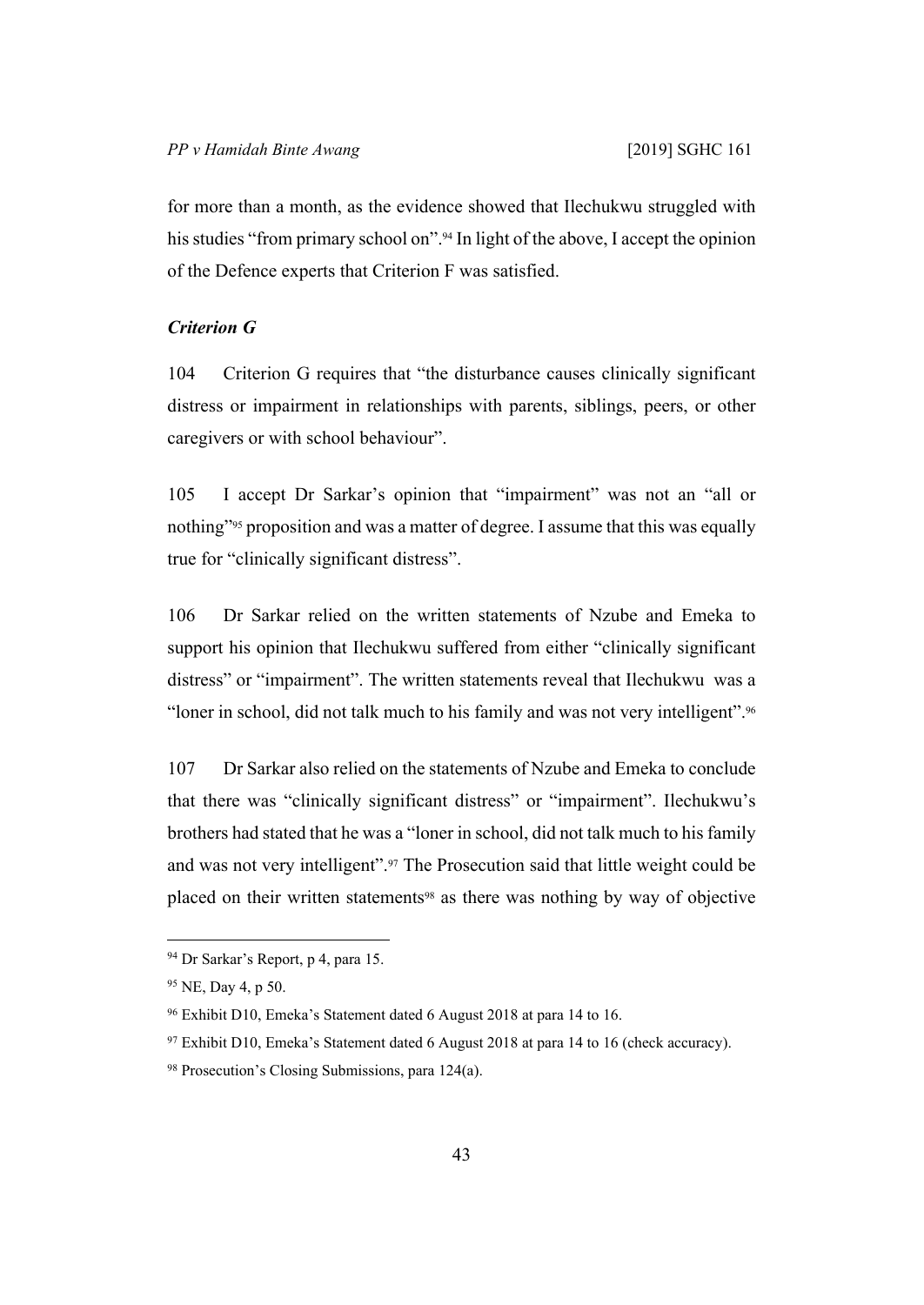evidence to verify that the statements were Ilechukwu's brothers. I am unable to agree. The burden of proof rested on the Defence. Given the fact that this relates to events that happened so long ago and so far away, and in the circumstances he is in, it cannot be said that he has not done his best to produce whatever evidence he could. The fact that this evidence was not independently corroborated cannot prevent the court from coming to a conclusion based on what is available before it. The only issue is the quality of the evidence in support of and against the proposition. In that regard, due consideration must be given to the fact that the evidence of Ilechukwu's brothers was admitted without the benefit of cross-examination. There is nothing in their evidence to indicate to me that their evidence had been less than honest and was tailored to benefit Ilechukwu. I therefore accepted their evidence at face value.

108 On the part of the Prosecution, Dr Cheok pointed out that because Ilechukwu "has been able to finish school", " … has been able to open his business" and " … to finish his apprentice term as an apprentice term", that there was "no functional impairment throughout his life".<sup>99</sup> However, I accept Dr Sarkar's contention that "impairment" was not an "all or nothing"<sup>100</sup> proposition. I do not find that evidence of Ilechukwu's opening of a business, and ability to finish an apprentice term to be inconsistent with the Defence expert's opinion in this regard. Criterion G provides that the disturbance must cause "clinically significant distress or impairment in social, occupational, *or* other important areas of functioning". I do not read the word "or" as requiring the distress or impairment to be present in social, occupational *and* other important areas of functioning.

<sup>99</sup> NE, Day 4, p 36.

<sup>100</sup> NE, Day 4, p 50.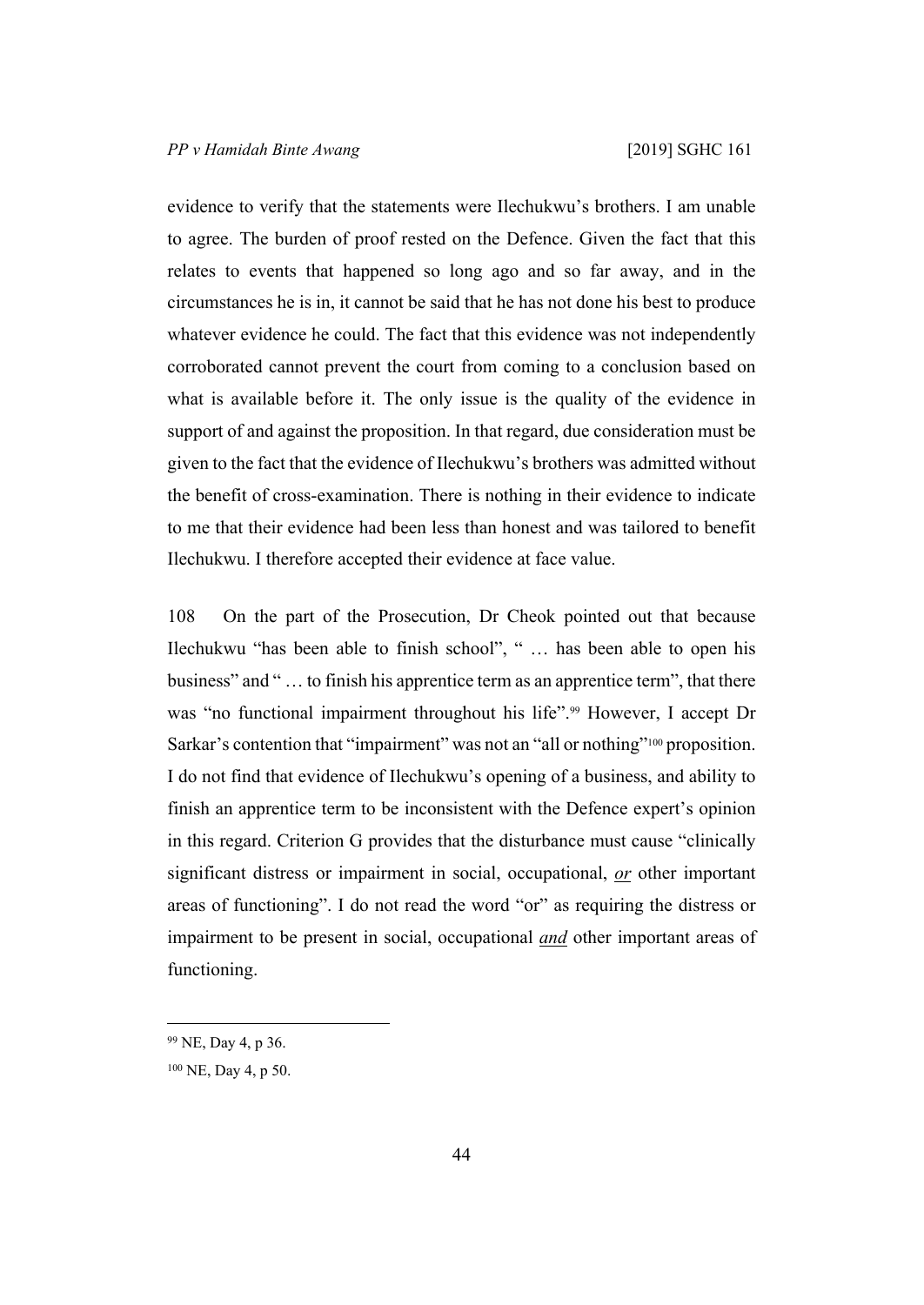109 Dr Sarkar cited the following as further evidence that Ilechukwu suffered from "clinically significant distress":

I am surprised to hear that [Ilechukwu] does not meet this criteria [from Dr Cheok] as Dr Cheok's report is full of descriptions of how stressed he has been throughout his lifetime, with these flashbacks, nightmares, etc, right from his school days. If that is not distress, what is?

110 I agree with Dr Sarkar that there was sufficient evidence to show that Criterion G was satisfied. I therefore find that Criterion G is satisfied on a balance of probabilities.

# *Criterion H*

111 All experts agreed that this criterion was met.

#### *Conclusion on PTSD Diagnosis*

- 112 I summarise my findings on the various DSM-5 PTSD Criteria:
	- (a) Criterion A: There was no dispute between the Prosecution and the Defence that this was satisfied.
	- (b) Criterion B: There was no dispute between the Prosecution and the Defence that this was satisfied.
	- (c) Criterion C: I find that this was satisfied.
	- (d) Criterion D: I find that this was satisfied.
	- (e) Criterion E: I find that this was satisfied.
	- (f) Criterion F: I find that this was satisfied.
	- (g) Criterion G: I find that this was satisfied.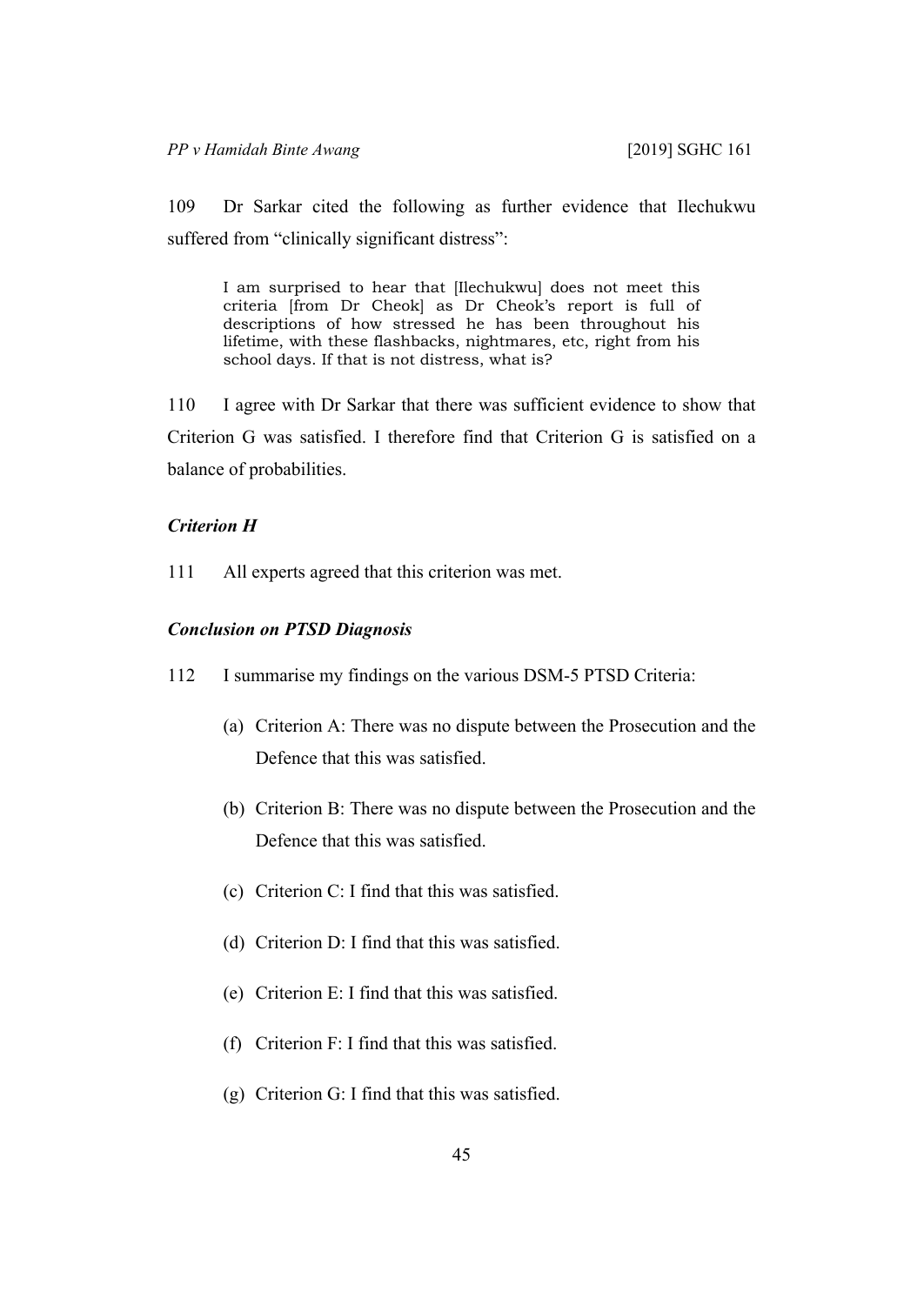(h) Criterion H: There was no dispute between the Prosecution and the Defence that this was satisfied.

113 Accordingly, all eight criteria of DSM-5 PTSD Criteria are satisfied and a clinical diagnosis that Ilechukwu was suffering from PTSD subsequent to the Wukari incident is made out.

114 The weakest part of the evidence is in relation to Criterion F which relates to the duration of the symptoms. Even if I am wrong on this finding, it is important to note that the Wukari incident took place some 28 years ago. Ilechukwu had no access to psychiatric treatment which could have provided evidence on whether he had manifested the symptoms for more than one month. His mother, who would probably be the best person to give such evidence in the absence of evidence from medical professionals, was not available to give evidence on his behalf. The DSM-5 PTSD Criteria guide the psychiatrist in coming to a diagnosis of mental illness for the purpose of deciding on the course of treatment of that patient. On the other hand, the purpose of the forensic analysis in court is to determine questions of fact. The fact that it is not impossible and even probable that Ilechukwu suffered from PTSD on account of the Wukari incident remains relevant to the inquiry into whether he had suffered PTSS in 2011.

# **Issue 2: Whether Ilechukwu was suffering from PTSD after the 2011 arrest**

115 The Defence submitted that the earlier episode of PTSD (after the Wukari massacre) in Ilechukwu's childhood produced a "sensitisation effect". A "sensitisation effect" means that Ilechukwu is at a higher risk of developing subsequent PTSD because of a past PTSD episode.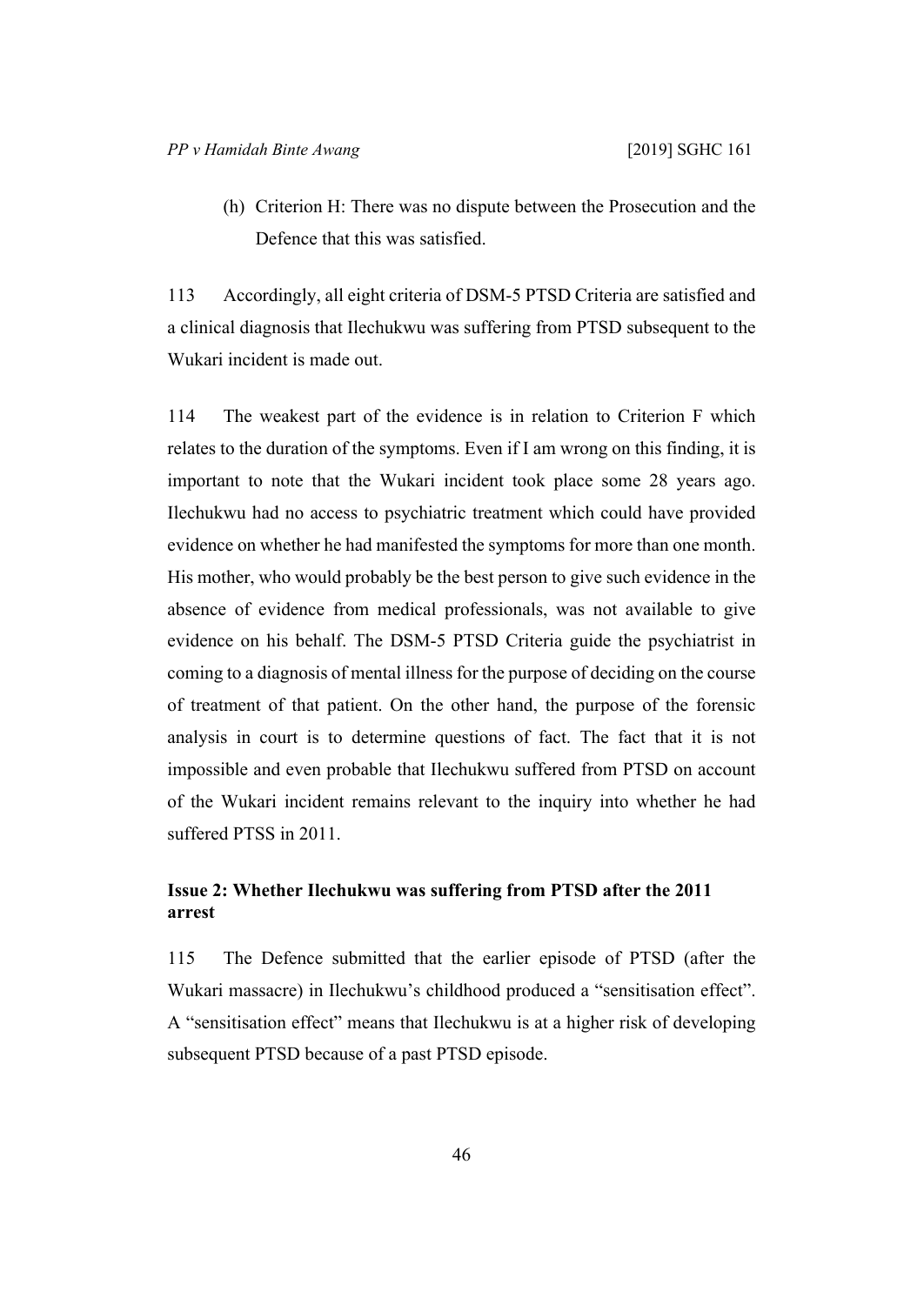116 Dr Cheok agreed that there is a "possibility" of the "sensitisation effect"

if Ilechukwu suffered from a PTSD episode in childhood:<sup>101</sup>

Court: But, Dr Cheok, do I understand you to say that you would agree that if there was a PTSD episode at five years old then the events could – not saying will but could constitute trauma because of the sensitisation effect that the defence experts have talked about?

Dr Cheok: I think there is a possibility. Yes, there is a possibility.

117 Dr Cheok also stated:<sup>102</sup>

It follows that PTSD – a previous episode of PTSD, I agree that it puts him at higher risk of further episode of PTSD. That is I think undisputed.

118 Thus, there is a consensus among the experts that an earlier episode of PTSD places Ilechukwu at a higher risk of subsequent PTSD.

119 Dr Sarkar also said that if "[Ilechukwu's] first trauma had been the 2011 arrest, then I am entirely in agreement with Dr Cheok that all those [DSM-5] criteria would be very diligently gone through with a lot more strictness about them that what we are doing now".<sup>103</sup>

120 I have found at [113] above that Ilechukwu suffered from a PTSD episode in his childhood. Further, as I had observed in [114] above, even if a clinical finding on a diagnosis of PTSD is not justified on account of the weak evidence on the duration of the symptoms, the strong evidence of the presence

 $101$  NE, Day 4,  $147:17 - 147:23$ .

<sup>102</sup> NE, Day 4, 143:18 – 143:20.

<sup>103</sup> NE, Day 4, 140:7 – 140:11.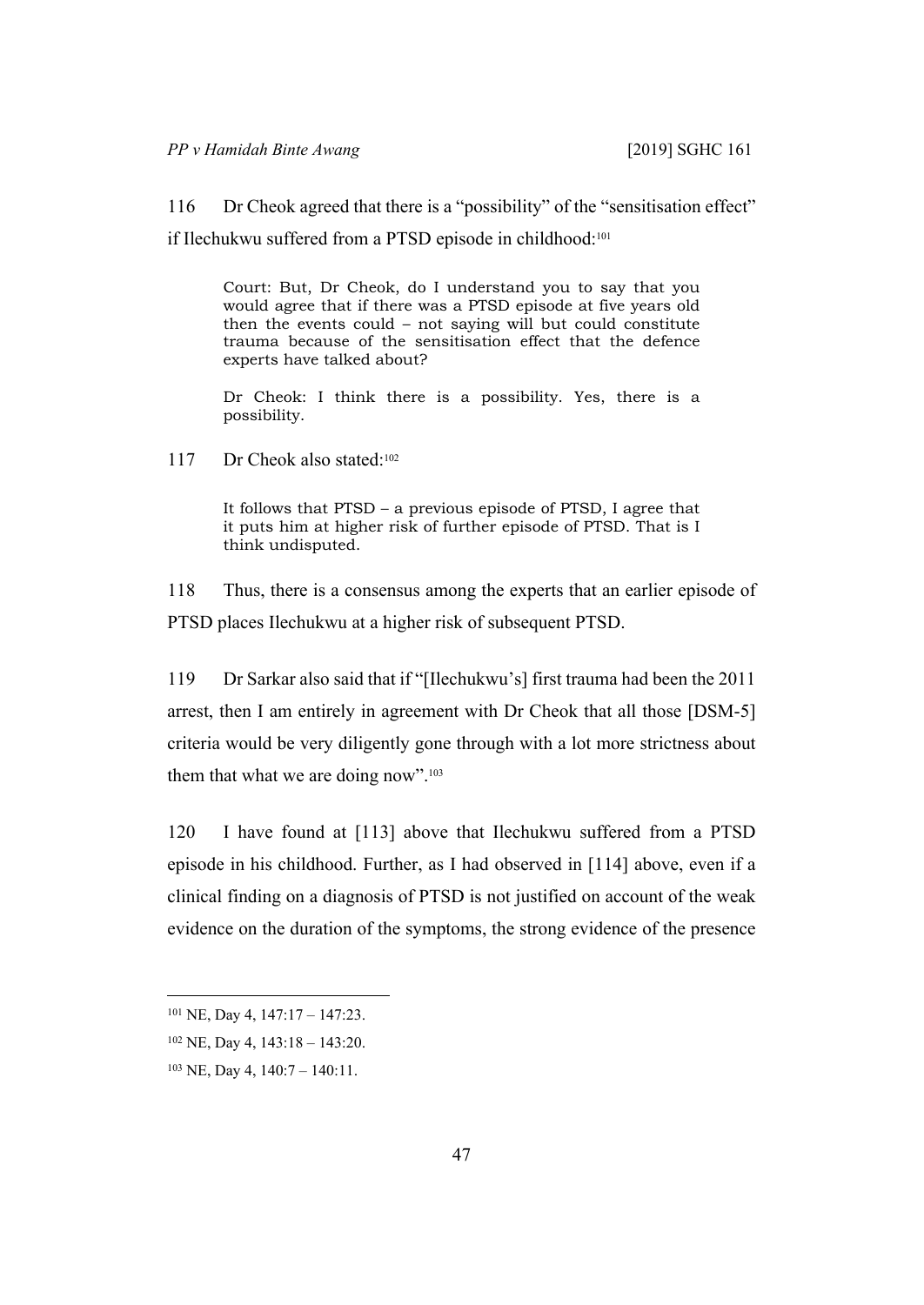of the other symptoms weigh in favour of a finding that the "sensitisation effect" would be in play to place him at higher risk of PTSD in 2011.

# *Criterion A*

121 In relation to Criterion A, the Defence submitted that there were two significant periods for the court to consider:

(a) At or around the time the Pocketbook statement was recorded (at or around the time of the arrest).

(b) At or around the time the Cautioned Statement was recorded (when he was informed of the death penalty).

#### *At or around the time of the arrest*

122 Dr Sarkar's evidence was that the initial arrest on 14 November 2011 was itself the traumatic event under Criterion A. This was a position he adopted only at the Remitted Hearing. In his written report, he adopted a different position, stating that Ilechukwu suffered a fresh episode of PTSD in 2011 as a result of becoming aware of the death penalty.<sup>104</sup>

123 Dr Sarkar relied on Ilechukwu's evidence at the trial of CC 32 of 2014, where Ilechukwu "use[d] words like 'war', 'control', people scattering, people lining, chaos, that sort of thing" to describe his arrest as his basis for concluding that Criterion A is satisfied.105 None of the other experts echoed Dr Sarkar's view that Ilechukwu's arrest itself constituted the traumatic event under Criterion A.

<sup>&</sup>lt;sup>104</sup> Exhibit D4 – Dr Sarkar's Report at [73(b)], [80] (verify!)

<sup>&</sup>lt;sup>105</sup> NE, Day 5, pg 49, lines  $6 - 17$  (verify).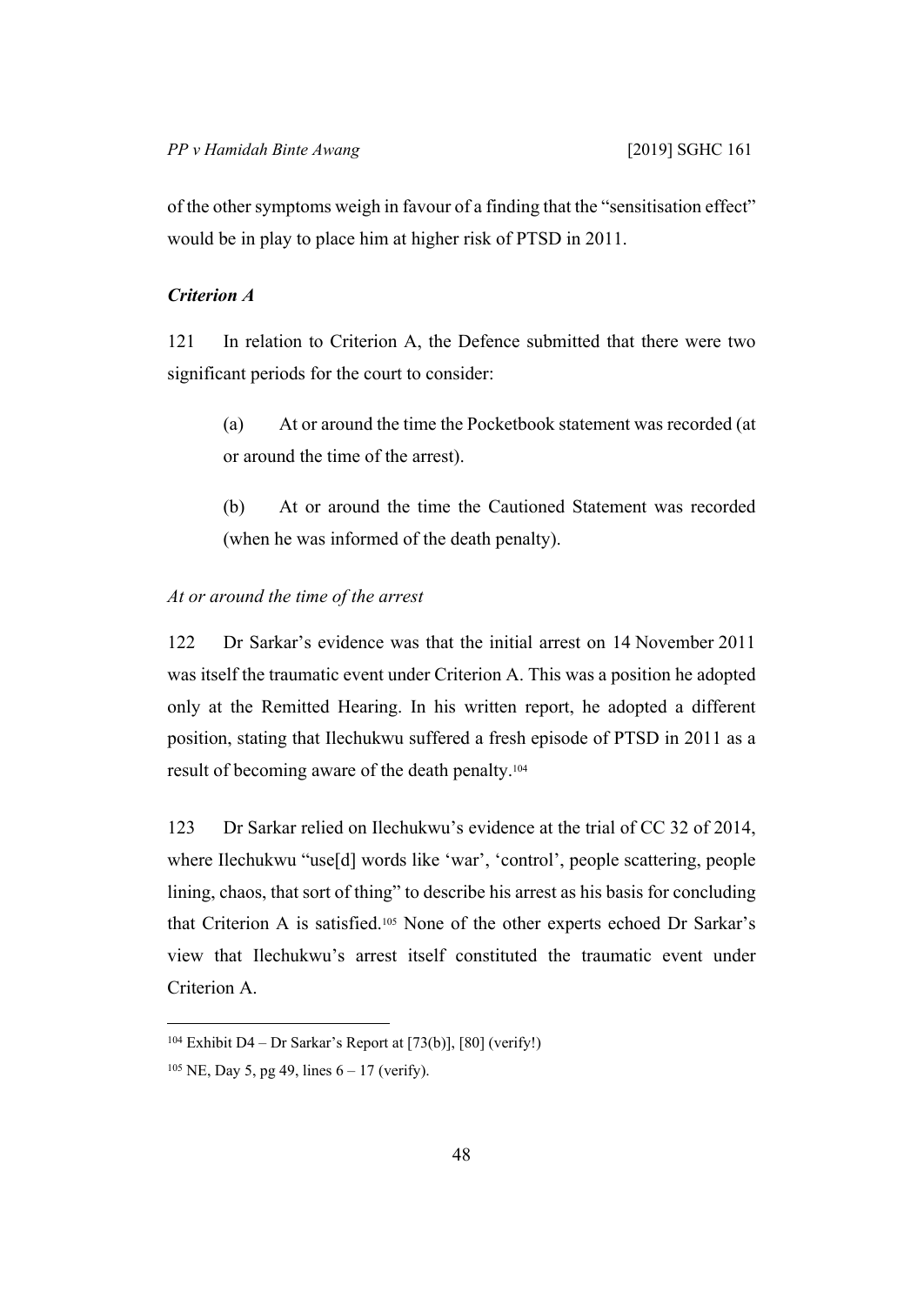124 I am not satisfied that Ilechukwu's version of events, *ie,* that he perceived the arrest as a "war", with "people scattering", proved that the manner of his arrest in 2011 was an event which exposed him to "actual or threatened death, serious injury, or sexual violence" as required by Criterion A. There was also no objective evidence to suggest that the CNB officers who arrested him exposed him to "actual or threatened death, serious injury, or sexual violence".

125 Dr Winslow also said in his report, under the heading "the period of time during which [Ilechukwu] suffered from PTSD":<sup>106</sup>

[Ilechukwu] has suffered from lifelong PTSD. His PTSD symptoms were triggered and worsened when he was told that **he would be facing the death penalty when he was arrested**.

[emphasis added]

126 However, Ilechukwu later admitted in the Remitted Hearing that he was not told that he would be facing the death penalty when he was arrested:<sup>107</sup>

Q. And at the time that this statement was recorded on 14 November 2011 afternoon, no police officer had told you about the death penalty; correct?

A. Yes, your Honour. Yes.

127 Accordingly, I could not attach any weight to Dr Winslow's suggestion that Criterion A was satisfied when Ilechukwu was arrested and told that he would be facing the death penalty.

<sup>106</sup> Exhibit D7 – Dr Winslow's Report, para 23.

<sup>107</sup> NE, Day 3, 26:12 – 26:15.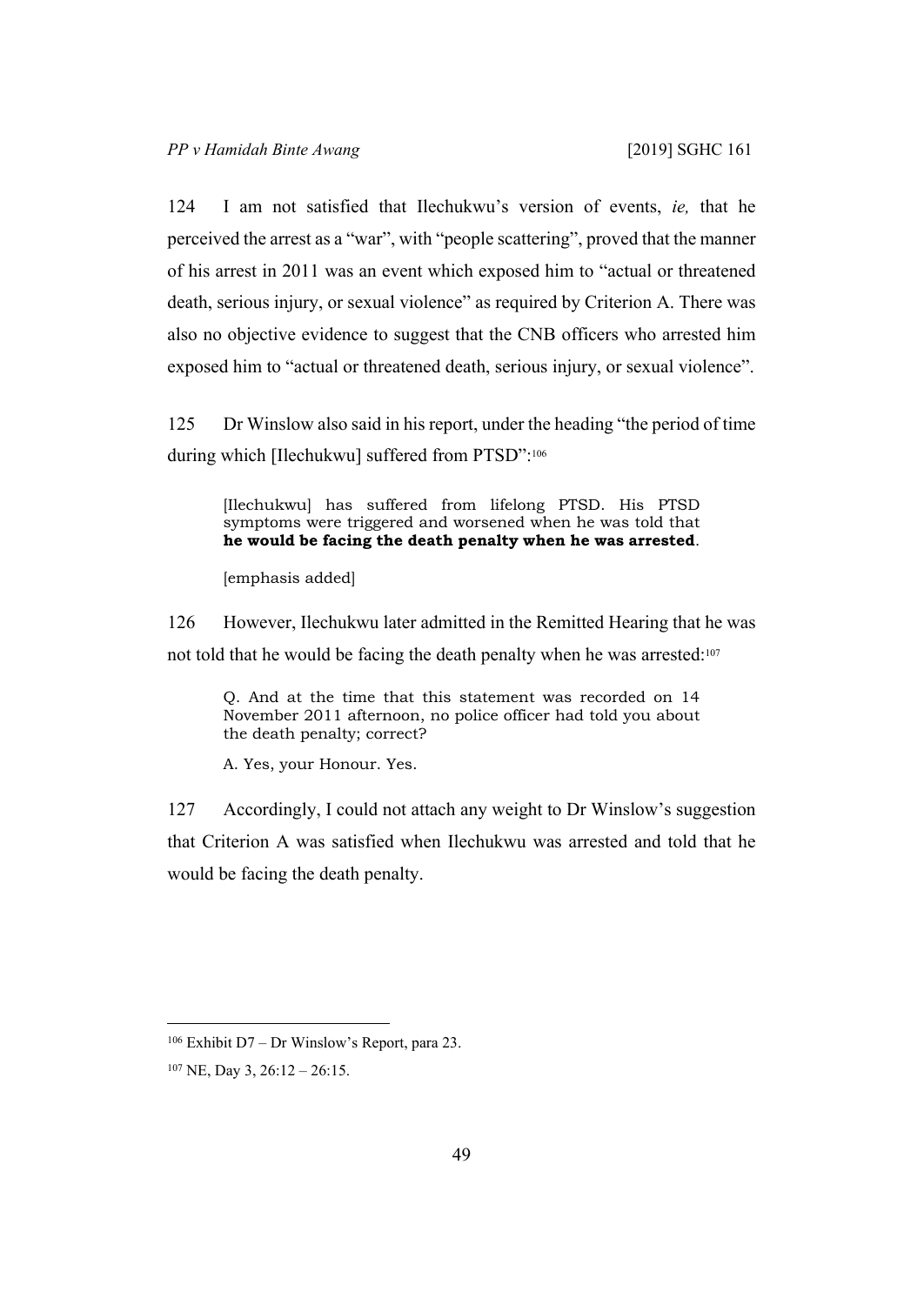### *At or around the time the Cautioned Statement was recorded*

128 In his report, Dr Ung stated that "both the stress of facing a capital charge and being told that he may face the death penalty resulted in [Ilechukwu] re-experiencing previous traumatic memories and suffering a recurrence of PTSD".108 Thus, it appears to me that Dr Ung was suggesting that Criterion A was satisfied because Ilechukwu was told that he may face the death penalty. Dr Sarkar's first articulated position in his written report was also that Ilechukwu suffered a fresh episode of PTSD in 2011 as a result of becoming aware of the death penalty.109 None of the Defence experts explained how being verbally told that he would face the death penalty was an event which satisfied Criterion A. No expert evidence was adduced to support the claim that a verbal warning like this could constitute the requisite degree of trauma. I therefore find that the Defence has not proven the existence of the Criterion A traumatic event.

129 There is, nonetheless, some evidence that Ilechukwu suffered from specified PTSS after his arrest on 14 November 2011. Given that the DSM-5 PTSD Criteria prescribes that all eight criteria must be satisfied to constitute a positive PTSD diagnosis, and that I have already found Criterion A to be absent, it is clear that Ilechukwu did not suffer from a fresh episode of PTSD in relation to the 2011 events.

130 I now proceed to analyse whether Ilechukwu suffered from PTSS.

<sup>108</sup> Exhibit D6 – Dr Ung's Report, para 23.

<sup>&</sup>lt;sup>109</sup> Exhibit D4 – Dr Sarkar's Report at [73(b)], [80] (verify!)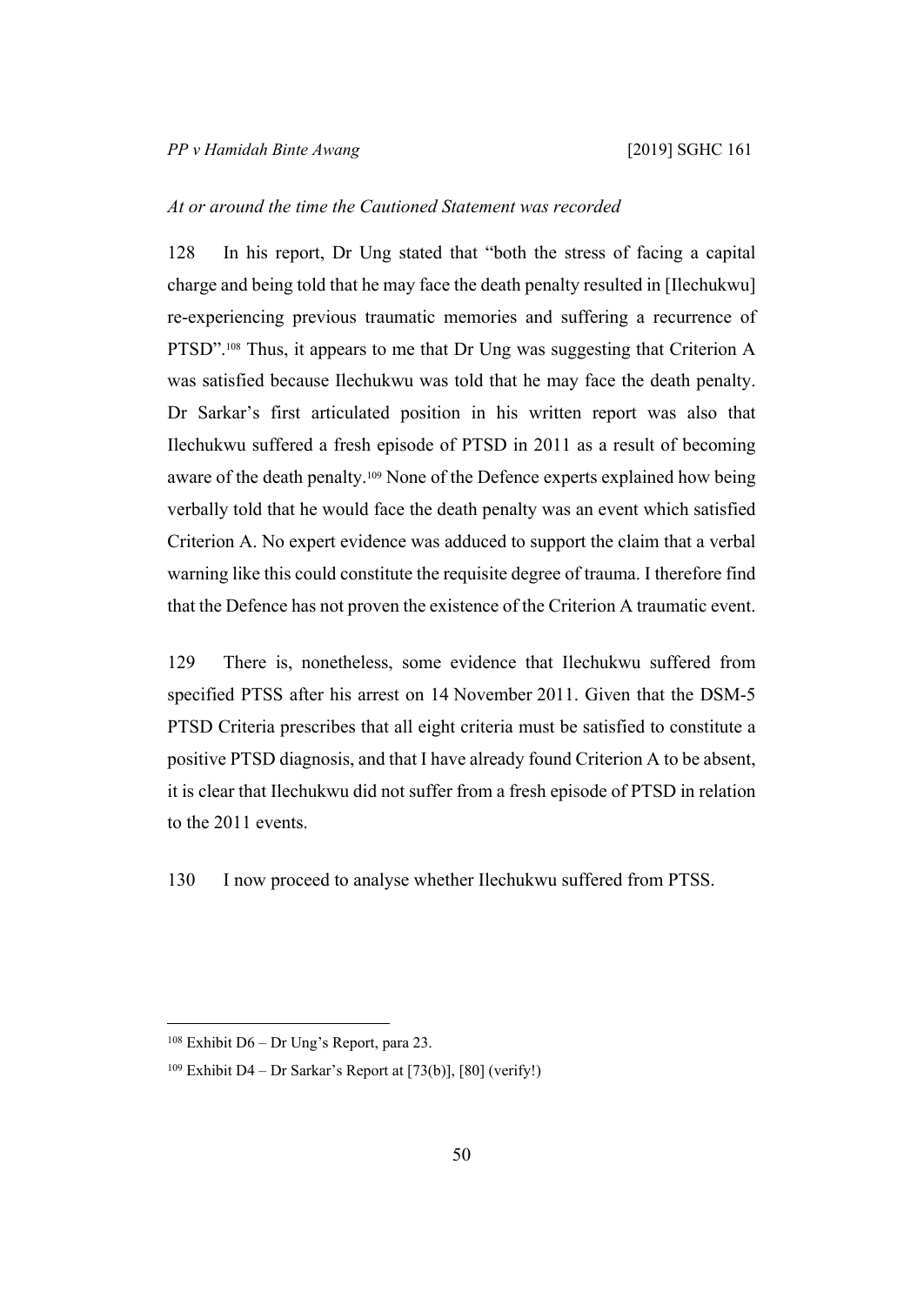#### **Issue 3: Whether Ilechukwu was suffering from PTSS**

131 All the experts agreed that Ilechukwu suffered from at least some PTSS at some point in time. I have already analysed whether he had manifested PTSS as a result of the Wukari massacre (see above at  $[62] - [111]$ ). I have also summarised my findings on the specific PTSS suffered by Ilechukwu as a result of the Wukari massacre (see above at [112]).

132 I now assess whether PTSS were present in the post-arrest period. Since the Defence's submission was that the PTSS affected his statements to the CNB from 14 November 2011 at 1.00pm (when the Pocketbook Statement was recorded) to 24 November 2011 (when the last of the Long Statements were recorded), I confine the analysis to whether PTSS were manifested during the relevant periods of time when Ilechukwu provided these statements to the CNB.

133 The Defence submitted that there were three relevant periods for consideration during which Ilechukwu had suffered from PTSS:<sup>110</sup>

(a) During the recording of the Pocketbook Statement when Ilechukwu was suffering from intense psychological distress.

(b) During the recording of the Cautioned Statement, when Ilechukwu was suffering from intense psychological distress, dissociative symptoms, persistent negative emotions, and concentration problems.

(c) During his week-long remand in Cantonment, when the Long Statements were recorded from Ilechukwu while he was suffering from

<sup>&</sup>lt;sup>110</sup> Defence Reply Submissions, para 98.3 to 98.6.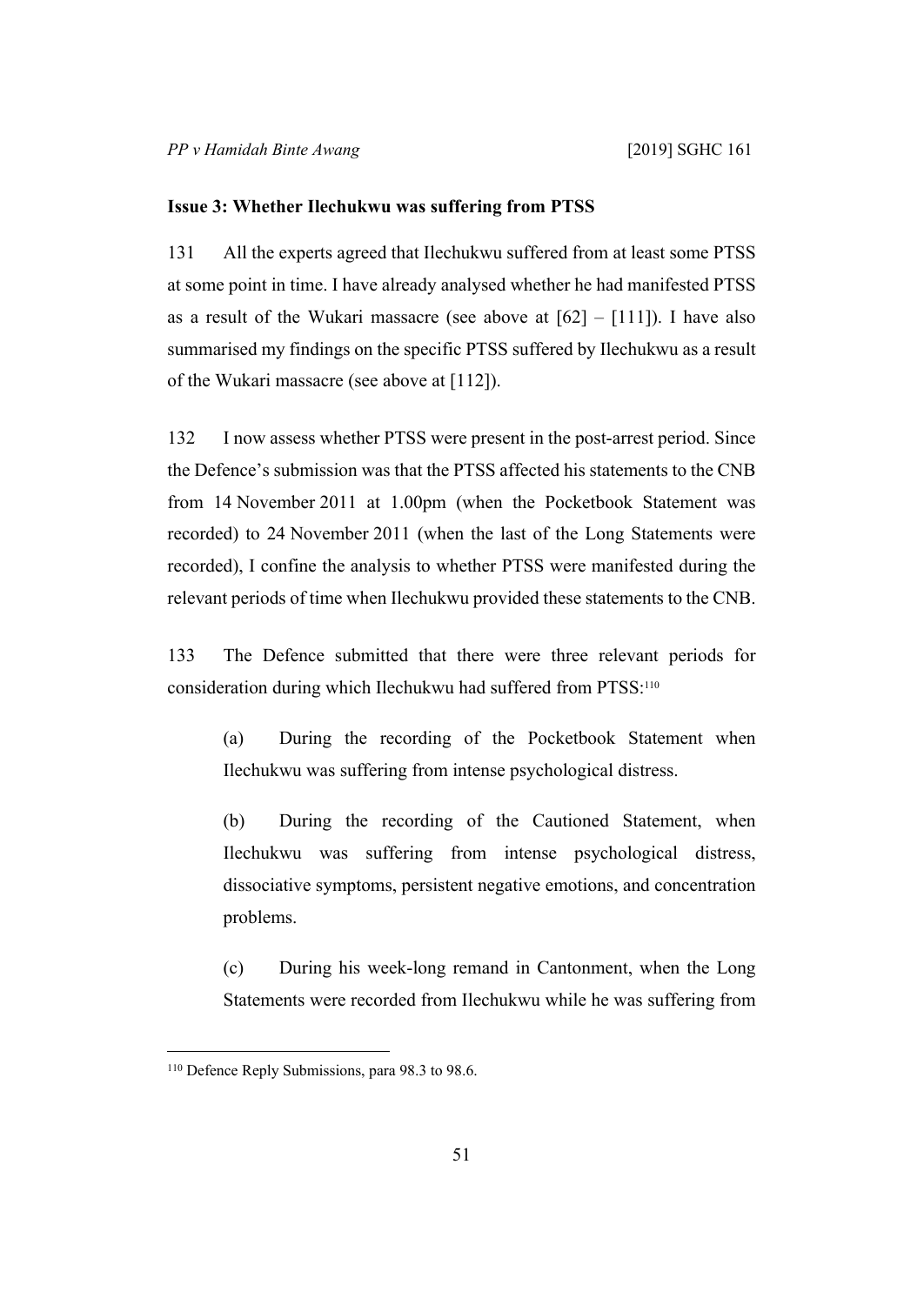intense and prolonged psychological distress, dissociative symptoms, persistent negative emotions, and sleep disturbances.

134 I address each of the relevant periods of time in turn.

# *During the recording of the Pocketbook Statement*

135 Dr Sarkar did not explicitly identify the precise DSM-5 PTSD Criteria manifested by Ilechukwu at the time of the recording of the Pocketbook Statement. Instead, Dr Sarkar described the symptoms in more general terms:<sup>111</sup>

Because of his experience he views the world in black and white, us and them; good and bad kind of way. People who attack and assault him during the arrest in his mind are the enemies. They are symbolically similar to what he experienced as a child and what he saw and read during the course of his formative years and life about the strife in Nigeria…the way he perceives it; it was like war. Everyone should fear. Fear, here, there, everybody. In his mind this is a war.

136 Dr Sarkar also added that Ilechukwu experienced:<sup>112</sup>

A sensitive stimulus – in this case people barging through the door, getting him on the floor, turning him around, tying his back and that sort of thing, he is made a captive. This is within the first 24 hours of his arrival in a new country, for the first time in his life. For him this is similar, emotionally similar, symbolically similar to what he has experienced, what he has seen happen not just at five-year old but at several points during his adult life…

137 Although Dr Sarkar did not explicitly tie his analysis to a specific DSM-5 PTSD Criterion, the Defence submitted that Dr Sarkar's analysis showed that Ilechukwu suffered from Criterion B4 of the DSM-5 PTSD Criteria, which is

<sup>111</sup> NE, Day 4, pp 124, 122-123 (check accuracy).

<sup>112</sup> NE, Day 4, pp 124, 122-123 (check accuracy).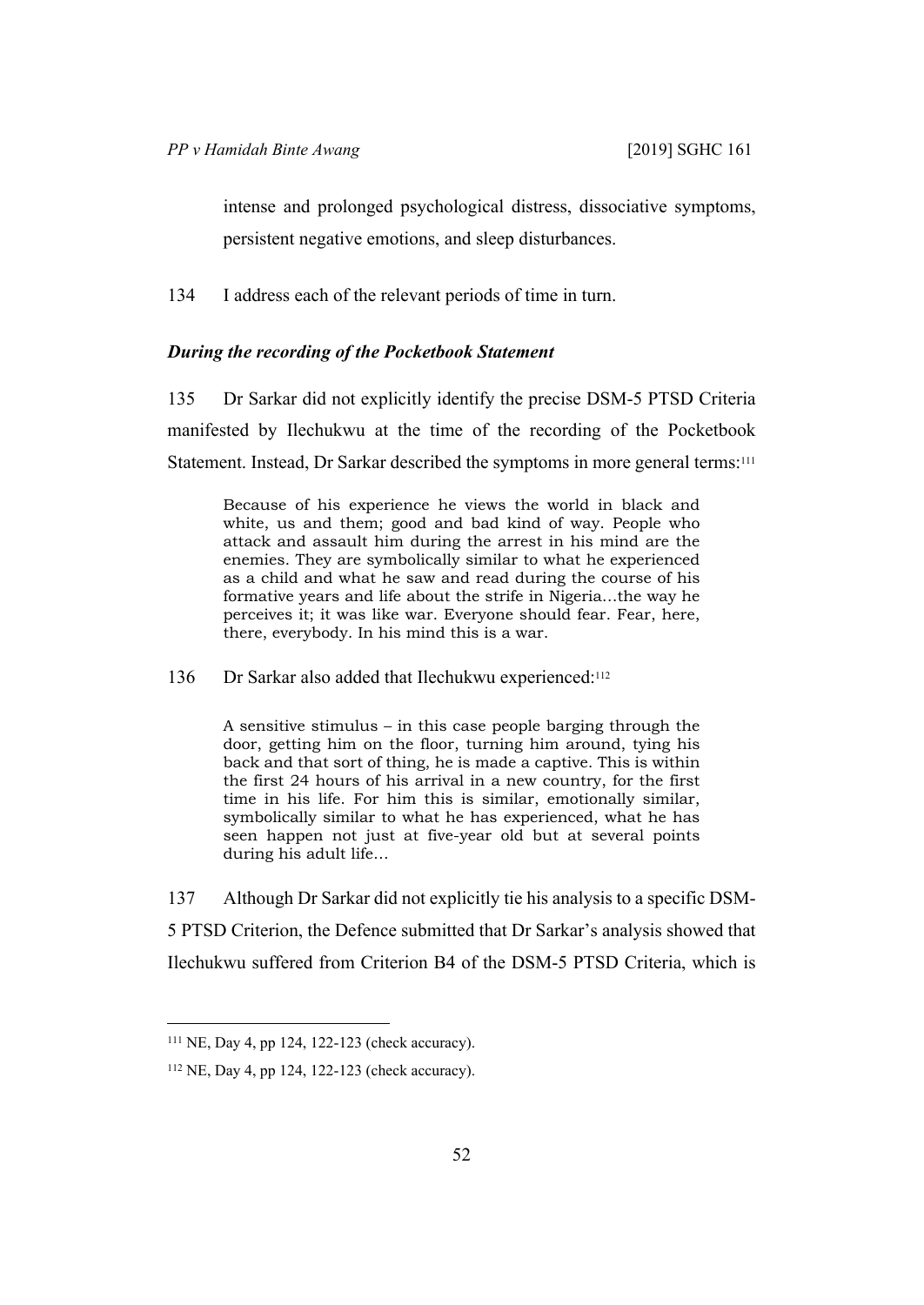"intense or prolonged psychological distress at exposure to internal or external cues that symbolize or resemble an aspect of the traumatic event(s)".

138 The Prosecution submitted that there was "no expert evidence" in support of the Defence's assertion that Ilechukwu suffered from "intense psychological distress" (Criterion B4) because Dr Sarkar failed to explicitly state that he was talking about Criterion B4 in the Remitted Hearing. I am unable to accept this. It is clear to me that Dr Sarkar was in fact talking about Criterion B4 when he stated that "people who attack and assault him during the arrest in his mind are the enemies. They are symbolically similar to what he experienced as a child …". This is made apparent upon examination of the complete wording of Criterion B4, which states "intense or prolonged psychological distress at exposure to internal or external cues that *symbolize or resemble an aspect of the traumatic event(s)*" (emphasis added).

139 The Defence submitted that, based on Ilechukwu's evidence during the trial of CC 32 of 2014, as well as the Remitted Hearing, it is apparent that Ilechukwu suffered from intense or prolonged psychological distress (Criterion B4).

140 The Defence relied on the following excerpt of Ilechukwu's testimony from the earlier trial<sup>113</sup>:

- A. Before they I was arrested. Before next day, I was still asleep – I was still inside the room when the police come. I was – there was a knock in my room.
- Q. Yes
- A. I come I come out. I was advised say we are first. I was – there was a call stay: "Dear customer, do you need any

<sup>113</sup> Defence's BOD – Trial Transcript of 25 September 2014, p 54.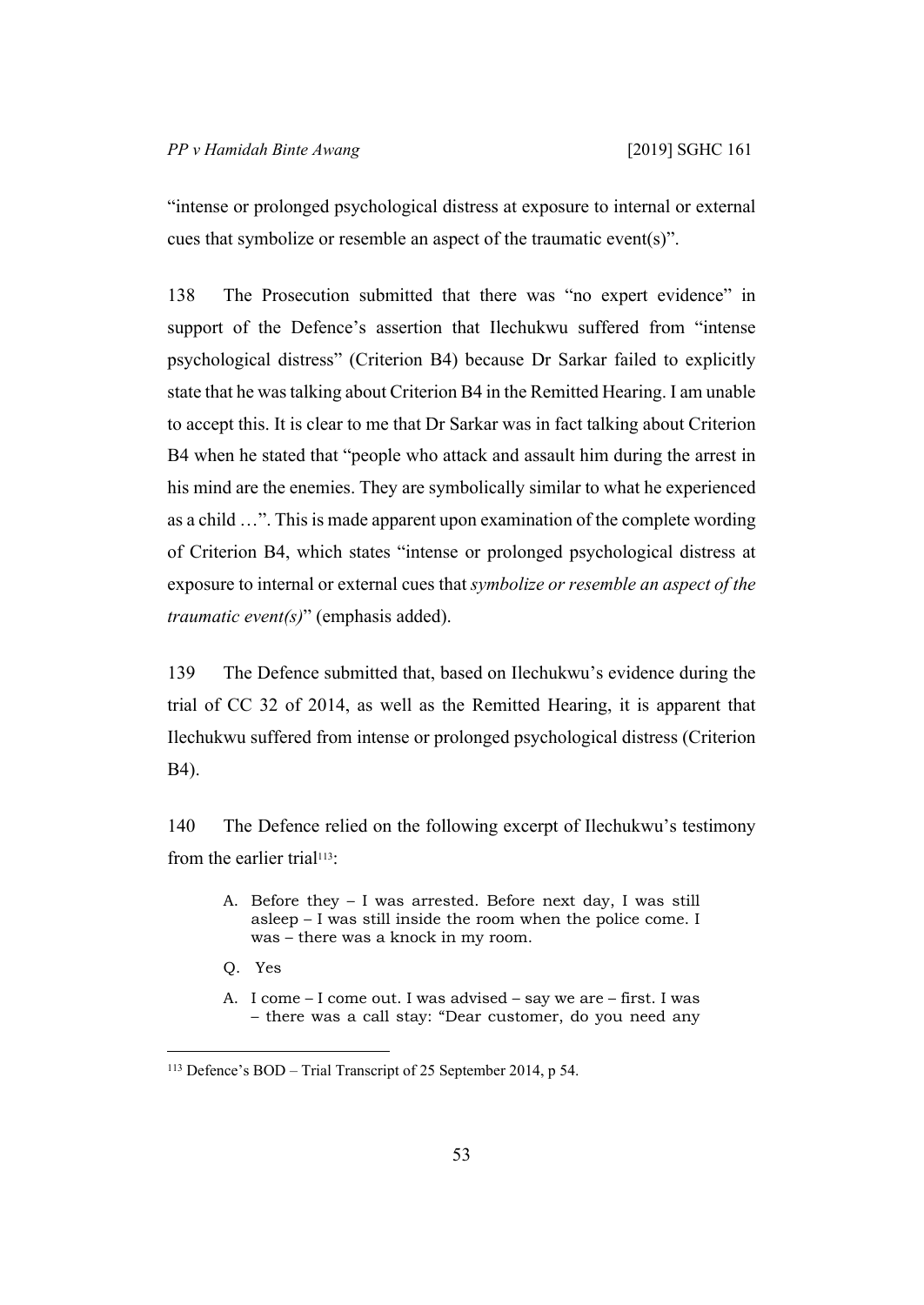Nokia or any phone?". I said: "No, I'm okay. I'm – I'm not getting for anything; I'm okay". So suddenly, er, I was – they come up, er, and knocked my door. Okay, I opened. All sguys – I meet a lot of guys. They come inside, erm, grabbed me, I just – I just come because I don't know what is happening. As they come, they just controlled me like that, the way they want. They pushed me on the bed. They handcuffed me. They put belt. That was like – like it – there is a war. That like everybody, one should fear – fear here, everywhere, everyone is scattering, everyone is checking. I was like – I was ner-nervous what is happening.

141 The Defence also relied on the following part of Ilechukwu's testimony:<sup>114</sup>

- A. Yes. I was in a Hotel 81 when the CNB come inside. I was still sleeping when the reception called me and they said they asked do you care for food? I say no, I am okay. Suddenly just a knock come at the door. I open the door, there is a lot of guys just rush into the room, like a war. I was like how many guys. Many guys they push me towards the bed. I just I don't know what to do, I just give myself to them. They handcuffed me. They just put me on the bed. They ran everywhere, searched everywhere until they finished then before that they take me out.
- Q. How did you feel?
- A. I was scared.

142 The Prosecution did not provide any other reasons why Criterion B4 was not satisfied, other than submitting that it was a symptom not backed by expert opinion.

143 The following matters are also relevant in deciding whether Dr Sarkar's opinion should be accepted:

(a) The evidence of ASP Edmund Lim (PW25) ("Lim") and Senior

SS Mohammad Abdillah (PW19) ("Abdillah"), who were part of the

 $114$  NE, Day 2,  $57:2 - 57:14$ .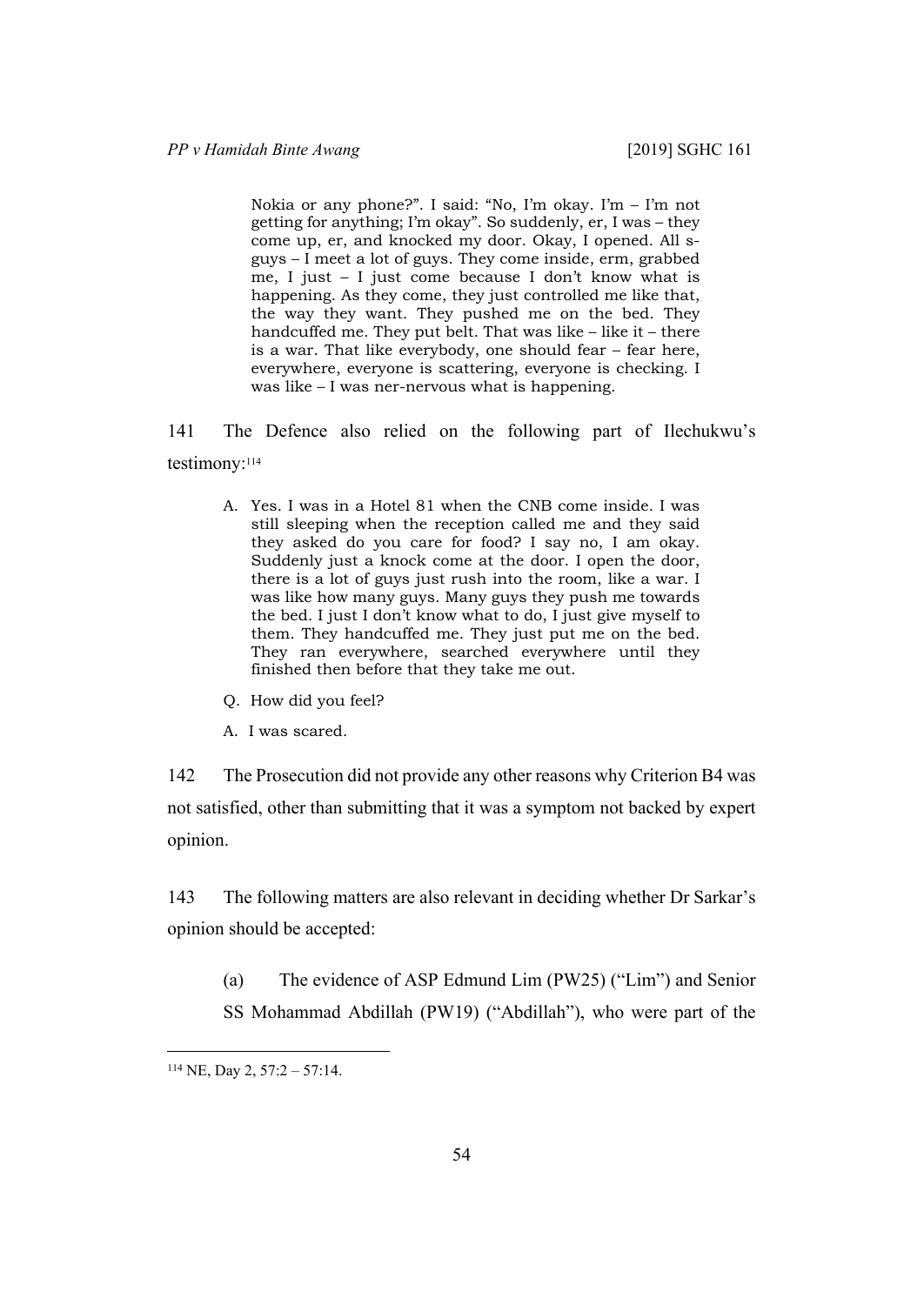arresting party which arrested Ilechukwu at 11.14am on 14 November 2011.115 Both Lim and Abdillah stated that they did not observe anything unusual about Ilechukwu's appearance, manner or behaviour at the time of the arrest.<sup>116</sup>

(b) However, Lim stated during the Remitted Hearing that he "[had] no independent recollection of the arrest" outside of what was stated in the "ops diary".<sup>117</sup>

(c) Abdillah also stated that he could not remember what Ilechukwu was doing when he reached Hotel 81 on 14 November 2011 (as part of the arresting party).<sup>118</sup>

(d) The Prosecution's evidence was that Ilechukwu refused to have his lunch on 14 November 2011 at 1.48pm.<sup>119</sup>

144 I did not find the Prosecution's witnesses to be helpful in shedding light on the circumstances of the arrest and the recording of the Pocketbook Statement. It was clear that they did not have specific recollection of the events that took place on the morning of 14 November 2011 and were relying on what was recorded in the Investigation Diary.

<sup>115</sup> AB for Further Hearing – Statement of Lim Changwei, Edmund; Statement of Mohammad Abdillah Bin Rahman

<sup>116</sup> AB for Further Hearing – Statement of Lim Changwei, Edmund; Statement of Mohammad Abdillah Bin Rahman

<sup>117</sup> NE, Day 1, 25:15 and 26:8.

<sup>118</sup> NE, Day 1, 50:3.

<sup>119</sup> NE, Day 1, 27:17.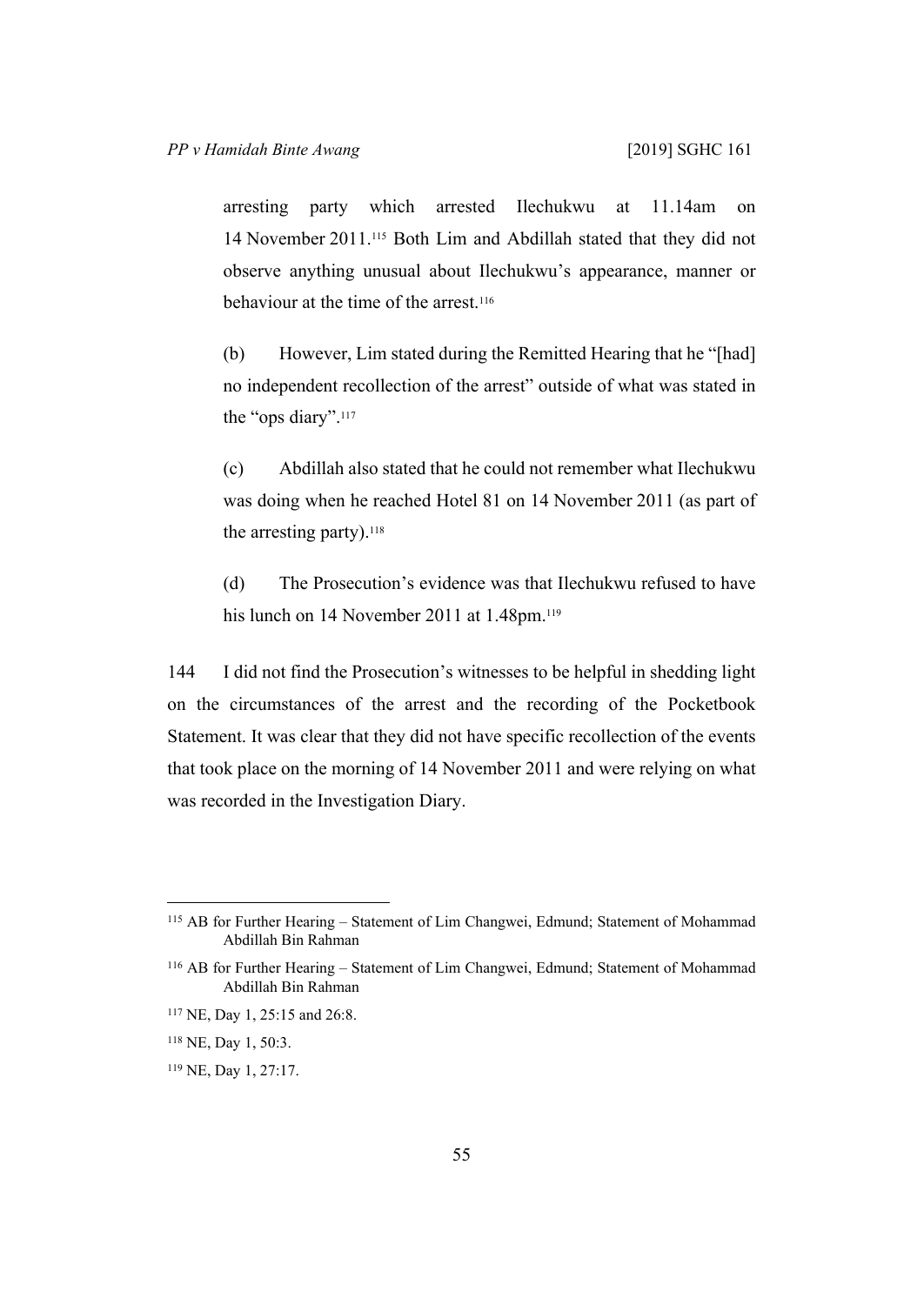145 I recognise, however, that if something completely out of the ordinary had happened, it would have been recorded in the Investigation Diary. An indication of this was Ilechukwu's refusal to have his lunch at 1.48pm on the day of the arrest. This showed that he was sufficiently distressed to refuse food, even though he had not eaten anything since at least the previous night, as he was awakened by the front desk in the morning. This is not inconsistent with his position that he was under "intense or prolonged psychological distress".

146 A close examination of Ilechukwu's testimony (see above at [140] and [141]) reveals that he did suffer from some form of "fear" at the time of the arrest. It is possible that this fear was causally related to the Wukari massacre, based on Ilechukwu's description of his arrest as a "war" with "everyone scattering", and that the arrest itself provided either a cue that "symbolised or resembled an aspect of the traumatic" Wukari massacre. But it is equally possible that he was fearful because he was under arrest. The fact that this took place in a strange country would amplify the fear.

147 On the question whether Ilechukwu was exaggerating his perception of the arrest during his testimony in the trial of CC 32 of 2014, I am not inclined to think that he was. There was no reason for him to do so because PTSD was not contemplated at the time. Further, the Prosecution did not dispute the essential parts of his narrative, *ie,* that the CNB officers had burst into his room and that he was immediately pinned down and handcuffed before he was informed of anything.

148 Weighing the evidence, I find, on balance, that it showed that Ilechukwu was suffering from "intense psychological distress" at the time when the Pocketbook Statement was recorded. I note that the Pocketbook Statement was recorded about two hours after Ilechukwu's arrest at 11.14am on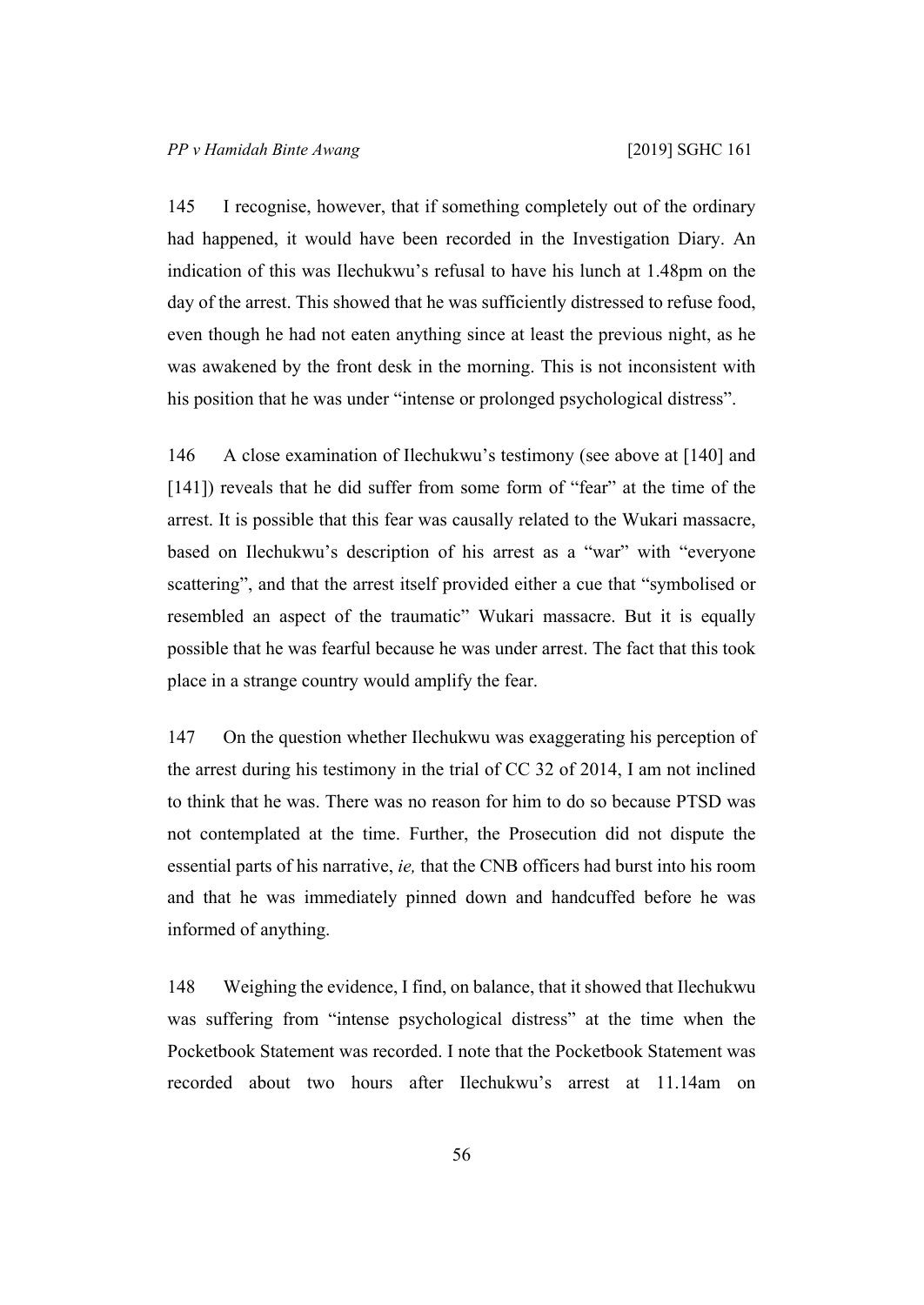14 November 2011. I took this to be sufficiently contemporaneous such that whatever symptoms suffered by Ilechukwu at the time of the arrest would have still been present when the Pocketbook Statement was recorded. Thus, I find that the Criterion B4 symptom was made out at the time the Pocketbook Statement was recorded.

# *During the recording of the Cautioned Statement*

149 The Defence submitted that Ilechukwu suffered from the following symptoms during the recording of the Cautioned Statement:

- (a) Criterion B3: Dissociative reactions;
- (b) Criterion B4: Intense and prolonged psychological distress;
- (c) Criterion D4: Persistent negative emotional state (*ie*, fear); and
- (d) Criterion E5: Problems with concentration.

### *B3: Dissociative reactions*

150 I note that Dr Sarkar's report stated that Ilechukwu suffered from "dissociative symptoms, which commenced after arrest when he became aware of death penalty".120 Dr Winslow's report too expressed the same view.<sup>121</sup> Dr Ung's Report also stated that Ilechukwu suffered from Criterion B3 (dissociative reactions) after being charged. However, the "dissociative symptoms" detailed by Dr Ung appear to relate to the Wukari massacre and not

<sup>120</sup> Exhibit D4 – Dr Sarkar's Report, para 73b.

<sup>121</sup> Exhibit D7 – Dr Winslow's Report, para 25.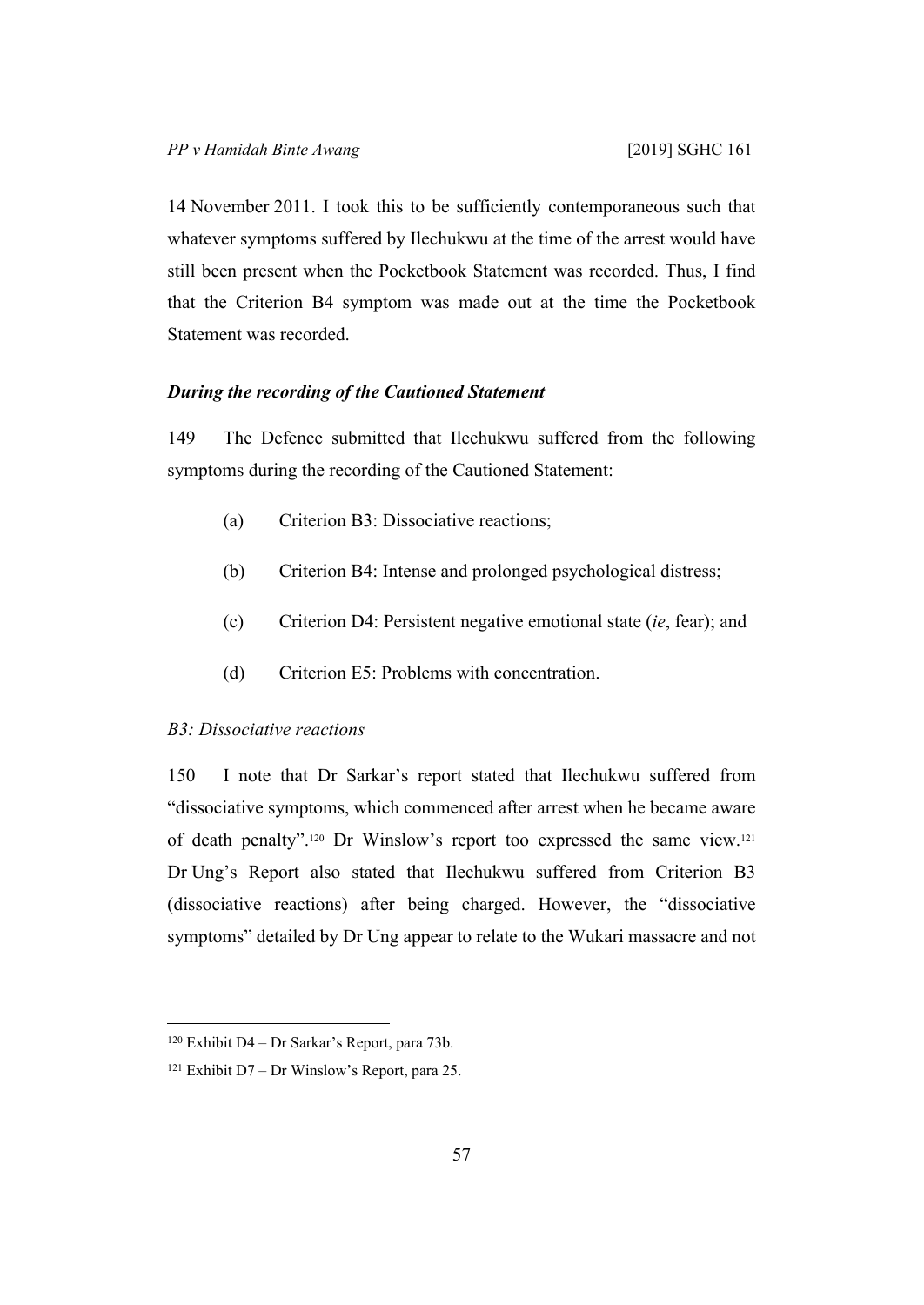the 2011 events.122 I disregard Dr Ung's opinion on Criterion B3 as the present inquiry involves determining whether PTSS existed in relation to the 2011 events and not the Wukari massacre.

151 Dr Sarkar clarified "dissociative symptoms" to mean the following:<sup>123</sup>

Dissociation or dissociative symptoms imply short time-limited lapses in memories. That could be one manifestation. Another is experiencing symptoms such as being outside of one's body and looking in on oneself as though there are two parts to oneself, one that is observing the other part. And it also implies forgetting some critical parts of the traumatic experience.

So there are three, broadly speaking, manifestations of dissociation, that you forget certain things over a short period of time about circumscribed incident about the trauma, you experience yourself from outside and you have, as I said, memory impairment about a critical part of the trauma.

152 Dr Sarkar elaborated on what these "dissociative symptoms" are (although this appeared to have been done in the context of Criterion D1):<sup>124</sup>

…And finally an inability to remember an important aspect of the traumatic events typically due to dissociation and not other factors such as head injury, alcohol or drugs. I would submit to the court that his inability to associate the bag, the black luggage bag with two packets of drugs that were concealed within and his inability to associate Hamidah the co-accused with Maria, the person as she represented herself to him, represents this inability to remember. And immediately after arrest and the caution statement thereafter, I would submit is a manifestation of a dissociative phenomenon where he is so focused on protecting himself and getting retraumatised about his memory of the past…

…So that he is not paying attention to any of the other things that were put to him and his answers in the first contemporary statements are very brief, monosyllabic almost, and even in the

<sup>122</sup> Exhibit D6 – Dr Ung's Report, para 24, p 11.

<sup>123</sup> NE, Day 4, 32:5 – 32:12.

 $124$  NE, Day 4, 44:14 – 45:13.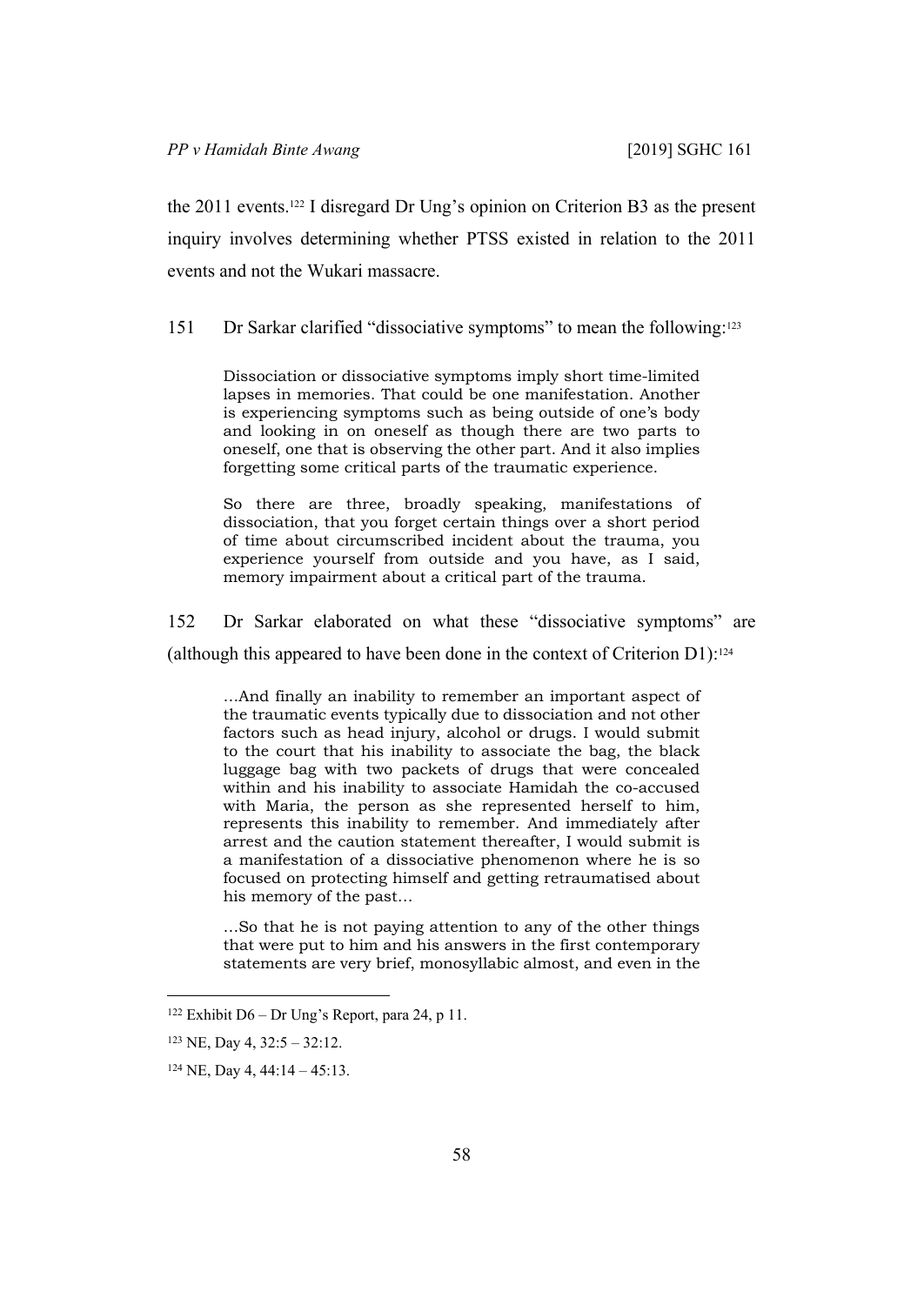caution statement when he discovers through the interpreter that there is a death penalty, so it just reaffirms his belief that he had.

So that is an inability to remember.

153 From the above, Dr Sarkar appeared to base his conclusion on Criterion B3 on the following matters:

(a) Ilechukwu's inability to associate the Black Luggage with the two packets of drugs.

(b) Ilechukwu's inability to associate Hamidah as the person who represented herself to him.

(c) The first contemporary statements made to the CNB which were very brief and monosyllabic.

154 The Prosecution's reasons for rejecting the existence of Criterion B3 was that there was no expert evidence linking Ilechukwu's statements to Criterion B3 of the DSM-5 PTSD Criteria.<sup>125</sup> I do not agree with this reason because, as discussed above at [152] and [154], Dr Sarkar had linked Ilechukwu's statements to his conclusion that there were "dissociative symptoms". Even though he might have made this observation in the context of Criterion D1, it is clear that they also speak to Criterion B3. I therefore find that there was evidence that Ilechukwu had suffered from Criterion B3 during this period.

<sup>&</sup>lt;sup>125</sup> Prosecution's Reply Submissions, para 68.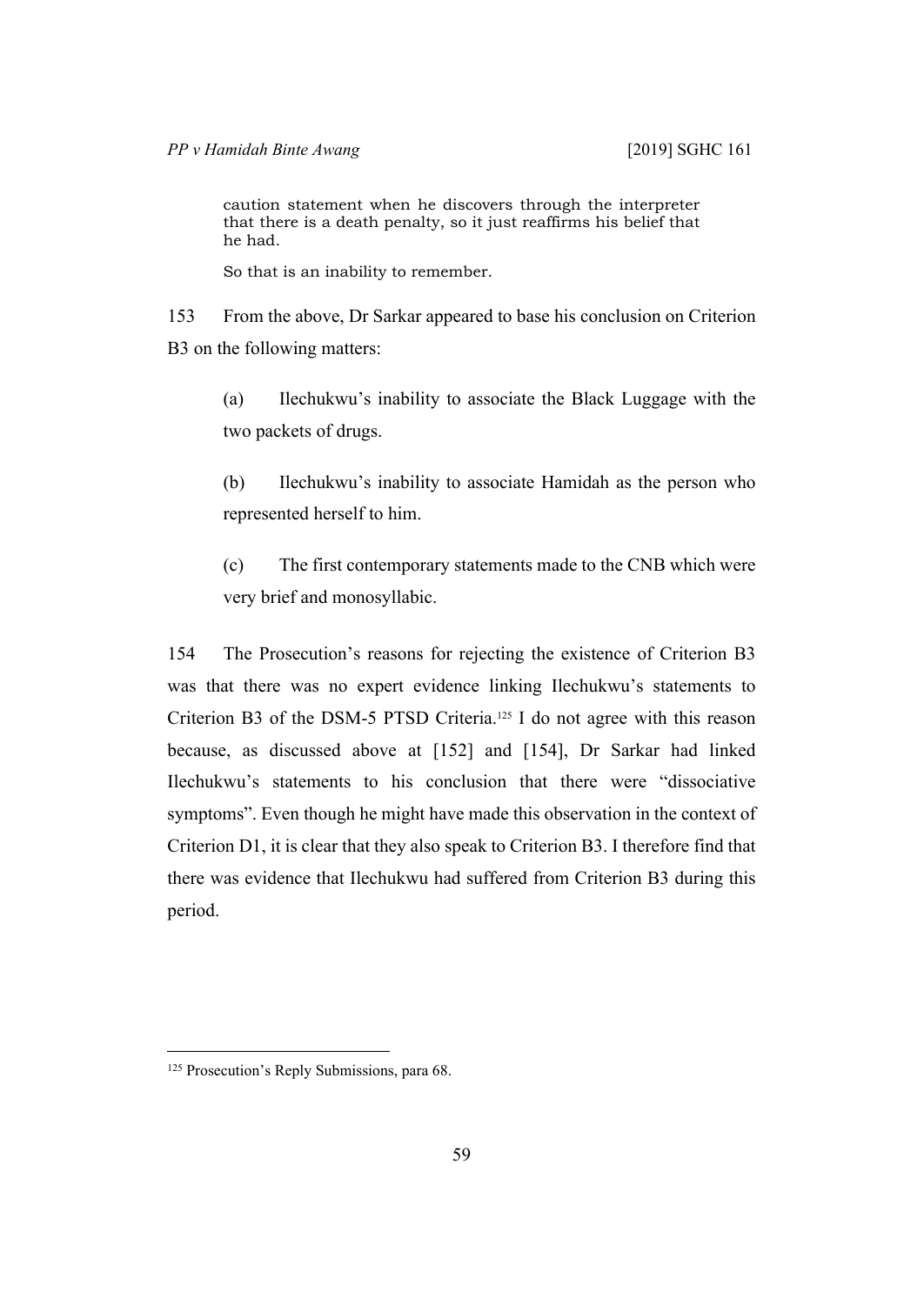### *B4: Intense and prolonged psychological distress*

155 Dr Ung's Report also stated that Ilechukwu suffered from Criterion B4 as there were "cues related to the [2011 case] triggering daily distress for a few months" in Ilechukwu, and Criterion D4 as Ilechukwu was diagnosed to be depressed by the prison psychiatrist.<sup>126</sup>

156 The Prosecution disputed that Ilechukwu suffered from "intense and prolonged psychological distress" (Criterion B4) at the time when the Cautioned Statement was taken. Their reasons were as follows:<sup>127</sup>

(a) There was no expert evidence linking these statements by Ilechukwu to Criterion B4 in the DSM-5 PTSD Criteria.

(b) It was not stated that Criterion B4 was experienced during the recording of the Cautioned Statement.

157 On the first reason, there was expert evidence linking Ilechukwu's statements (in the clinical interview) to Criterion B4. Dr Ung did provide evidence that Criterion B4 was satisfied because Ilechukwu experienced daily distress for a few months, and these were symptoms recorded by Dr Ung as having been experienced by Ilechukwu under the heading "after charge".

158 Although it is not clear on its face whether the "few months" during which Ilechukwu experienced "daily distress" include the period of time when the Cautioned Statement was taken, I find that it is likely that the initial period

<sup>126</sup> Exhibit D6 – Dr Ung's Report, para 24, p 11. See also Exhibit PS-57 – Conditioned Statement Bin Kassim (verify).

<sup>&</sup>lt;sup>127</sup> Prosecution's Reply Submissions, para 68.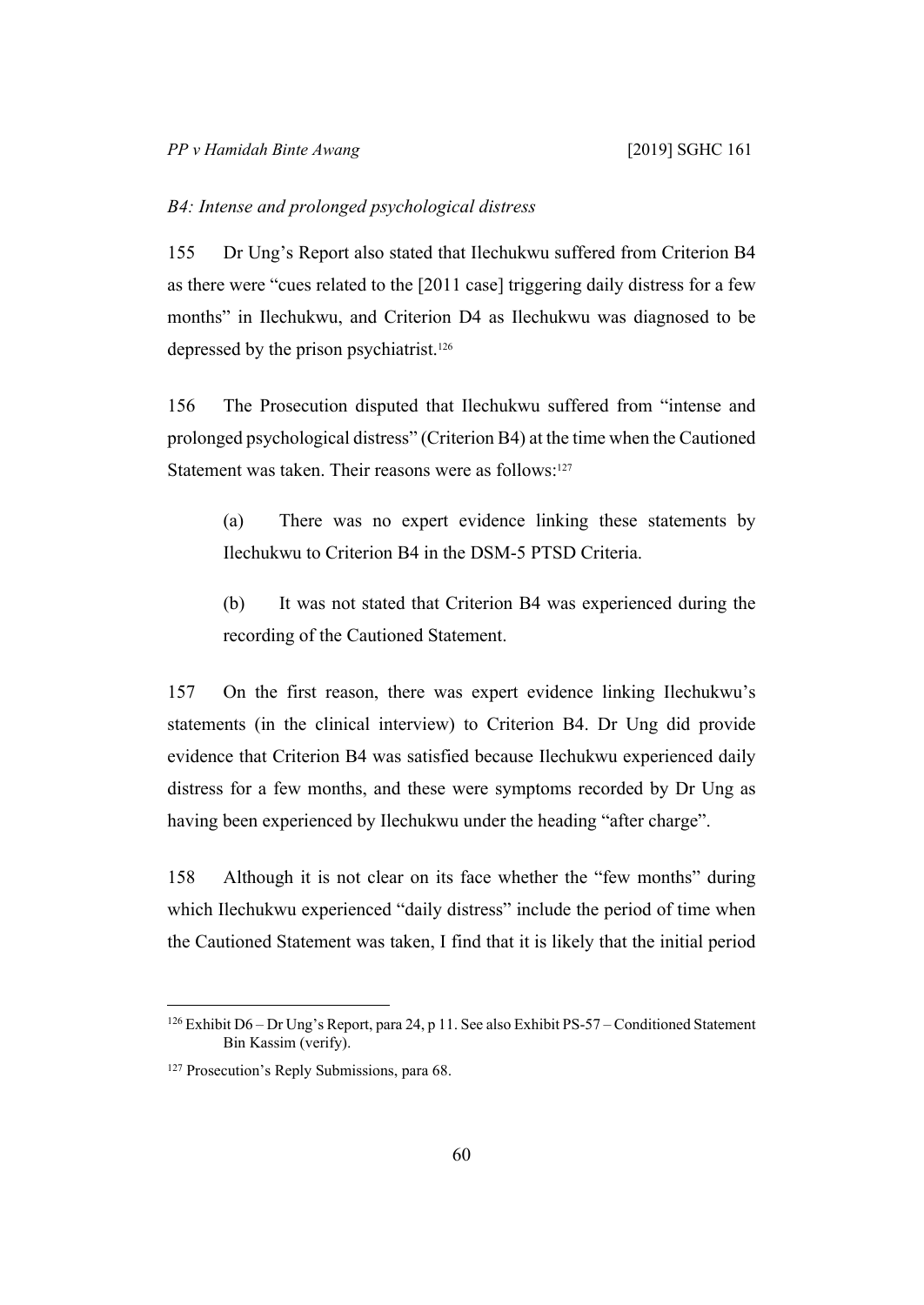of his arrest would be the most stressful time. I therefore find that the Defence had shown that Ilechukwu suffered from Criterion B4 at the time when the Cautioned Statement was recorded.

#### *D4: Persistent negative emotional state*

159 It is not clear from Dr Ung's opinion that Ilechukwu suffered from Criterion D4 *ie,* a persistent negative emotional state at the time when the Cautioned Statement was recorded. I therefore find that Ilechukwu did not suffer from Criterion D4 at the time of the Cautioned Statement.

160 I do note, however, that Dr Ung's Report stated that Ilechukwu "feels sad. Was diagnosed to be depressed by the prison psychiatrist". Indeed the evidence showed that the prison psychiatrist had diagnosed Ilechukwu with disorder or depression disorder at or around 2 February 2012.128 That being said, given that this is almost three months after the Cautioned Statement was taken, I could not make a positive finding that Ilechukwu suffered from a "persistent negative emotional state" at the time when the statement was taken.

# *E5: Problems with concentration*

161 As for Criterion E5, Dr Ung stated that this was "difficult to quantify in view of his being in prison". There were no other experts who stated that Criterion E5 was satisfied.

162 I cannot accept the Defence's submissions, unsupported by expert opinion, that Ilechukwu suffered from Criterion E5. I find that Ilechukwu did not suffer from Criterion E5 at the time of the Cautioned Statement.

<sup>128</sup> PS-57: Conditioned Statement of Suhaini Bin Kassim.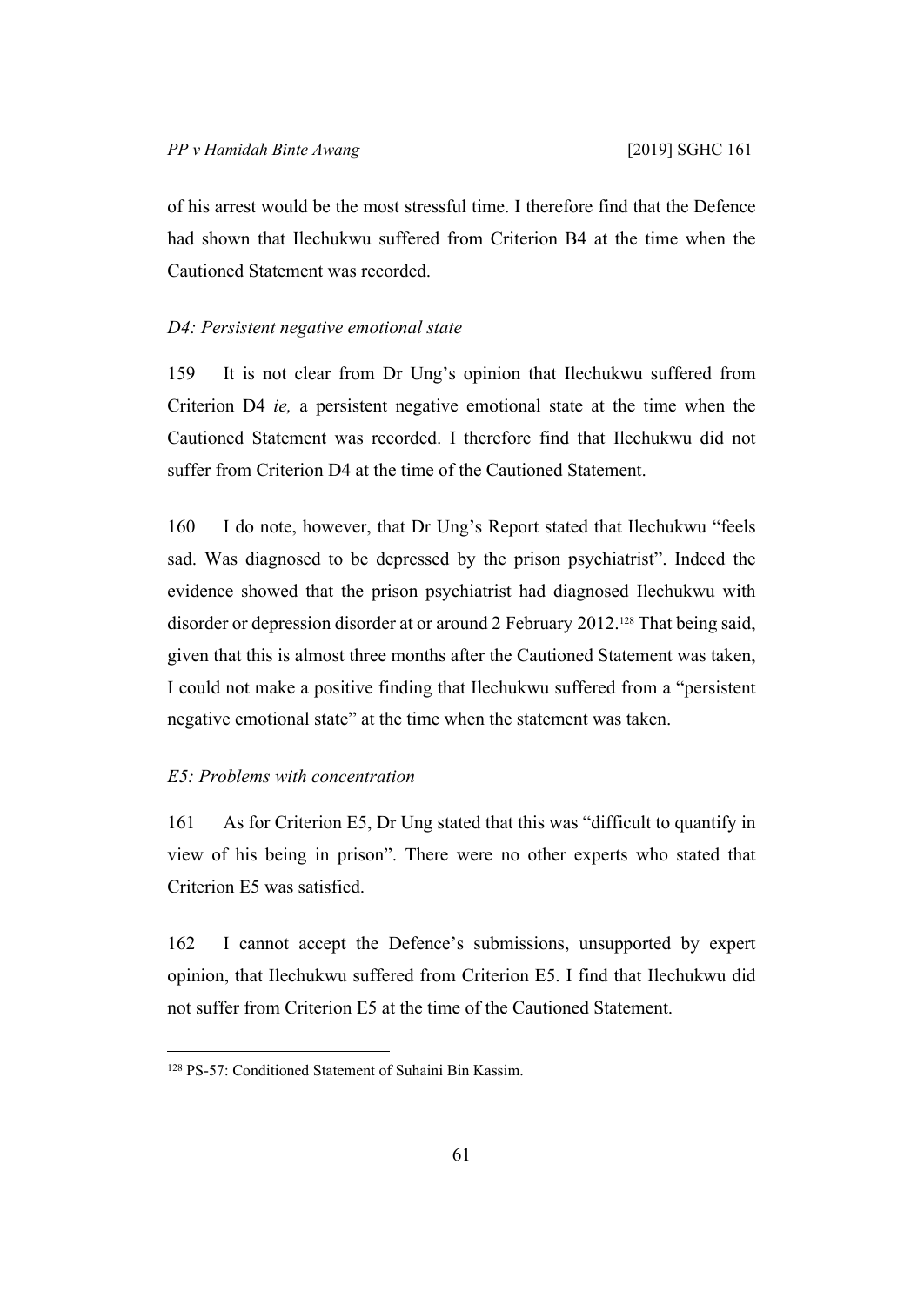#### *During Ilechukwu's remand in Cantonment*

163 In relation to the Long Statements that were recorded during Ilechukwu's period of remand in Cantonment, the Defence submitted that Ilechukwu was suffering from the following PTSS:

- (a) Criterion B3: Dissociative reactions.
- (b) Criterion B4: Intense and prolonged psychological distress.

(c) Criterion D2: Persistent and negative beliefs about others (*ie*, the Investigating Officer cannot be trusted).

- (d) Criterion D4: Persistent negative emotional state.
- (e) Criterion E6: Sleep disturbance.

164 The Defence relied on Dr Sarkar's opinion in the Remitted Hearing as well as the observations recorded in his report as the basis for its submissions. In the Remitted Hearing, Dr Sarkar was of the view that Ilechukwu suffered from "intense paranoia" and "fear" of the Investigating Officer:<sup>129</sup>

<sup>129</sup> NE, Day 5, pp 131 – 132.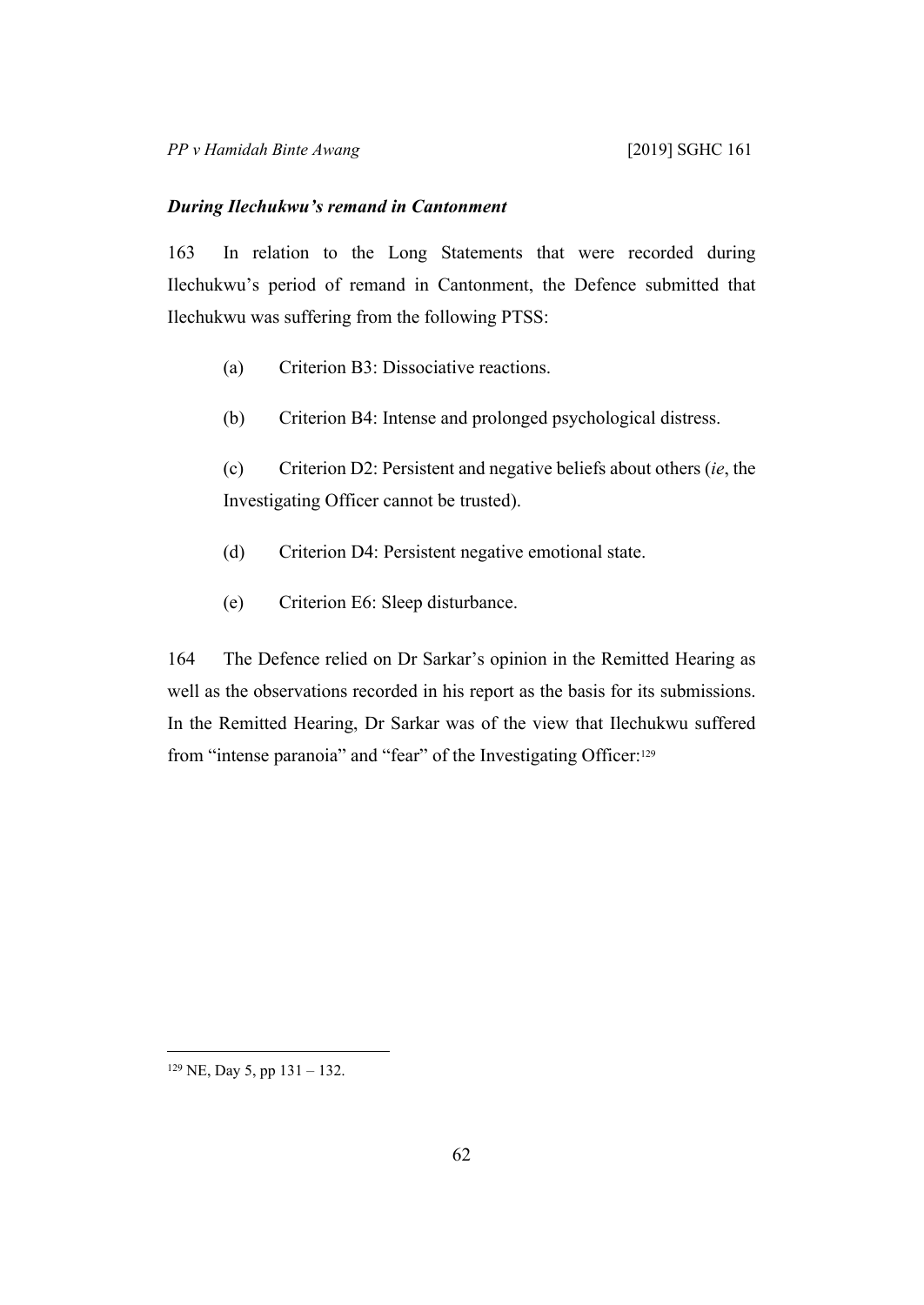The first day, the first couple of hours in the evening when the cautioned statement was taken, it was a different motivation to lie, and the long statement seven days later there was a very different motivation which was very specific to the investigating officer and Ilechukwu*'s perception of the investigating officer actually playing him and setting him in a kind of conspiratorial game where the conclusion had been waged right from the outset that he would be killed and the IO was just amassing evidence to justify the killing*, and he believed that he was not told the truth at the beginning, because he said "The IO did not explain to me how the baggage and the drugs were linked" and so on and so forth, so because he believed that the IO had not been honest and upfront with him, he said he would not be honest and upfront with him. This is in his 2014 testimony.

And some of the reasons that he gives almost borders, as I said earlier, not so much psychosis but certainly paranoid. You have used the word heightened suspiciousness about the IO in your judgment. I think that people who have PTSD or any anxiety disorder, *what we are talking about is fear. A heightened level of fear. Whether we call it post-traumatic stress or psychological denial or normal stress, whatever it is, intense fear of what is going to happen*. The suspicion that he had towards the IO in particular borders on sort of paranoia a bit more than normal suspicion than he would have.

[emphasis added]

165 I accept that Dr Sarkar was referring to Criterion D2 and D4 in the above excerpt.

166 In its submissions, the Defence also relied on the following observations recorded in Dr Sarkar's report:<sup>130</sup>

- (a) Ilechukwu saw his life leaving him.
- (b) Ilechukwu was colder than he had ever been before in his life.
- (c) Ilechukwu could not think.

 $130$  D4 – Dr Sarkar's Report, pp  $7 - 8$ .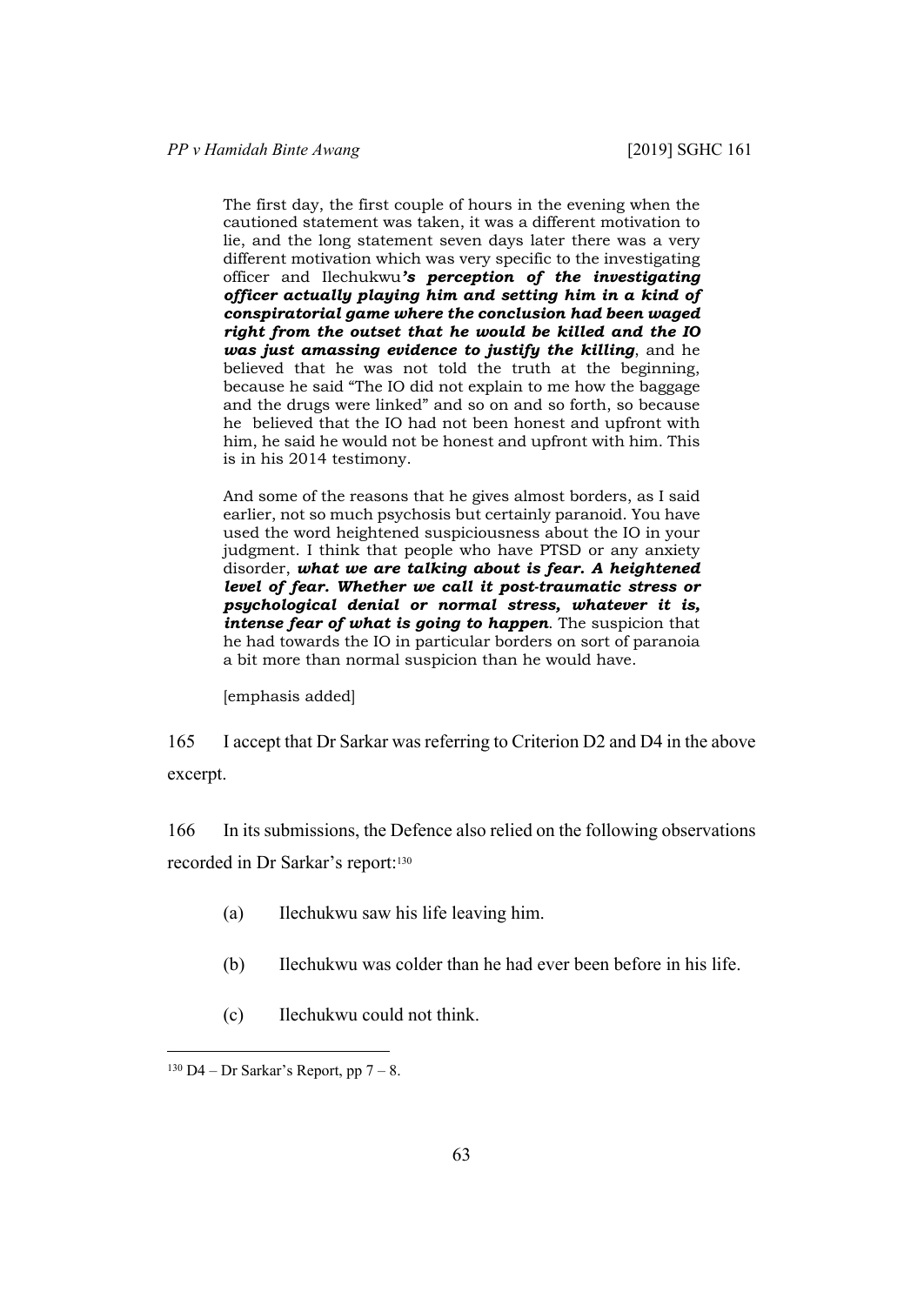- (d) Ilechukwu could not sleep.
- (e) Ilechukwu felt *egwu,* or intense fear.
- (f) Ilechukwu felt inhuman.

167 It is necessary to closely examine Dr Sarkar's observations in order to determine whether they truly support the Defence's submissions. I reproduce the relevant excerpts from Dr Sarkar's report in their entirety: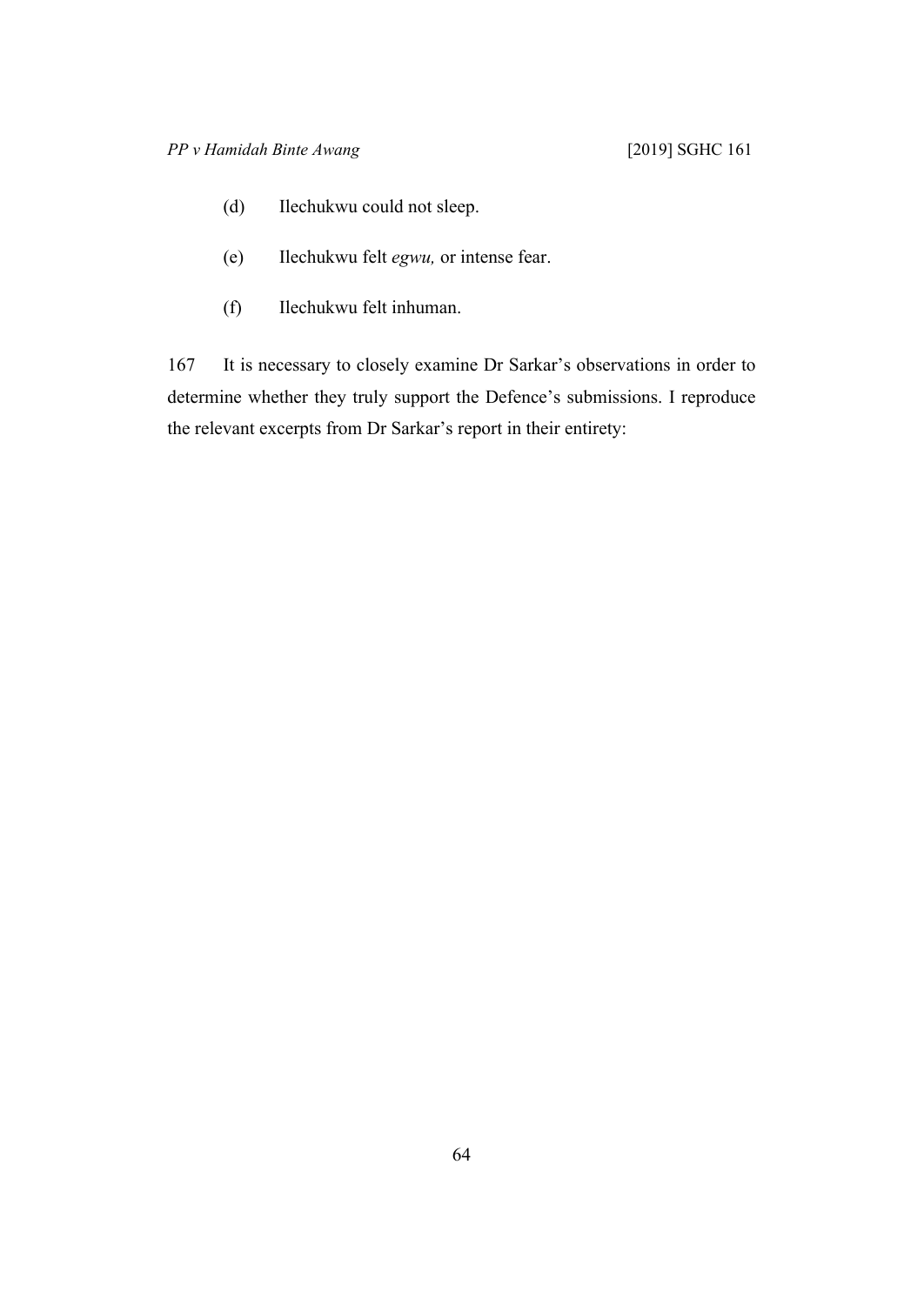43. When asked what he meant by the term 'lost' he said 'I was very frightened. I was in shock. Even the CNB officers who saw me outside after this asked what is wrong and said I should trust the legal system as Singapore has a very fair system of justice.' He said he felt really weak, and was very hungry, his last meal being over a day and half earlier. He said he just 'lie down on floor'.

44. He said over the following few days he could not think 'like a human', which he clarified meant he could not think logically. He said 'For seven days they kept me. It was so cold. I have never shivered so much in my life. I lie on the floor and saw my life leaving me. I was dying'. When asked what he meant by it, he said he felt he was out of his body looking at himself lying on the floor and feeling that his 'life was leaving me'.

45. He said during the next few days the only contact he had with the outside world was 'when they came to do spot-checks and to ask me to sign if I did not want to eat. I did not eat much at all', he said…They say the temperature is fixed. They could not give me blankets when I asked.

46. He said food, drinks and toilet breaks were provided and denied any coercion on part of interrogators. He claimed that he was in shock, had no appetite, and could not sleep because of the cold and 'Awu' (an Igbo word that the interpreter said means intense fear). He described himself to be 'not feeling like a human'.

48. He said for a week before he made the long statements he ruminated about death and dying. He claimed that the 'main officer' who was interrogating him had said 'You are lying. You will hang' and was convinced his life was in immediate danger. He said that he therefore 'lied a lot' as he did not wish to die …

49. …I could not link black luggage and Maria with 2 packets of drugs and Hamida. My mind could not think.

51. Whilst describing this period in custody, he often had a dazed staring look, eyes fixed to a point on the wall, with no blinking, and occasional tears streaming down, shallow breath which rapid and audible. He sat transfixed and gently kept shaking his head. Then he sobbed loudly.

168 From the above, I accept that Dr Sarkar was suggesting that Ilechukwu was suffering from Criterion B4, D2 and D4 symptoms at the time when the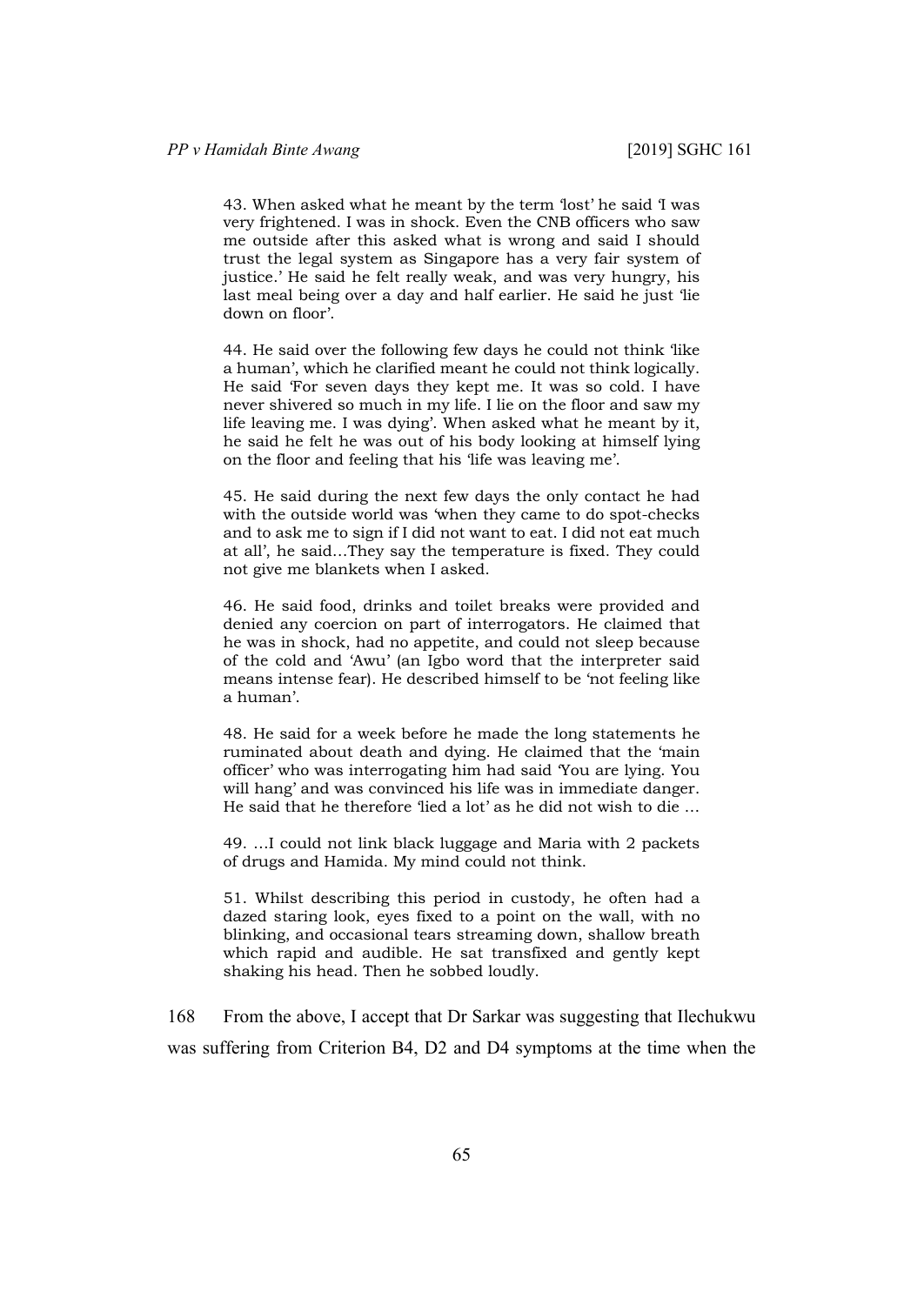Long Statements were recorded during his remand despite the fact that the observations were not explicitly linked to these symptoms.

169 Thus, taking the above into account, the only symptoms which were supported by an expert's opinion – in this case, Dr Sarkar – are Criterion B4, D<sub>2</sub>, and D<sub>4</sub>.

170 The Defence cited Ilechukwu's testimony at trial in CC 32 of 2014 as further supporting Dr Sarkar's opinion. Ilechukwu stated the following in the trial of 2014:<sup>131</sup>

(a) That he felt like "dying there" when he was in Cantonment for one week.

(b) That he saw his "life going out from my hand".

(c) That he was "like dying" because his body was "blocked already".

(d) That the IO "don't want to tell me exactly…how this drug have a part to play with me".

(e) That the IO "don't want me to know – to know the truth because he only lay his foundation on lies".

(f) That he had "no knowledge of what [the IO was] saying, I only follow him what I know about it, I say, "Yes, I know this"" and "I would say 'no' to him because my life is in danger".

<sup>131</sup> Defence's BOD – Trial Transcript of 25 September 2014, pp 60 – 61.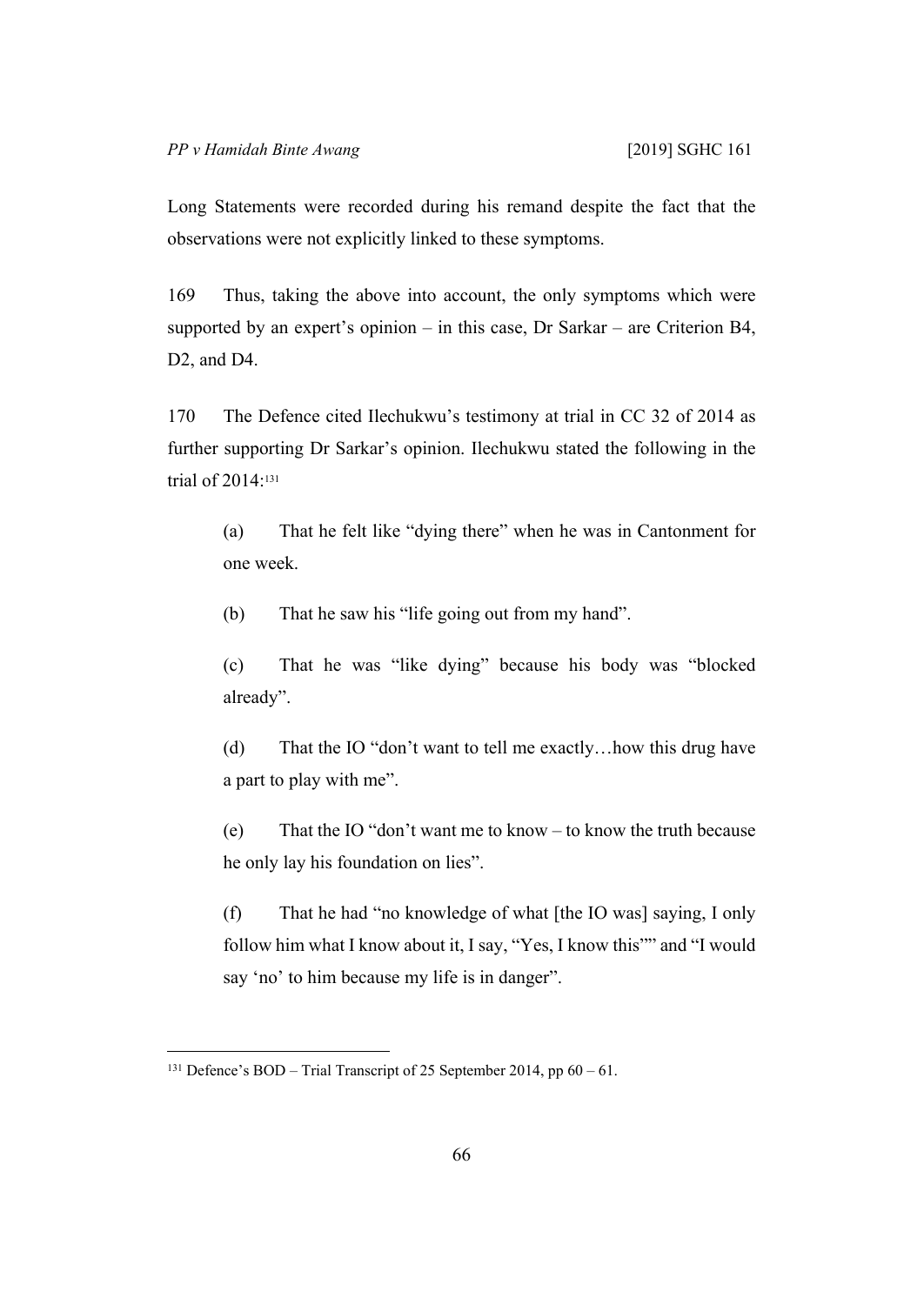171 The Prosecution disputed that Ilechukwu suffered from Criterion D2, D4 or B4 symptoms.

### *B4: Intense and prolonged psychological distress*

172 The Prosecution submitted that Dr Sarkar did not express an expert view on Criterion B4.132 I disagree on this point as I already found that Dr Sarkar expressed the opinion that B4 was satisfied (although not by way of an express statement in his report) (see above at [167]). On balance, I find that there was evidence that Ilechukwu was suffering from "intense psychological distress" during the period in which he was placed in remand. The words which Ilechukwu used to describe his period of remand are extreme and forceful, implying a degree of intensity which was out of the ordinary. Furthermore, Ilechukwu's recollection of his time in Cantonment was made in the trial of CC 32 of 2014. I did not think it likely that Ilechukwu was exaggerating his mental conditions experienced during the stint in remand at the time of the 2014 trial. The evidence given by Ilechukwu in the trial of CC 32 of 2014 is also broadly consistent with Ilechukwu's self-reported symptoms to Dr Sarkar in the First Sarkar Report of 6 March 2017. I find that Ilechukwu was experiencing the Criterion B4 symptom of "intense and prolonged psychological distress" when he was remanded in Cantonment.

# *D2: Persistent and negative beliefs about others*

173 Next, in relation to Criterion D2, the Prosecution stated that Dr Sarkar's comments on Ilechukwu's alleged paranoia should be regarded as distinct from, and should not be conflated with PTSS. This was because any alleged paranoia

<sup>132</sup> Prosecution's Reply Submissions, para 73(a).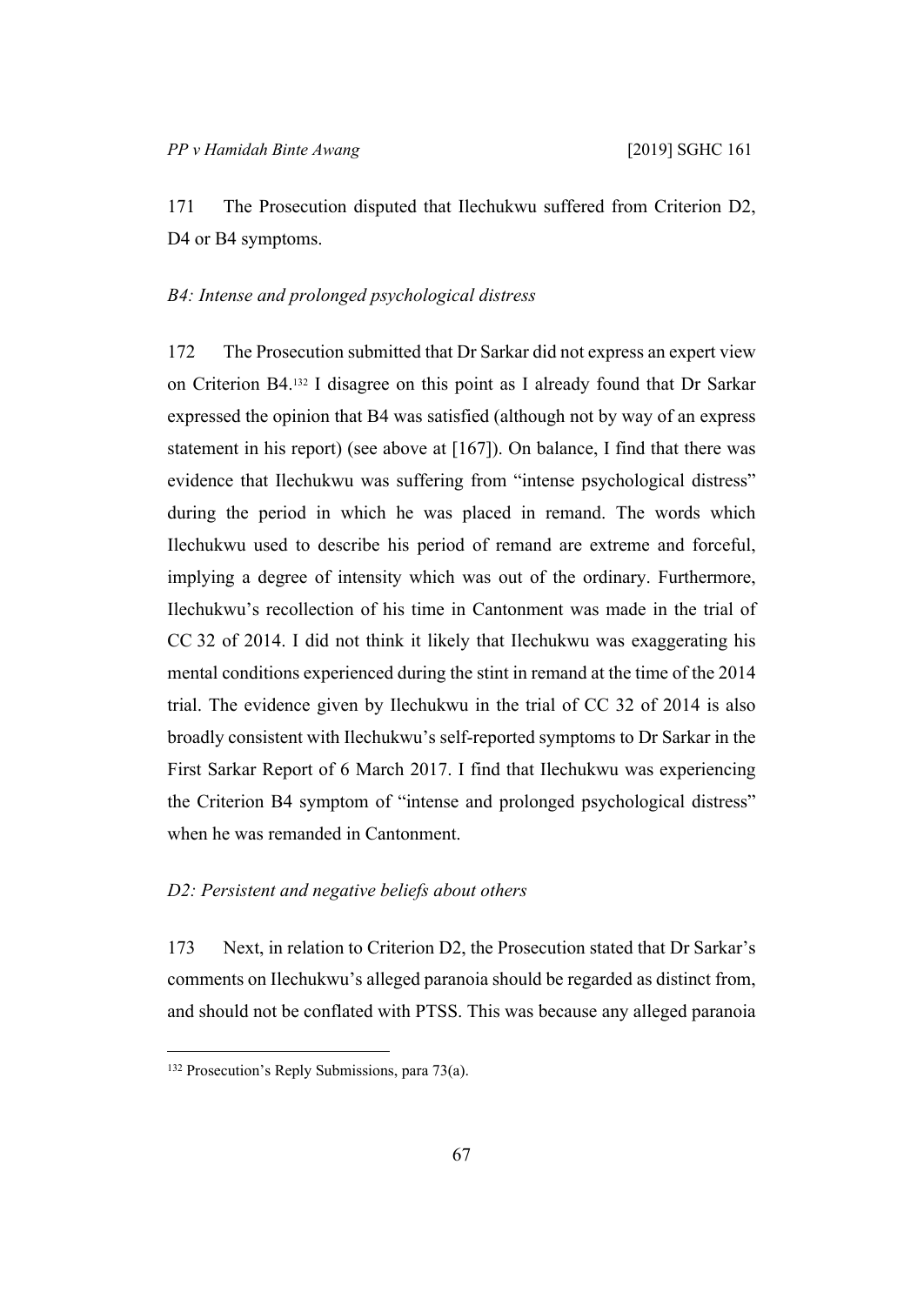suffered by Ilechukwu stemmed from Ilechukwu's supposed abnormal personality (on Dr Sarkar's evidence) and in any event was not the subject of the inquiry in the Remitted Hearing.<sup>133</sup>

174 I did not agree with the Prosecution that Dr Sarkar's evidence showed unequivocally that he believed that Ilechukwu alleged paranoia stemmed solely from Ilechukwu's supposed abnormal personality. During the Remitted Hearing, Dr Sarkar also referred to Ilechukwu's paranoia in the context of Criterion D3 (distorted cognition):<sup>134</sup>

Another criteria is persistent distorted cognition, so thinking about the cause or consequences of the traumatic event that led to the individual to blame himself or others. Now, we know from his Wukari incident that he has persistently blamed the Hausas and Muslims and kept his distance from them apart from when he has to do business with them. These are all sort of impersonal relationships that is necessary and as a tradesman you cannot avoid engaging in that kind of thing.

**Which also know from his arrest in 2011 that his view of the investigating officer Mr Deng is extremely negative and I will provide evidence during the course of these proceedings to show that his fear and dislike for this gentleman borders on almost the delusional. He is so paranoid about what the investigating officer represented to him during the entire process of interrogation. That is distorted cognition.**

[emphasis added]

175 Accordingly, I find that there was evidence to support a finding that Ilechukwu was suffering from the Criterion D2 symptom of "persistent and negative belief about others" when he was remanded in Cantonment.

<sup>133</sup> Prosecution's Reply Submissions, para 73(b).

<sup>134</sup> NE, Day 4: 43:9 – 43:25.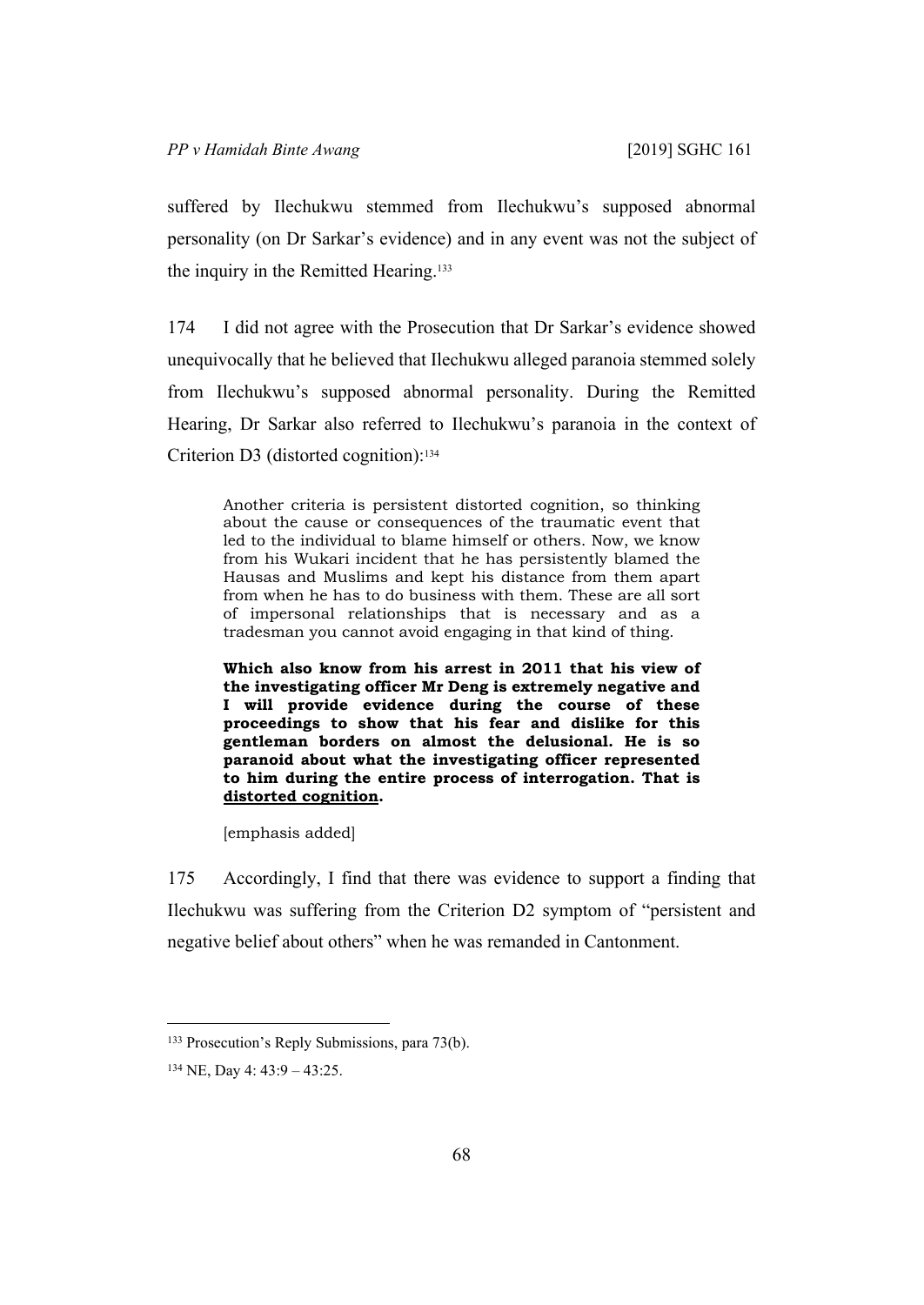#### *D4: Persistent negative emotional state*

176 Lastly, as for Criterion D4, the Prosecution submitted that Dr Sakar's views should be treated with caution as Ilechukwu's account to Dr Sarkar about his fearful reaction upon service of the charge was not wholly truthful or at the very least, greatly embellished.135 The Prosecution also stated that there was no reason for Ilechukwu to be fearful of his life unless he was guilty of the charge faced.

177 Here, I was only concerned with whether Ilechukwu was suffering from Criterion D4 during the period of remand *after* the charge had been served on him. I do not think the lies which Ilechukwu allegedly told Dr Sarkar in relation to the service of the charge particularly relevant. I also could not take into account the possibility of Ilechukwu's guilt as furnishing an alternative explanation for his fearful reactions as this would involve exceeding the Terms of Reference.

178 As in the case of Criterion B4, I am again of the view that the words Ilechukwu used to describe his period of remand in Cantonment during the trial of CC 32 of 2014 to be extreme and forceful. They display a degree of negativity which was unusual and persistent. I do not think it likely that Ilechukwu was lying or exaggerating his emotional state during his stint in Cantonment. There was no reason for him to have done so at the time. Ilechukwu's testimony on his emotional state in Cantonment is also broadly consistent with the observations recorded in the First Sarkar Report. I also disagree with the Prosecution's submission that there was no reason for Ilechukwu to be fearful

<sup>135</sup> Prosecution's Reply Submissions, para 73(c); para 70.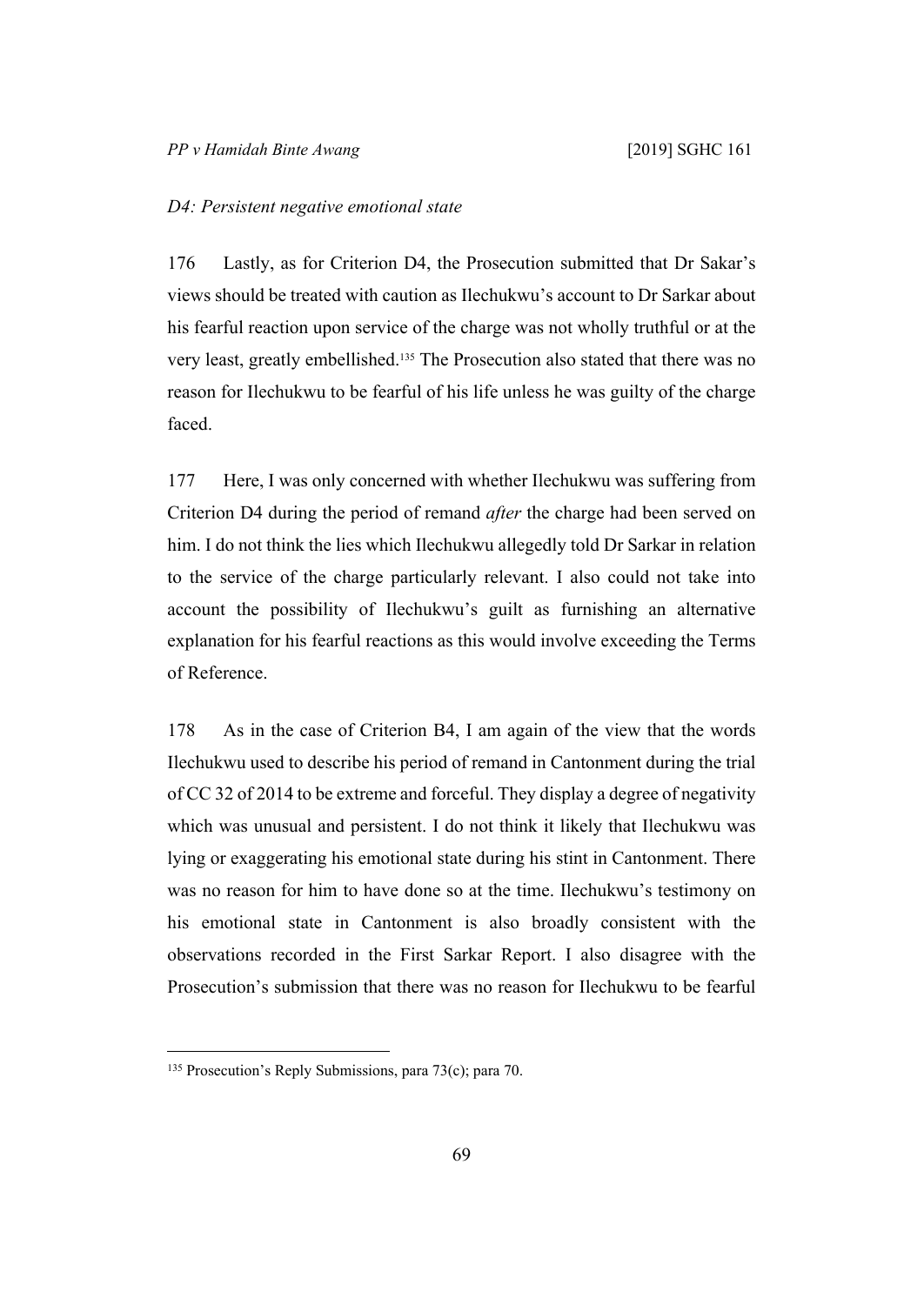unless he was guilty. Being incarcerated in a foreign land, all alone and not knowing what was going to happen is more than sufficient reason for anyone to be fearful even if one were not guilty of any crime. I therefore find that Ilechukwu suffered from the Criterion D4 symptom of a "persistent negative emotional state" when he was remanded in Cantonment.

# *Effects of PTSS on Ilechukwu*

179 Both the Prosecution and the Defence agreed that PTSD/PTSS does not directly cause lying. However, it was not the Defence's case that the PTSS directly caused Ilechukwu to lie in his statements to the CNB.

180 The Defence's case was that the 2011 arrest caused Ilechukwu to suffer from certain PTSS which negatively affected his mental state in ways that caused him to lie.136 The Defence cited Dr Sarkar's opinion that the presence of the PTSS is likely to have led to an overestimation of the threat to his life which could have prompted him to unsophisticated and blatant falsehoods to save his life.<sup>137</sup>

181 The Defence particularised the effects of the PTSS on Ilechukwu during the different periods of time:<sup>138</sup>

(a) During the recording of the Pocketbook Statement, Ilechukwu was suffering from intense psychological distress which caused him to adopt an overly defensive posture and lie to deny everything that was not in his possession.

<sup>136</sup> Defence's Reply Submissions, para 96.

<sup>&</sup>lt;sup>137</sup> Defence's Reply Submissions, para 96.

<sup>138</sup> Defence's Reply Submissions, para 98.3 – 98.6.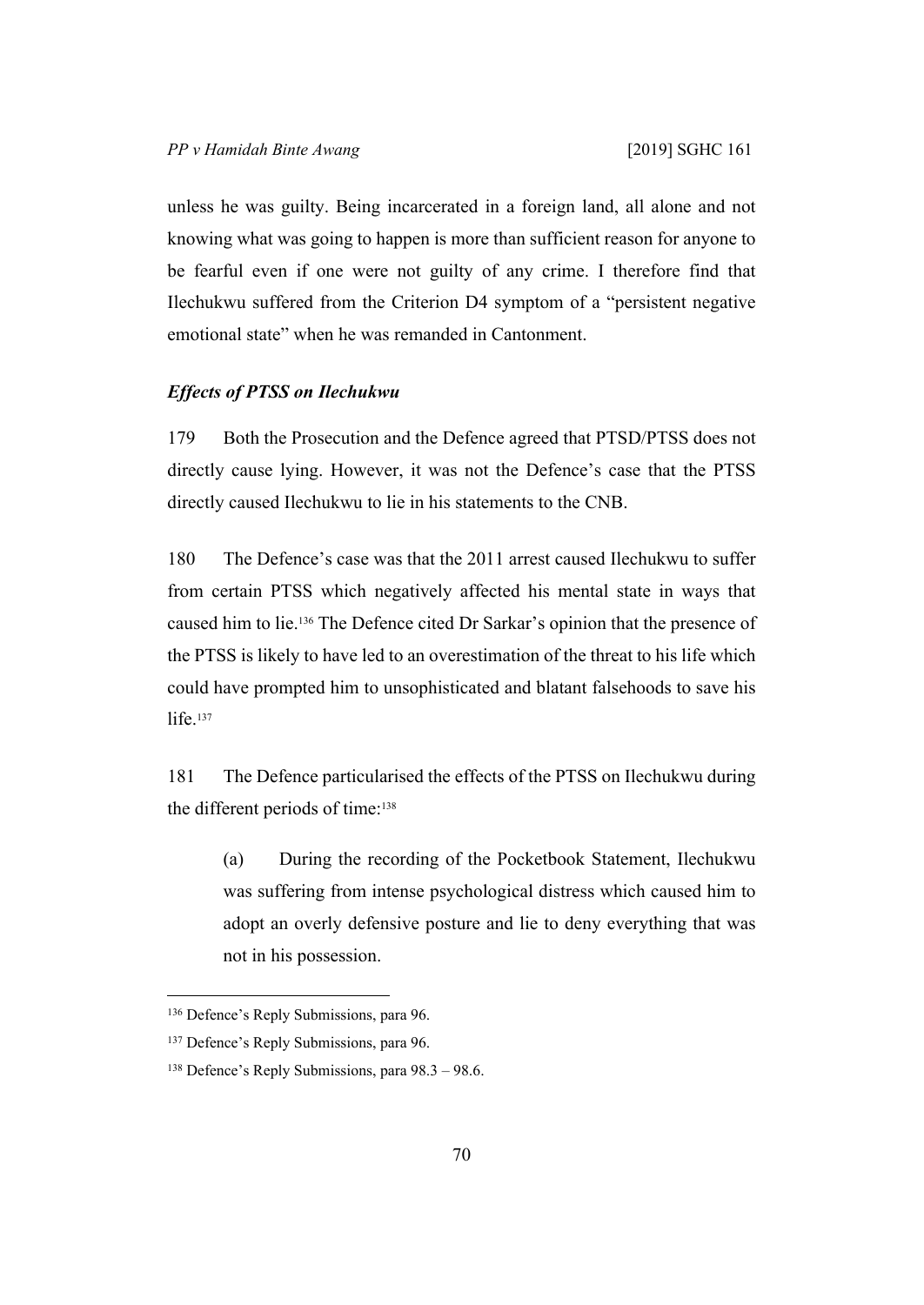(b) During the recording of the Cautioned Statement, Ilechukwu's PTSS similarly caused him to adopt an overly defensive posture and lie to deny everything that was not in his possession.

(c) During the recording of the Long Statements, Ilechukwu's PTSS caused him to develop a persistent paranoia of the Investigating Officer which, in turn, caused him to consciously choose to maintain his previous lies in a misguided attempt to "outwit" the system and save himself.

182 From the foregoing, I am satisfied that there is sufficient evidence to support a finding that Ilechukwu was suffering from "intense psychological distress" (Criterion B4) during the recording of the Pocketbook Statement, "dissociative reactions" (Criterion B3) when the Cautioned Statement was recorded; and "intense psychological distress" (Criterion B4), "persistent and negative beliefs about others" (Criterion D2) and a "persistent negative emotional state" (Criterion D4) symptoms during the period of his remand in Cantonment. The further findings I have to make are:

(a) Whether the symptoms "intense psychological distress" caused him to adopt an overly defensive posture, and in turn lie when the Pocketbook Statement was recorded.

(b) Whether the "dissociation symptoms" caused him to adopt an overly defensive posture during the recording of the Cautioned Statement and lie to deny everything that was not in his possession.

(c) Whether "intense psychological distress", "persistent and negative beliefs" and a "persistent negative emotional state" caused him to develop persistent paranoia of the Investigating Officer which in turn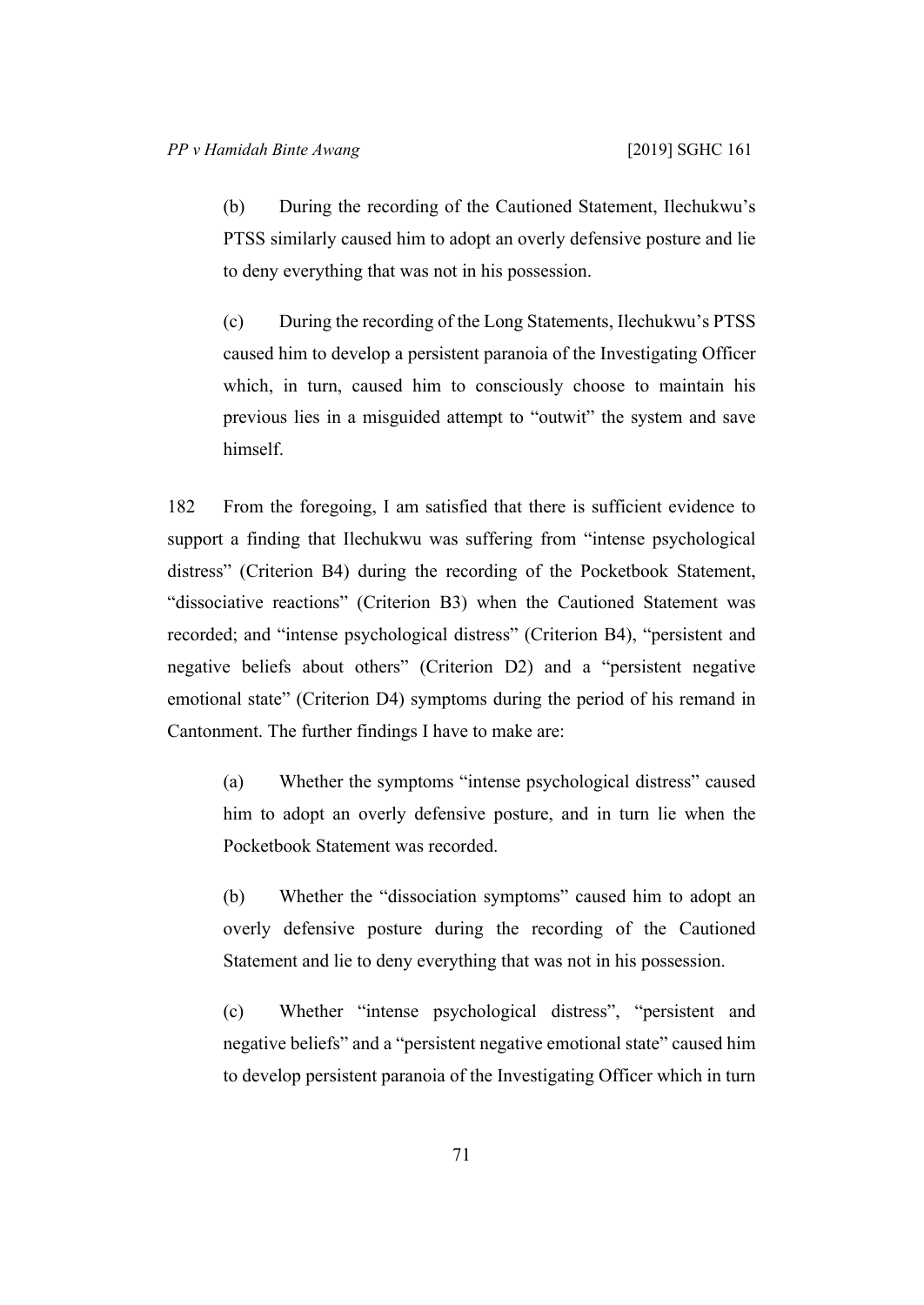caused him to consciously maintain his previous lies when the Long Statements were recorded.

183 The Prosecution raised the following objections against the Defence's position that whatever PTSS suffered by Ilechukwu caused him to adopt an overly defensive posture:<sup>139</sup>

(a) The Defence did not state how the PTSS led to the conscious decision of Ilechukwu to take an "overly defensive course".

(b) It is not the position of any of the Defence experts that these PTSS had such a connection with Ilechukwu's lies to the CNB.

(c) The Defence's case that Ilechukwu had lied out of "fear and stress" in order to save himself, *etc*. had already been rejected by the Court of Appeal. In this light, it had been stated by the CA that "[t]o suggest that the [Ilechukwu] was justified to lie as a defensive move would be to turn reason and logic on its head" (*CA (Conviction)* at [61]).

(d) The Defence's case, at its heart, is simply that fear and stress caused Ilechukwu to choose to lie in order to save himself. It is unclear why such fear and stress should be considered "PTSS", as opposed to normal human reactions to the situation in question.

184 First, I do not find it fatal to the Defence's case that the Defence experts had not stated how *exactly* the PTSS led to Ilechukwu adopting an "overly defensive course". Secondly, I disagree that it was not the position of any of the expert witnesses' that these PTSS had such a connection with the lies to the

<sup>139</sup> Prosecution's Reply Submissions, para 78 - 82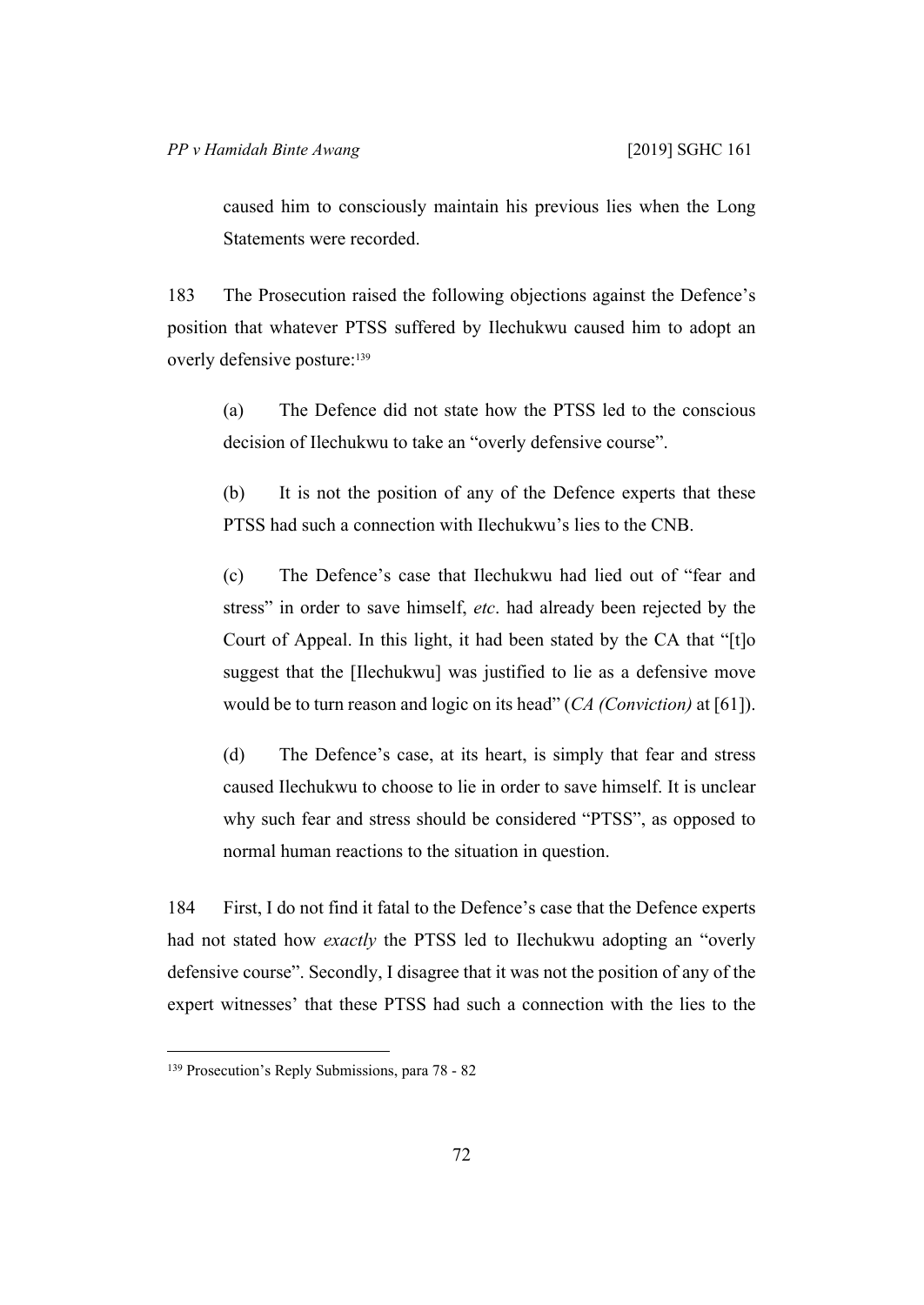CNB. Dr Sarkar was the expert who provided the connection between the PTSS suffered and Ilechukwu adopting an "overly defensive course". Thirdly, I disagree with the Prosecution's characterisation of the issue of Ilechukwu's lies having already been rejected by the Court of Appeal. The point of the present proceedings is to hear new evidence and decide whether Ilechukwu's PTSS could furnish an explanation – one backed by expert evidence – as to why he told lies. Lastly, I disagree with the Prosecution's submission that it is simply "fear and stress" which caused Ilechukwu to choose to lie in order to save himself. The Defence's case is based on *recognisable* psychiatric symptoms, as contained in the DSM-5 PTSD Criteria, which caused Ilechukwu's mind to act in certain ways, which in turn caused him to lie. From the perspective of a layman, it is understandable why one could characterise some of the PTSS symptoms, for *eg,* "intense psychological distress" and "persistent negative emotional state", as akin to ordinary human reactions of "fear and stress". However, I am of the view that the experts would have been capable of distinguishing ordinary human reactions of "fear and stress" from a diagnosis of specific PTSS. This is what the experts in these proceedings are tasked to do.

185 Having dealt with the Prosecution's objections, I now detail my findings on the specific effects which the various PTSS had on Ilechukwu during the three relevant periods of time.

# *During the recording of the Pocketbook Statement*

186 I have already accepted that Ilechukwu was suffering from "intense psychological distress" during the recording of the Pocketbook Statement (see above at [148]). The issue left to be determined is whether the "intense psychological distress" caused Ilechukwu to "overestimate the threat to his life", which in turn caused him to lie.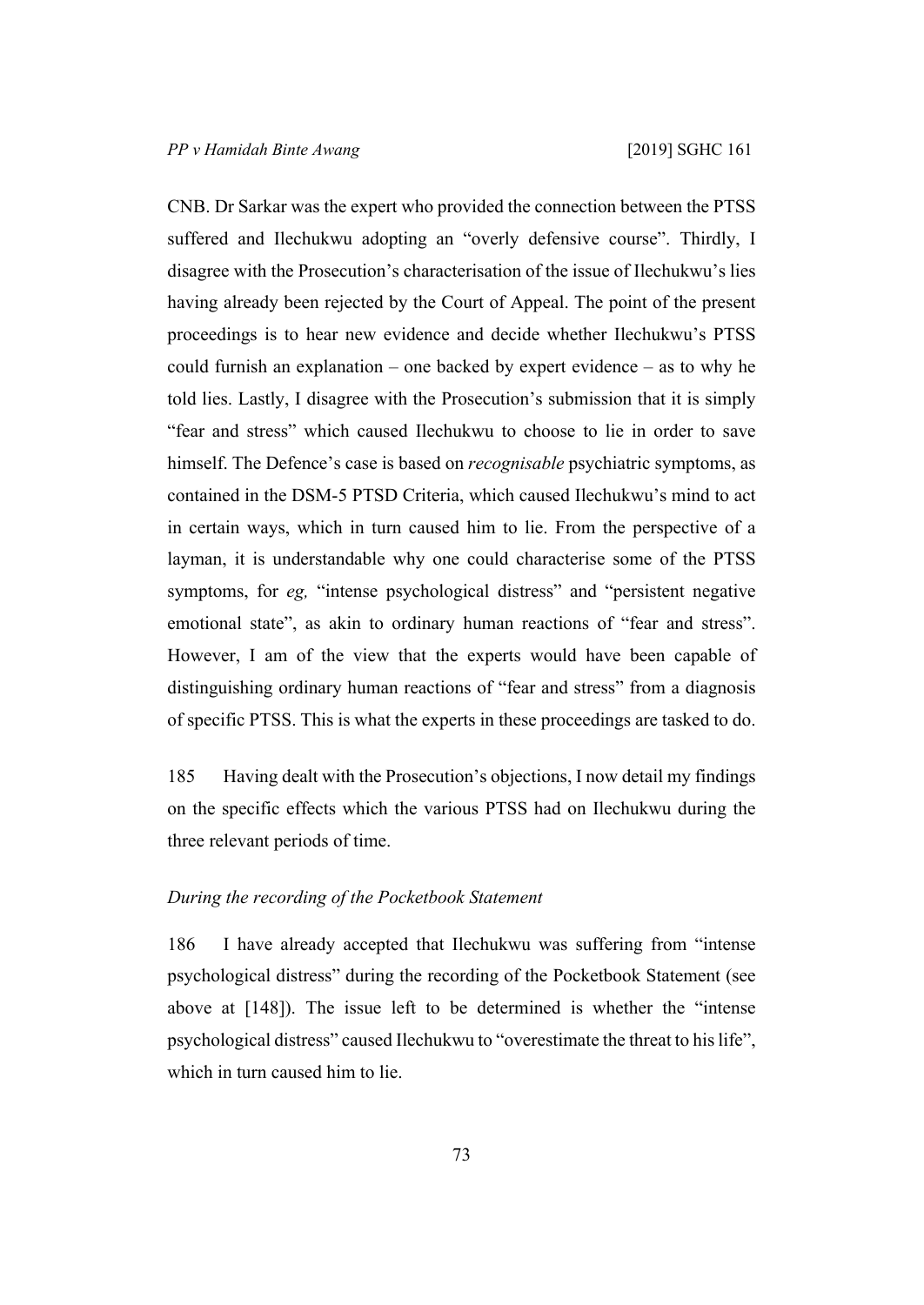187 The Pocketbook Statement reads as follows:<sup>140</sup>

Q. When you arrive at airport in Singapore, how many luggage did you bring?

A: One.

Q: Is that the luggage? (Recorder's note: accused was pointed to a black bag on the floor in the room)

A: Yes.

188 In my view, the Defence had failed to spell out with sufficient clarity how the "intense psychological distress" experienced by Ilechukwu at the time of the recording of the Pocketbook Statement caused him to overestimate the threat to his life, which in turn caused him to lie. In light of this, I am not prepared to make this finding. Flowing from this, I also make no finding on whether the "intense psychological distress" suffered by Ilechukwu indirectly caused him to lie.

### *During the recording of the Cautioned Statement*

189 The issue here is whether the "dissociative reactions" suffered by Ilechukwu caused him to "adopt an overly defensive posture" and lie to deny everything that was not in his possession.

190 The effects that "dissociation" had on Ilechukwu were stated by Dr Sarkar in the following manner:<sup>141</sup>

…I would submit to the court that his inability to associate the bag, the black luggage bag with two packets of drugs that were concealed within and his inability to associate Hamidah the coaccused with Maria, the person as she represented herself to

<sup>140</sup> P42, Contemporaneous statement recorded from Ilechukwu Uchechukwu Chukwudi on 14 November 2011 at 1.00 pm, Case No 32 of 2014.

 $141$  NE, Day 4, 44:14 – 45:13.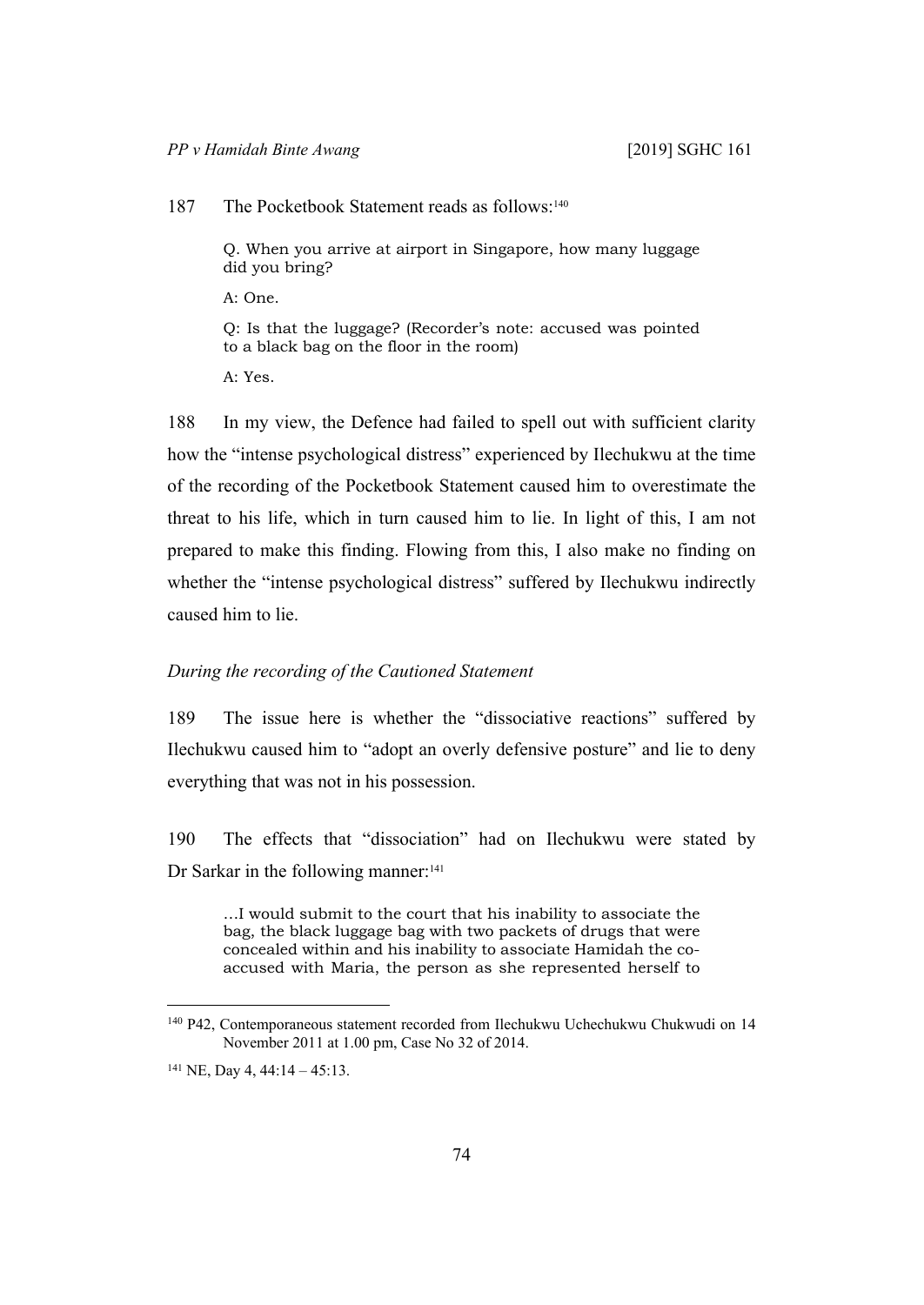him, represents this inability to remember. And immediately after arrest and the caution statement thereafter, I would submit is a manifestation of a dissociative phenomenon where he is so focused on protecting himself and getting retraumatised about his memory of the past …

191 Thus, the primary effect of "dissociation", as stated by Dr Sarkar, is an "inability to remember" and a "focus on protecting" oneself and "[avoiding] getting re-traumatised about" past traumatic memories.

192 The Defence submitted that these effects experienced during the recording of the Cautioned Statement caused Ilechukwu to adopt an "overly defensive posture". Dr Sarkar said that Ilechukwu focused on protecting himself to avoid getting re-traumatised about past memories. Dr Sarkar also said that this was why Ilechukwu avoided talking about the Black Luggage.

193 Dr Cheok did not agree with this view. I note that Dr Sarkar did not say that this was a recognised psychiatric condition and the evidence he gave at [190] above was an opinion based on his clinical experience dealing with trauma patients. In view of this, I am unable to make a finding that this was what had happened in Ilechukwu's case. However, it was clear from the evidence that Ilechukwu was an individual deeply affected by the traumatic memories of the Wukari massacre. While a normal person might not have lied under such circumstances, it is not inconceivable that a person with a traumatic past would have done so if he believed that lying would get him out of the traumatic predicament that he was in, *ie*, that lying would be a means to "protect" oneself.

#### *During the recording of the Long Statements*

194 I have made findings that Ilechukwu suffered from "intense psychological distress", "persistent and negative belief about others" and a "persistent negative emotional state" during the recording of the Long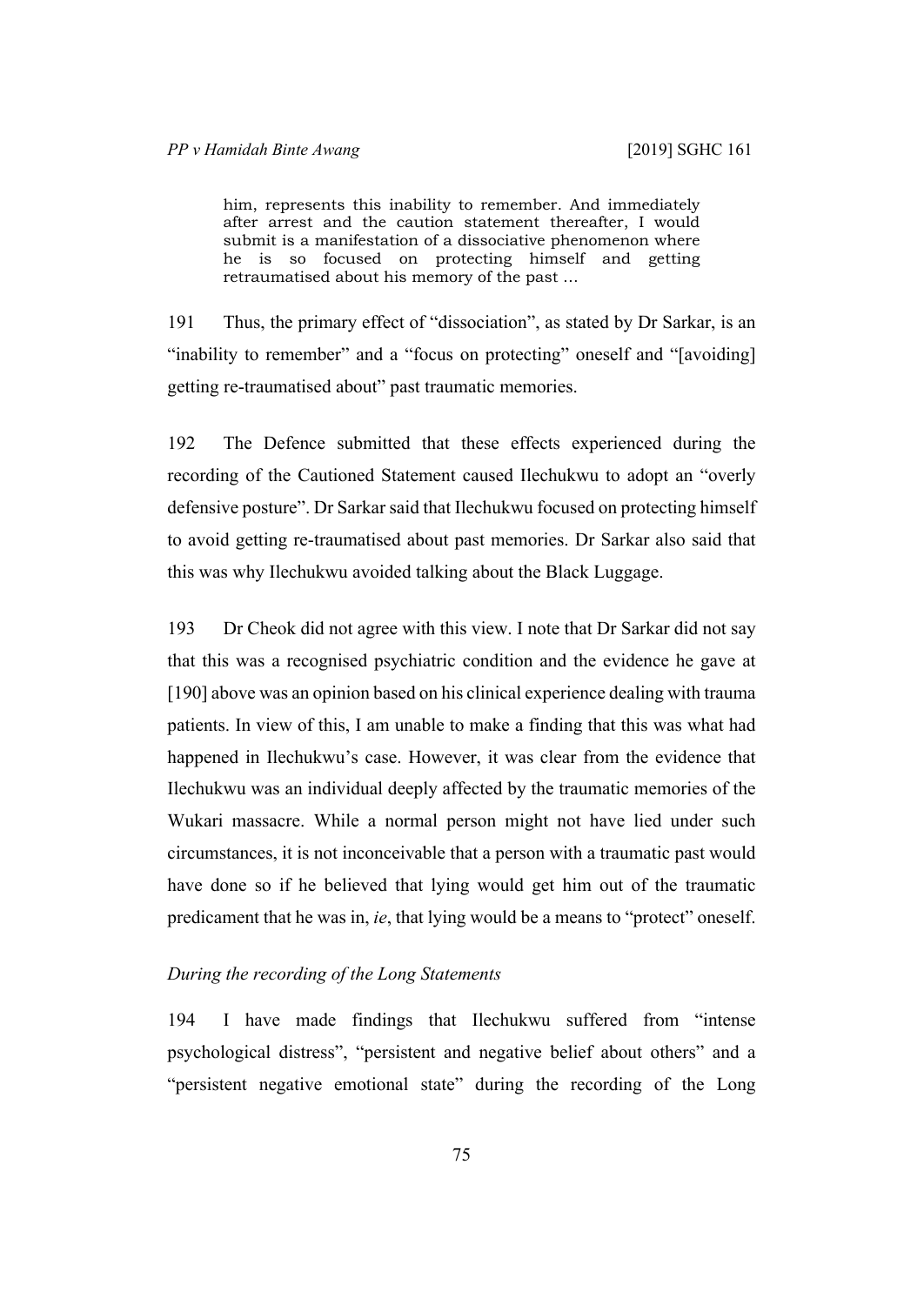Statements (see above at  $[163] - [178]$ ). The issue is whether these specified PTSS caused him to develop "persistent paranoia" of the Investigating Officer which in turn caused him to consciously maintain his previous lies. The following excerpts from Dr Sarkar's testimony reveal in greater detail the nature of the "persistent paranoia" that Ilechukwu had towards the Investigating Officer:<sup>142</sup>

So his entire paranoia focuses on Investigating Officer Deng rather than the whole group of CNB officers who arrested him, because he also had said to me, and I see that in his testimony as well, that there are other officers who approached him during his arrest and questioned why did he look so fearful after the charge was read out to him…

… and the long statement seven days later there was a very different motivation which was very specific to the investigating officer and [Ilechukwu's] perception of the investigating officer actually playing him and setting him up in a kind of conspiratorial game where the conclusion had been waged right from the outset that he would be killed and the IO was just amassing evidence to justify the killing, and he believed that he was not told the truth at the beginning, because he said "The IO did not explain to me how the baggage and the drugs were linked" and so on and so forth, so because he believed that the IO had not been honest and upfront with him, he said he would not be honest and upfront with him. This is in his 2014 testimony.

And some of the reasons that he gives almost borders, as I said earlier, not so much psychosis but certainly paranoid…

The suspicion that he had towards the IO in particular borders on sort of paranoia a bit more than normal suspicion that he would have.

195 From the above excerpt, Dr Sarkar appeared to be establishing the following:

<sup>142</sup> Trial Transcript of 8 August 2013, pp 131 – 132. (double check)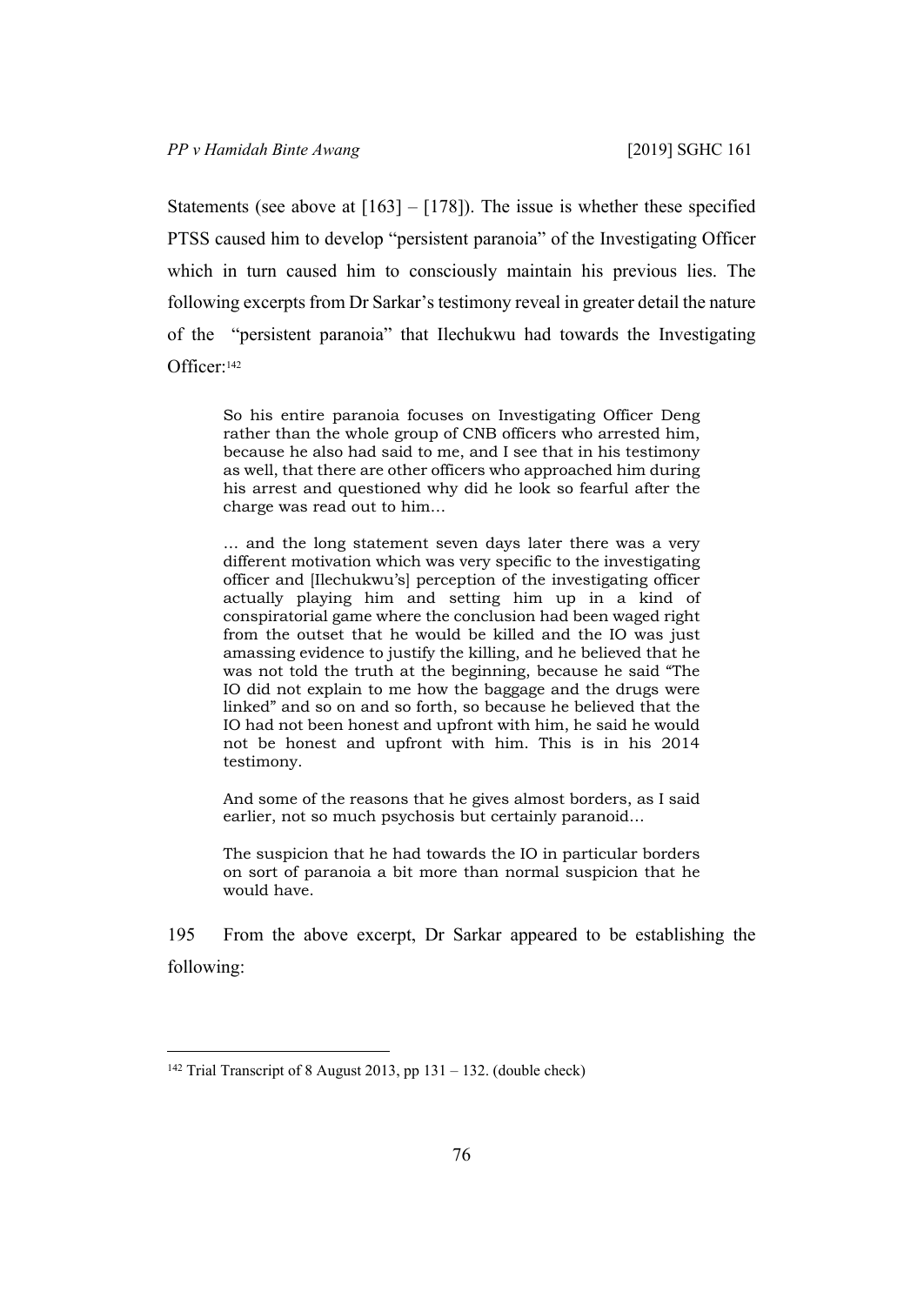(a) The Investigating Officer was "playing him" and "setting him up in a kind of conspiratorial game" where he was "amassing evidence to justify the killing".

(b) The Investigating Officer did not explain how the Black Luggage and the drugs were linked.

(c) Some of the reasons provided by Ilechukwu on why he failed to be honest with the Investigating Officer borders on paranoia.

(d) The suspicion that Ilechukwu had towards the Investigating Officer was more than normal.

196 In my view, the above effects are justifiably linked to the criterion of a "persistent and negative belief about others".

197 The Defence failed to detail how the remaining symptoms of "intense psychological distress" and a "persistent negative emotional state" suffered during the recording of the Long Statements caused Ilechukwu to develop a "persistent paranoia". As such, I deal solely with the submission that Ilechukwu's "persistent and negative belief about others" caused him to develop a "persistent paranoia" of the Investigating Officer.

198 Having examined excerpts of Ilechukwu's testimony in the 2014 trial, I agree with Dr Sarkar that there was some evidence which showed that Ilechukwu's displayed "persistent paranoia" towards the Investigating Officer. For instance, Ilechukwu stated the following in the 2014 trial:<sup>143</sup>

<sup>143</sup> NE, Day 6, 2014 Trial, 92:15 – 92:27.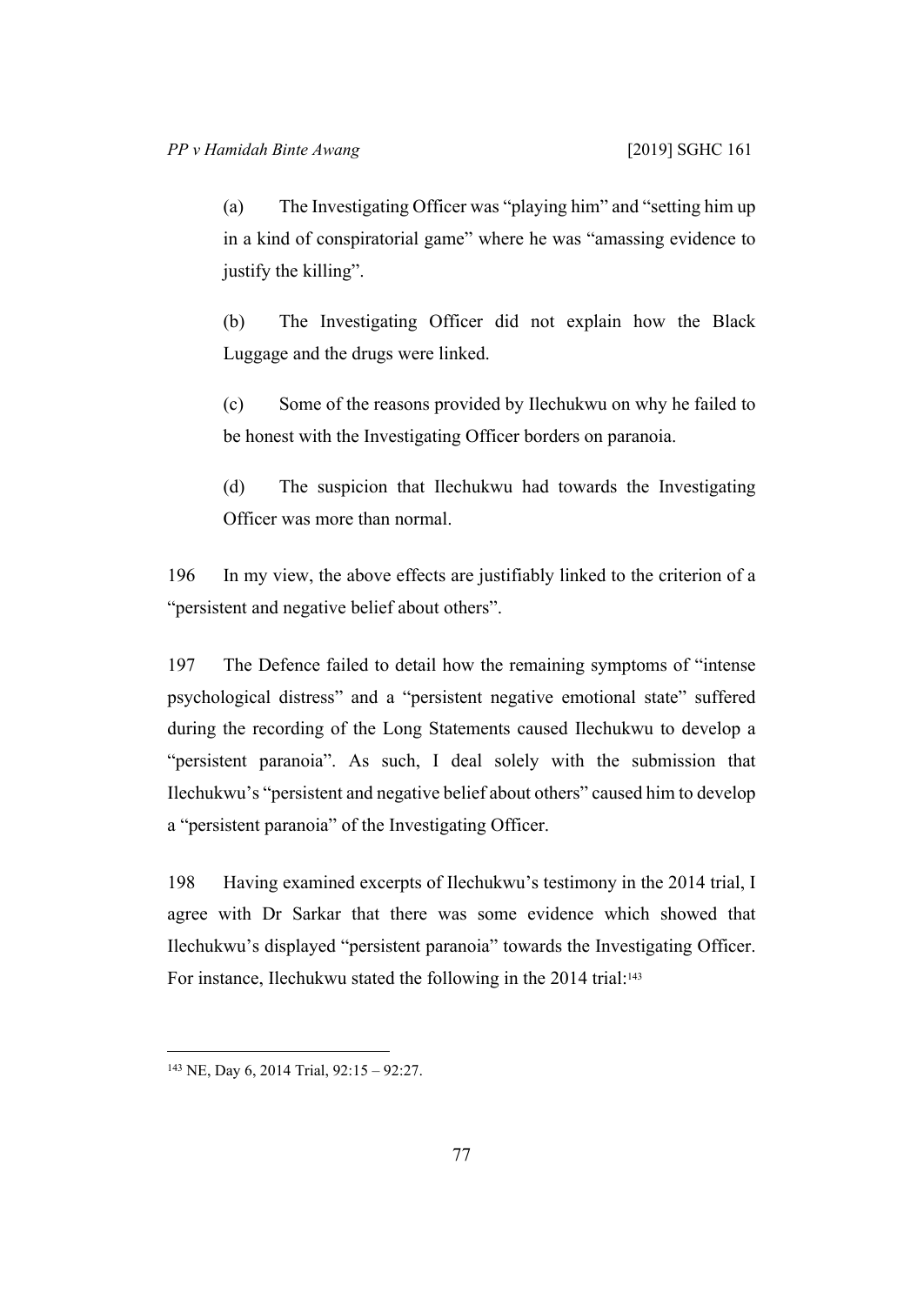Sir, if you are in my position, have been abandoned in a courtroom, you have nobody who care about you, what you can only – only thing you can hear is, "Your life is in danger, your life is going to be take away from you. Er, er, indeed you see that this is now playing. They are desperate to take away your life because someone who is – is not who is – didn't care about your life – just is one shot, put you inside a courtroom, abandon you for one week" Make you like if – like ice-fish, you know. You think you 100% grab him, love him and tell him your heart, because he never come to know the truth. **If he come to know the truth, definitely he have to tell you the truth and he will never give you a torture for what you know; he didn't know anything about it. He already tortured you for 1 week; he tortured my life, he tortured my brain, he tortured me in hunger, he tortured me every angle of my way, then he never even want me to know what – what – what – what again you wanted me to tell him.**

[emphasis added]

199 I therefore agree with the Defence's submission that Ilechukwu's "persistent and negative belief about others" caused him to display a "persistent paranoia" towards the Investigating Officer. As no submission was made on how this "persistent paranoia" caused Ilechukwu to consciously maintain his previous lies, I make no finding on this point.

# **CONCLUSION**

200 In conclusion, I make the following findings (with reference to the Terms of Reference):

*(a) whether Ilechukwu was suffering from PTSD*

201 I find that Ilechukwu suffered from PTSD as a result of the Wukari massacre in his childhood. I also find that he did not suffer a fresh episode of PTSD after his 2011 arrest.

*(b) the typical effects of PTSD on a sufferer;*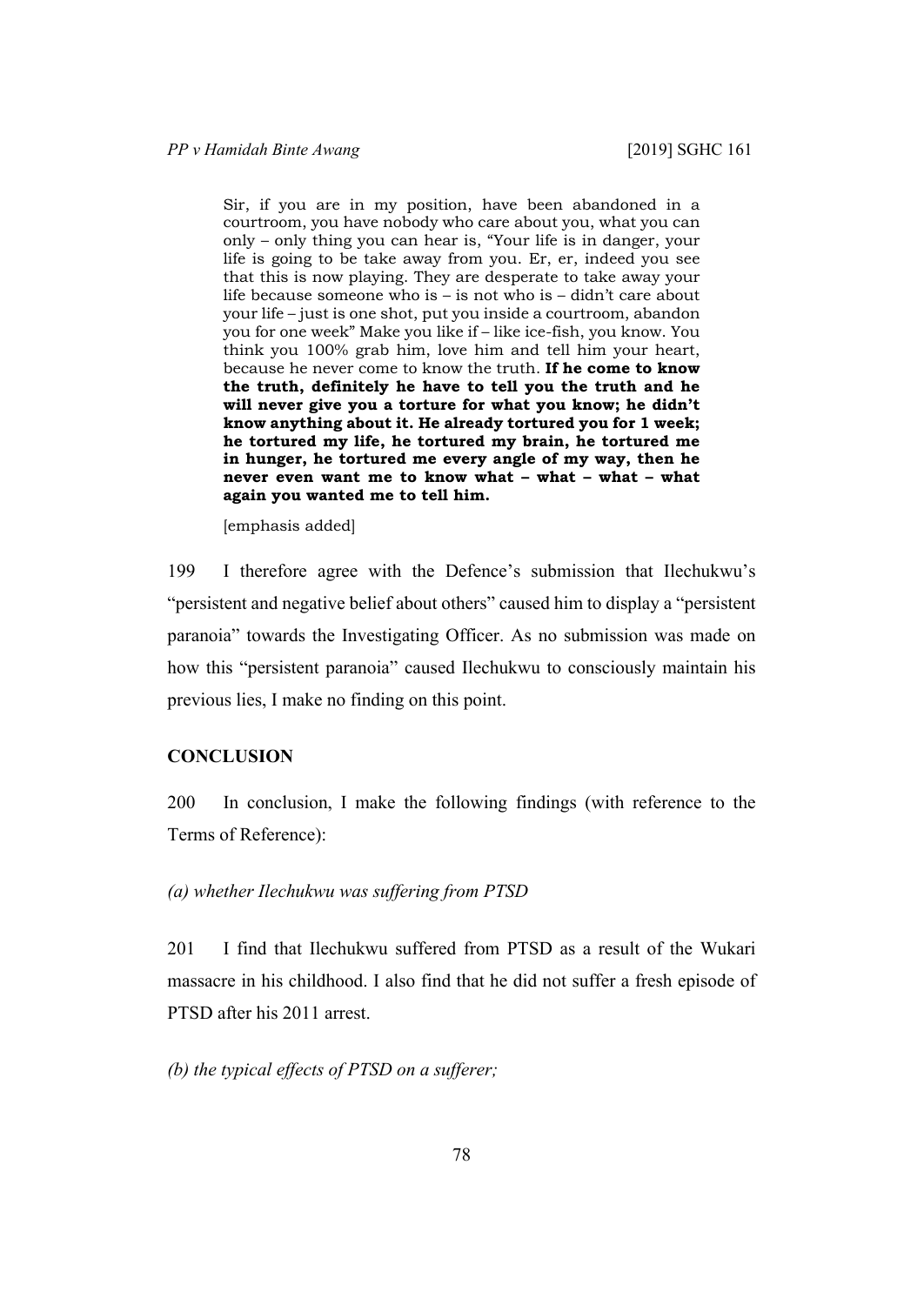202 There is no substantial dispute on this issue. The typical effects of PTSD on a sufferer mirror the diagnostic features in the DSM-5 PTSD Criteria.144 The typical adult suffering from PTSD therefore manifests, for more than one month, the following effects or symptoms:

- (a) One or more of the intrusion symptoms listed in Criterion B.
- (b) One or both of the avoidance symptoms listed in Criterion C.

(c) Two or more of the negative alterations in cognitions and mood symptoms listed in Criterion D.

(d) Two or more of the marked alterations in arousal and reactivity symptoms listed in Criterion E.

(e) Clinically significant distress or impairment in social, occupation, or other important areas of functioning.

203 The full list of these symptoms are reproduced above at [42].

- *(c) if Ilechukwu was indeed suffering from PTSD:*
	- *(i) the period of time during which PTSD affected him;*
	- *(ii) the effects of PTSD on him during that period; and*
	- *(iii) the extent to which PTSD affected him when he gave his statements to the CNB.*

204 Ilechukwu did not suffer from PTSD in Singapore. All the experts agreed that the PTSD episode arising from the Wukari massacre was not operative on Ilechukwu at the time when the Black Luggage was brought to Singapore. The PTSD episode therefore lasted from when Ilechukwu was five

<sup>144</sup> Submissions for the 2<sup>nd</sup> accused, para 39.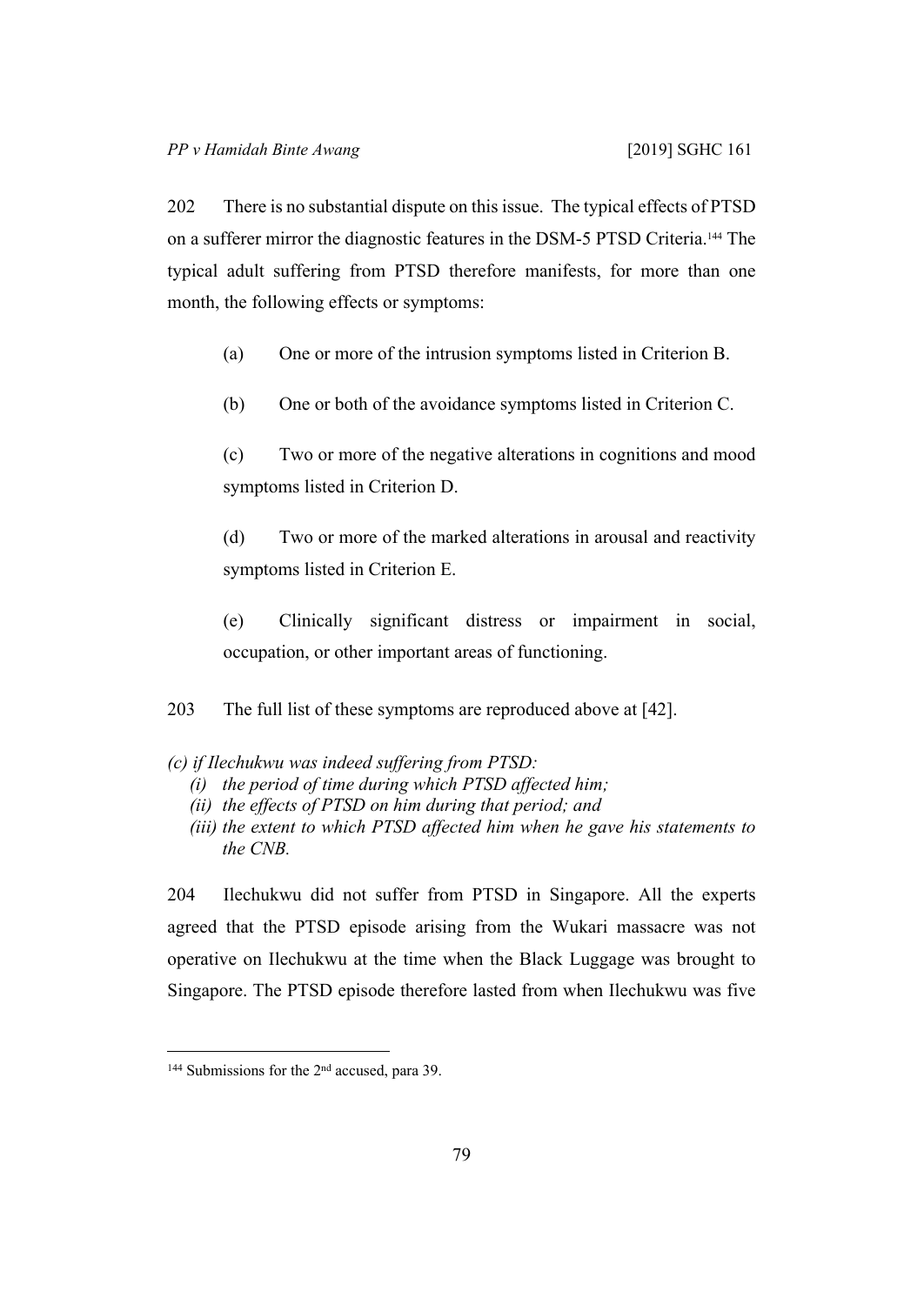or six years old to some indefinite date before he came to Singapore on 13 November 2011.

*(d) if Ilechukwu was not suffering from PTSD, whether he was suffering from PTSS. If he was suffering from PTSS:*

- *(i) the precise symptoms should be identified;*
- *(ii) the period of time during which PTSS affected him;*
- *(iii) the effects of PTSS on him during that period; and*
- *(iv) the extent to which PTSS affected him when he gave his statement[s] to the CNB*

205 I find that Ilechukwu suffered from the following PTSS: (a) "intense psychological distress" (Criterion B4) during the recording of the Pocketbook Statement, (b) "dissociative reactions" (Criterion B3) when the Cautioned Statement was recorded; and (c) "intense psychological distress" (Criterion B4), "persistent and negative beliefs about others" (Criterion D2) and a "persistent negative emotional state" (Criterion D4) during the recording of the Long Statements when he was remanded in Cantonment.

206 I also find that Ilechukwu's "persistent and negative beliefs about others" (Criterion D2) experienced during the recording of the Long Statements, caused him to display "persistent paranoia" towards the Investigating Officer.

207 As for the issue of the extent to which PTSS affected Ilechukwu when he gave the three categories of statements, I note that the three Defence experts set out slightly different explanations as to why Ilechukwu might have lied in his statements. Dr Sarkar stated in his report that the presence of PTSD was "likely to have led to an overestimation of [the] threat to his life" which could have prompted him to utter unsophisticated and blatant falsehoods in order to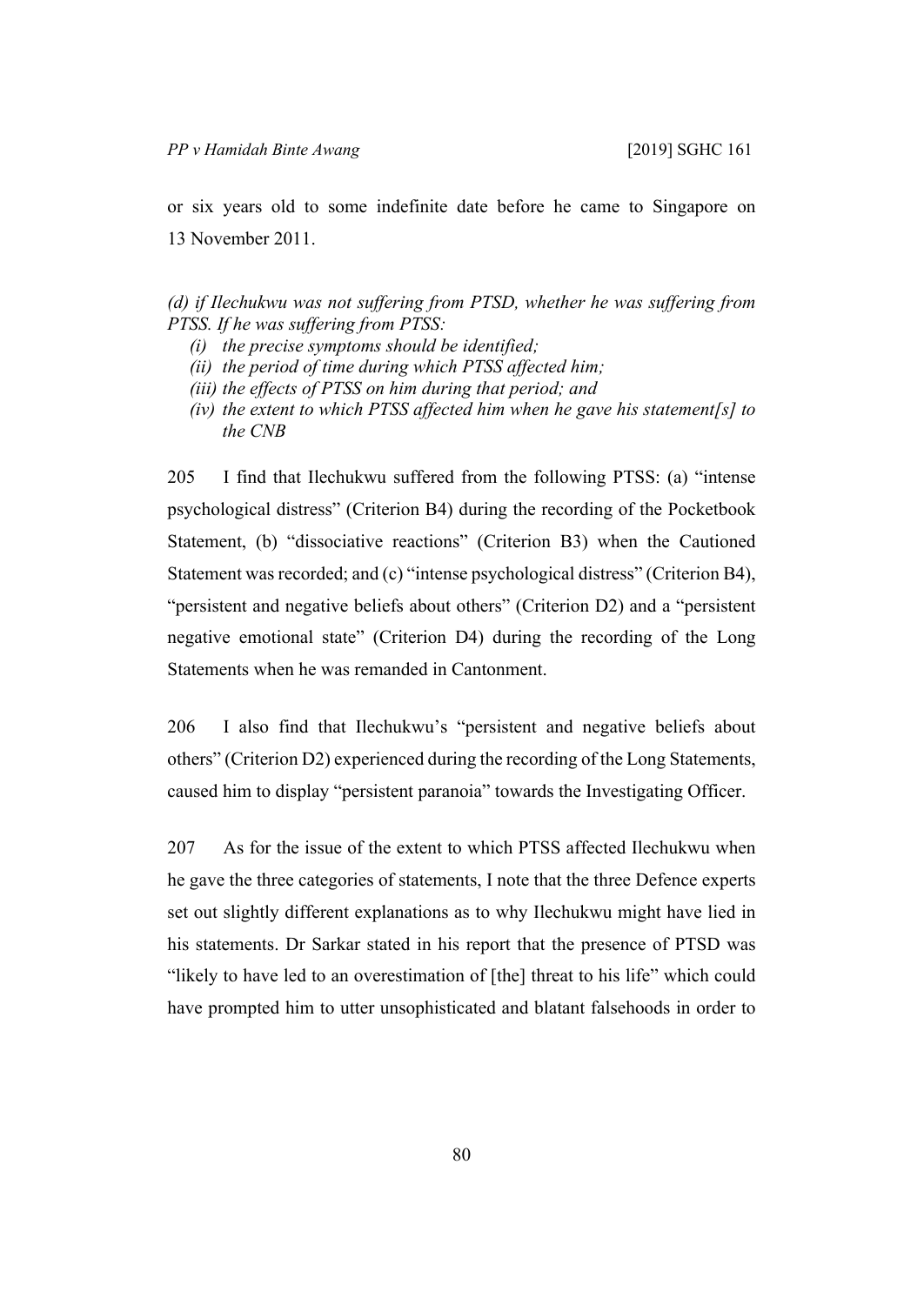save his life.<sup>145</sup> Although Dr Sarkar did not say in his report that the presence of PTSS (as opposed to PTSD) would result in a similar effect, it was clear that Dr Sarkar held this view in light of his testimony at trial. As for Dr Ung, he stated that the two relevant effects that PTSD had on Ilechukwu were in relation to (a) effects on his thinking and decision making and (b) hyper-arousal and avoidance behaviour.146 At the same time, Dr Ung also concurred with Dr Sarkar's view that the PTSD was "likely to have led to an overestimation of [the] threat to his life". Dr Winslow too expressed agreement with this aspect of Dr Sarkar's opinion, and also that "the defendant was suffering from acute symptoms of PTSD with dissociation around the time that he made the inconsistent and unreliable statements (between 24 November and 21 November 2011). This could be a factor relevant in providing an unreliable account." Dr Cheok, like the Defence experts, simply stated that there was no direct link between PTSD and lying.147 As the Defence relied primarily on Dr Sarkar's view that Ilechukwu overestimated the threat to his life as a result of the symptoms, I confine my analysis solely to this aspect of his opinion. As I have already stated above at [188], I find that the Defence failed to spell out with sufficient clarity how the symptom of "intense psychological distress" caused Ilechukwu to overestimate the threat to his life during the recording of the Pocketbook Statement. For purposes of clarity, I also state that I find that the Defence had not shown how any of the *other* PTSS caused Ilechukwu to overestimate the threat to his life on a balance of probabilities in relation to the Cautioned Statement and Long Statements.

 $145$  D4 – Dr Sarkar's Report, p 14.

 $146$  D7 – Dr Ung's  $2<sup>nd</sup>$  Report, p 13.

 $147$  NE, Day 5, 58:1 – 58:2.